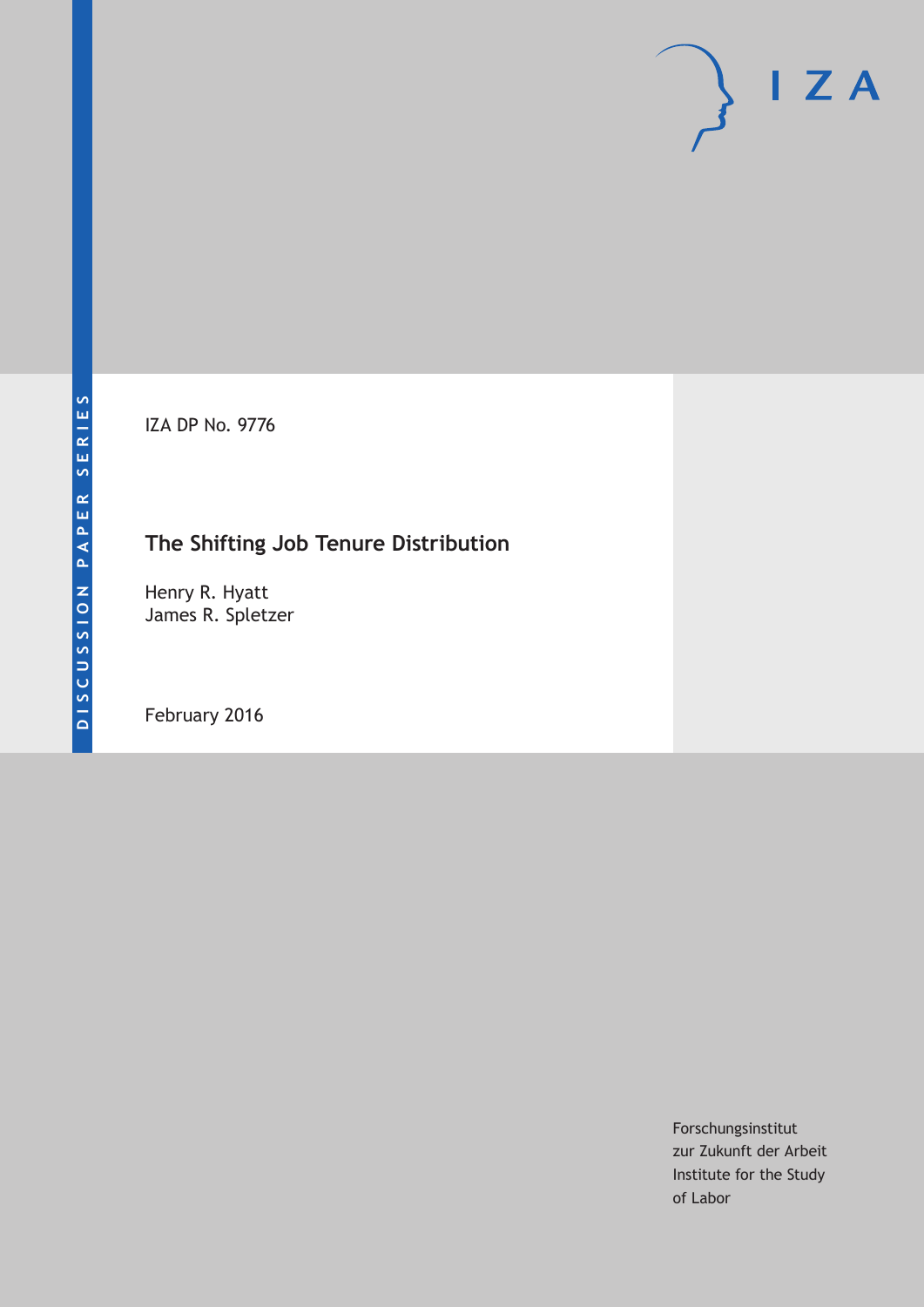# **The Shifting Job Tenure Distribution**

### **Henry R. Hyatt**

*U.S. Census Bureau and IZA* 

### **James R. Spletzer**

*U.S. Census Bureau and IZA* 

Discussion Paper No. 9776 February 2016

IZA

P.O. Box 7240 53072 Bonn Germany

Phone: +49-228-3894-0 Fax: +49-228-3894-180 E-mail: iza@iza.org

Any opinions expressed here are those of the author(s) and not those of IZA. Research published in this series may include views on policy, but the institute itself takes no institutional policy positions. The IZA research network is committed to the IZA Guiding Principles of Research Integrity.

The Institute for the Study of Labor (IZA) in Bonn is a local and virtual international research center and a place of communication between science, politics and business. IZA is an independent nonprofit organization supported by Deutsche Post Foundation. The center is associated with the University of Bonn and offers a stimulating research environment through its international network, workshops and conferences, data service, project support, research visits and doctoral program. IZA engages in (i) original and internationally competitive research in all fields of labor economics, (ii) development of policy concepts, and (iii) dissemination of research results and concepts to the interested public.

IZA Discussion Papers often represent preliminary work and are circulated to encourage discussion. Citation of such a paper should account for its provisional character. A revised version may be available directly from the author.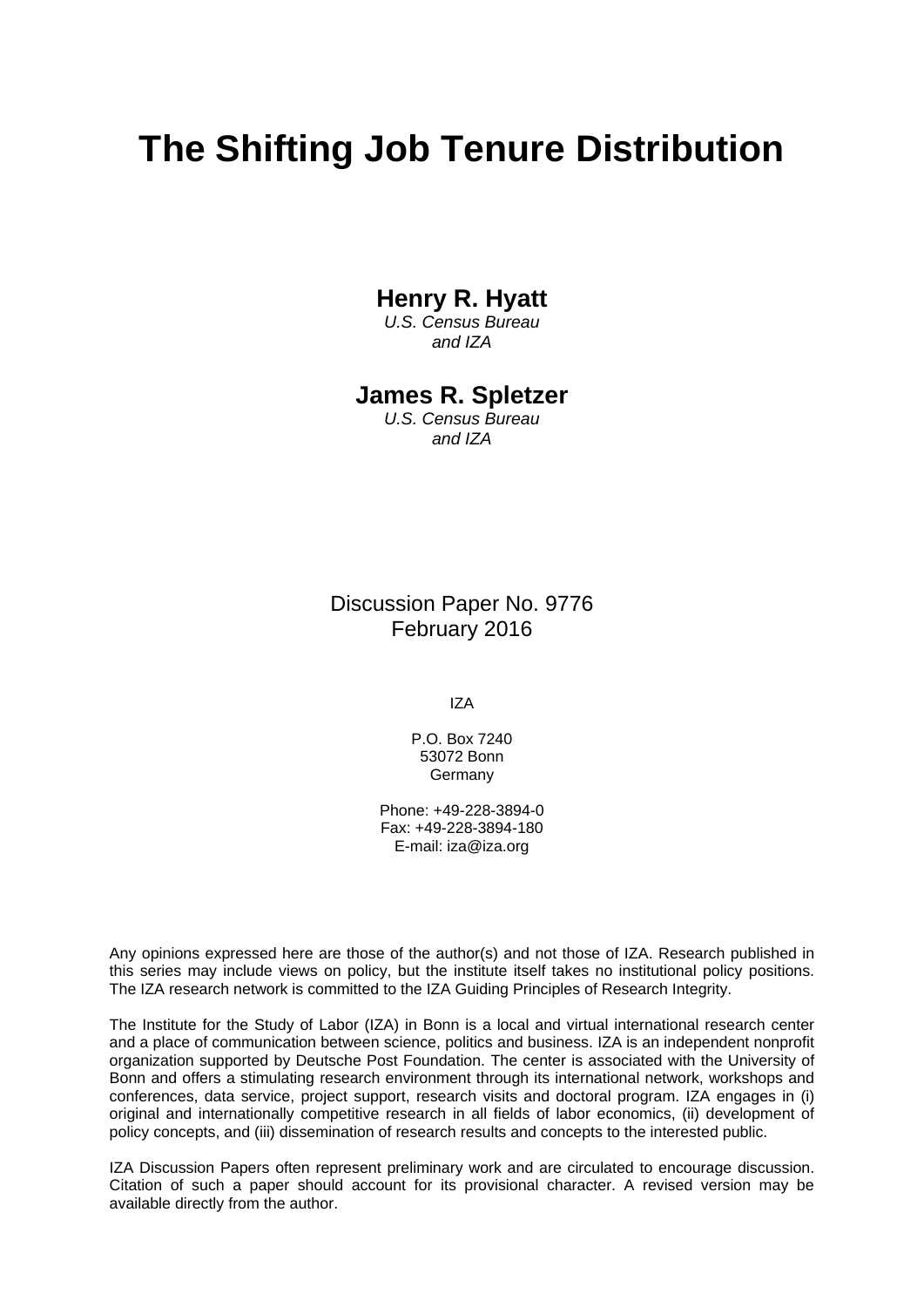IZA Discussion Paper No. 9776 February 2016

# **ABSTRACT**

## **The Shifting Job Tenure Distribution\***

There has been a shift in the U.S. job tenure distribution toward longer-duration jobs since 2000. This change is apparent both in the tenure supplements to the Current Population Survey and the Longitudinal Employer-Household Dynamics matched employer-employee data. A substantial portion of these changes are caused by the ageing of the workforce and the decline in the entry rate of new employer businesses. We show that the tenure distribution is a function of historical hiring rates and tenure-specific separation rates, and we use this framework to show that the shift in the tenure distribution is accounted for primarily by declines in the hiring rate, which are concentrated in the labor market downturns associated with the 2001 and 2007-2009 recessions. We also find that the increase in average real earnings since 2007 is less than what would be predicted by the shift toward longer-tenure jobs; this reflects declines in tenure-held-constant real earnings. Regression estimates of the returns to job tenure provide no evidence that the shift in the job tenure distribution is being driven by better matches between workers and employers.

JEL Classification: J10, J21, J31

Keywords: tenure, hires and separations, earnings

Corresponding author:

 $\overline{a}$ 

James R. Spletzer Center for Economic Studies U.S. Census Bureau 4600 Silver Hill Road Washington, DC 20233 USA E-mail: James.R.Spletzer@census.gov

<sup>\*</sup> Any opinions and conclusions expressed herein are those of the authors and do not necessarily represent the views of the U.S. Census Bureau. All results have been reviewed to ensure that no confidential information is disclosed. We thank John Abowd, Les Boden, Hank Farber, Lucia Foster, Martin Ganco, Steve Hipple, Hubert Janicki, David Neumark, Shu Lin Wee, participants at the U.S. Census Bureau research lunch, the University of Illinois Labor and Employment Relations School seminar, the Federal Reserve Bank of Kansas City CADRE workshop, the Midwest Economics Association annual meeting, the SoLE-EALE conference, the editor Rafeal Lalive, and an anonymous referee for helpful comments and suggestions.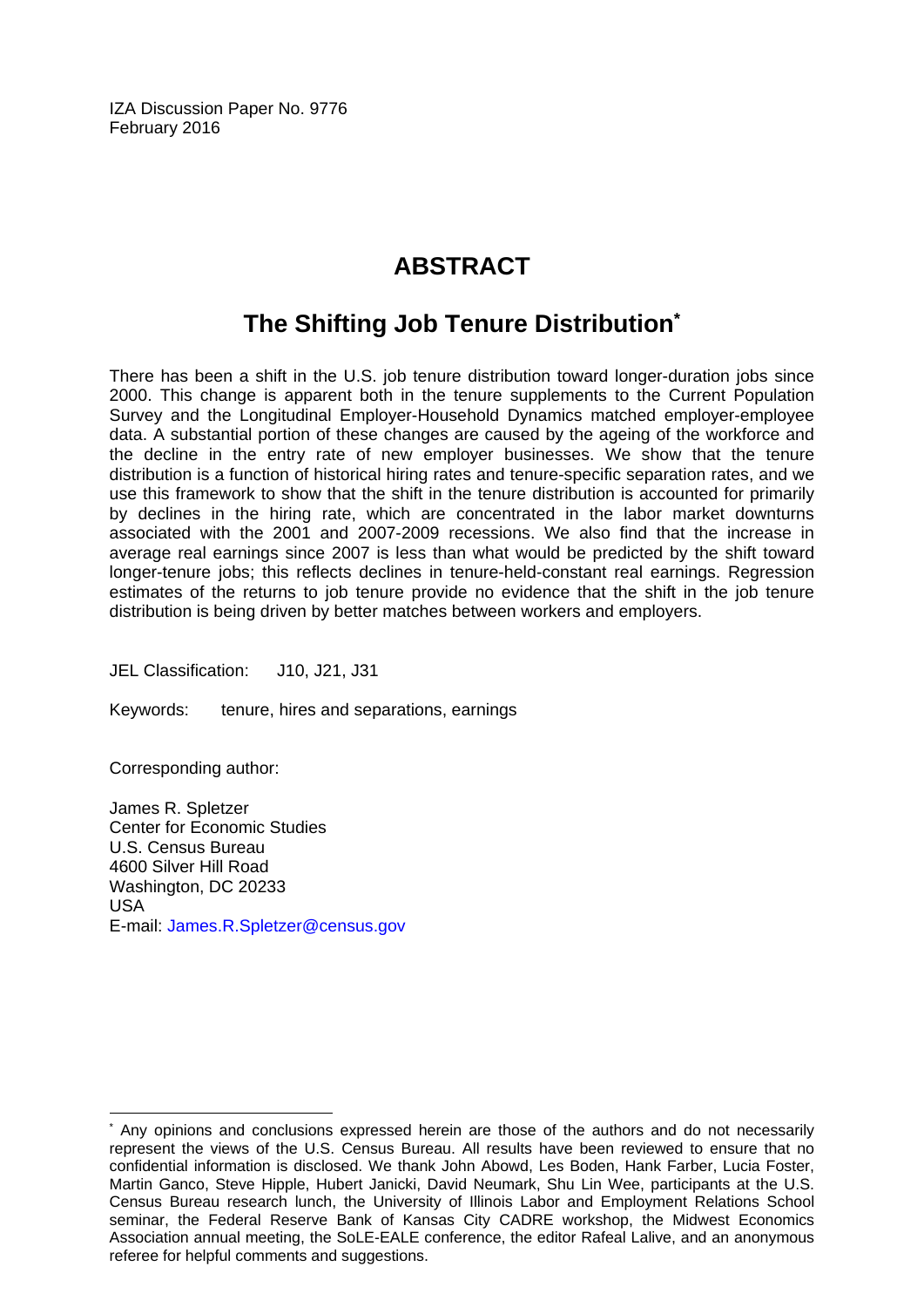#### **I. Introduction**

 $\overline{a}$ 

 Hire and separation rates in the U.S. have exhibited strong declines since the year 2000. It is natural to think that these declines would be associated with shifts in the job tenure of the workforce: the tenure distribution should shift toward longer tenure jobs when the inflow of new employees decreases, or when experienced workers stay at their jobs longer. Indeed, since the year 2000, the job tenure supplements to the Current Population Survey (CPS), whose aggregates are published by the Bureau of Labor Statistics, show that the job tenure distribution has shifted away from jobs that have been held for a short duration toward jobs that have been held for a longer duration.<sup>1</sup> While there is ample evidence that the labor market is shifting toward more stable jobs, the causes and consequences of declining dynamics and increasing stability remain unknown.

 In this paper, we consider how the shifting job tenure distribution helps us understand the causes and consequences of declining dynamics. We document the post-2000 shift in the job tenure distribution and compare this with trends in previous decades. With the aid of Longitudinal Employer-Household Dynamics (LEHD) matched employer-employee data, we confirm the shift in the job tenure distribution apparent in the CPS job tenure supplements. We explore the role that compositional changes in the U.S. labor market, especially the ageing of the workforce, have on the job tenure distribution. We use LEHD data to distinguish between the role of the hiring rate and the tenure-specific separation rates in the recent evolution of the job tenure distribution. We also consider the relationship between job tenure and earnings to see whether shifts in the job tenure distribution led to earnings increases, as well as whether there is evidence of improved match quality as a factor in shifting job tenure.

We begin with an overview of the job tenure distribution as given by the CPS job tenure supplements for the years 1951-2014. We document that the distribution of job tenure has shifted toward longer tenure jobs during the past decade and a half, which is consistent with the implications of declining hire and separation rates. According to published statistics from the

<sup>&</sup>lt;sup>1</sup> This shift toward longer tenure jobs can be seen in, for example, Copeland (2015), the latest of a series published by *EBRI Notes*, which is updated after each biennial CPS job tenure supplement.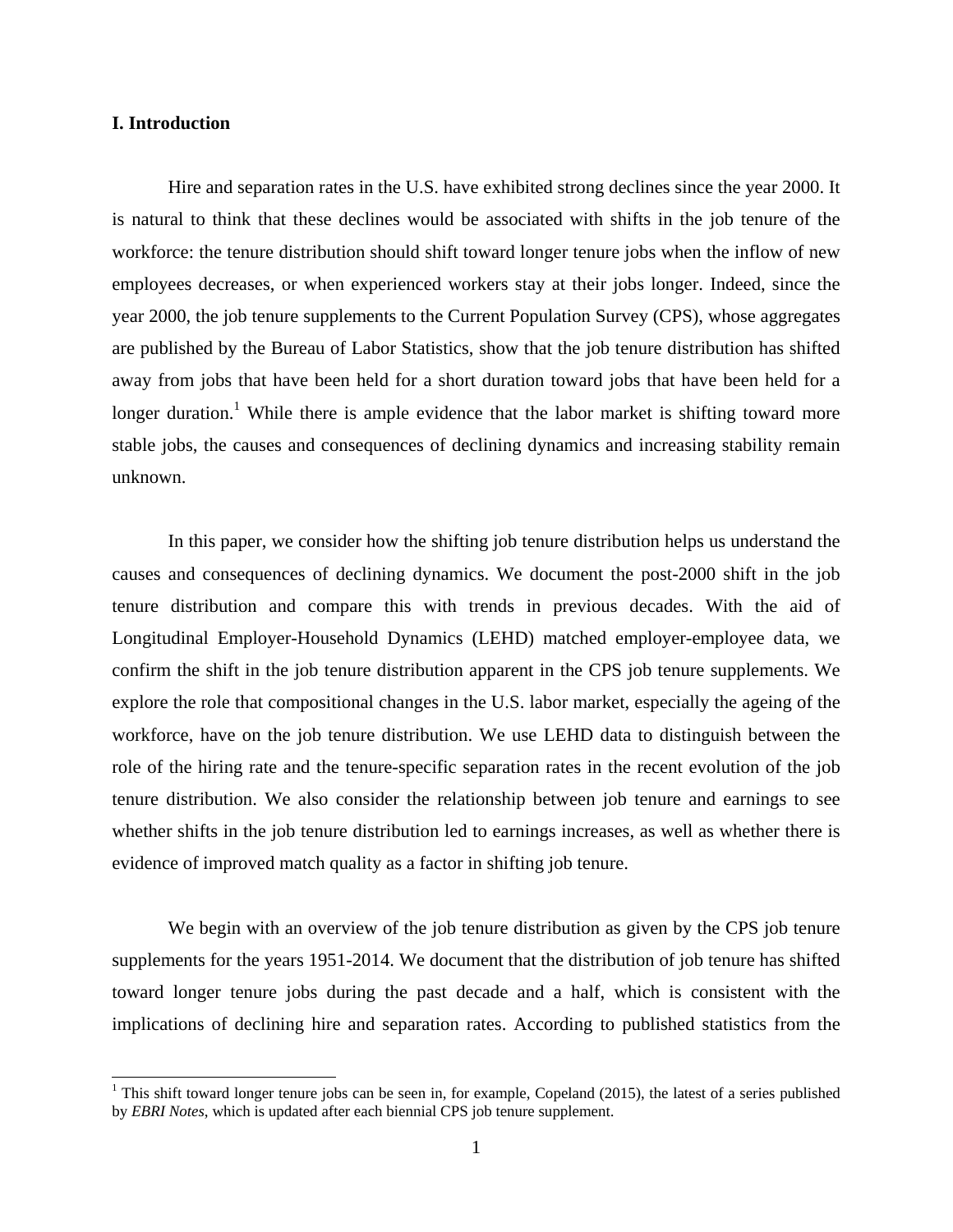Current Population Survey (CPS), the proportion of workers with five or more years of tenure on their main job has increased from 44% to 51% from 1998 to 2014, and the proportion of workers with one year or less of tenure on their main job has decreased from 28% to 21%. We document a similar shift in the job tenure distribution for the years 1998 to 2013 using LEHD microdata, which is nearly identical to the CPS tenure distribution once differences between these source data are accounted for. We conduct a decomposition exercise that illustrates that a substantial amount of these changes in the job tenure distribution toward longer tenure jobs can be accounted for by changes in the labor market, especially the ageing of the workforce and the decline in new employer businesses.

 To make progress on understanding declining dynamics in light of the changing job tenure distribution, we turn to hire and separation rates. We conduct an exercise that follows Neumark, Polsky, and Hansen (1999), who demonstrated that the tenure distribution can be created from aggregate hires and tenure-specific separations rates. It is straightforward to do this using the LEHD microdata, since it is universe-level longitudinal administrative data. Expressing the tenure distribution as a function of these macroeconomic aggregates, rather than building the distribution from the microdata, enables us to determine how the shifting tenure distribution is driven by time series movements in the aggregate hires and tenure-specific separation rates. Our results show that the shifting tenure distribution is due more to declines in the hiring rate rather than declines in tenure-specific separation rates. This is consistent with the shift in the tenure distribution being driven by lower hiring during and after the labor market downturns associated with the 2001 and 2007-2009 recessions.

 We then turn to an analysis of the relationship between the shifting tenure distribution and earnings growth. Because earnings are increasing in job tenure, the shift in the job tenure distribution will lead to an increase in aggregate earnings. We evaluate this using both LEHD and CPS data. We see the effects of the shifting tenure distribution in the time series of real earnings, but we find that the small increase in real earnings in the U.S. economy since 2007 is less than what would be predicted by the shifting tenure distribution. This difference results from an earnings series which holds the tenure distribution constant declining during the 2007-2009 recession with little growth following the recession. We also explore the evolution of starting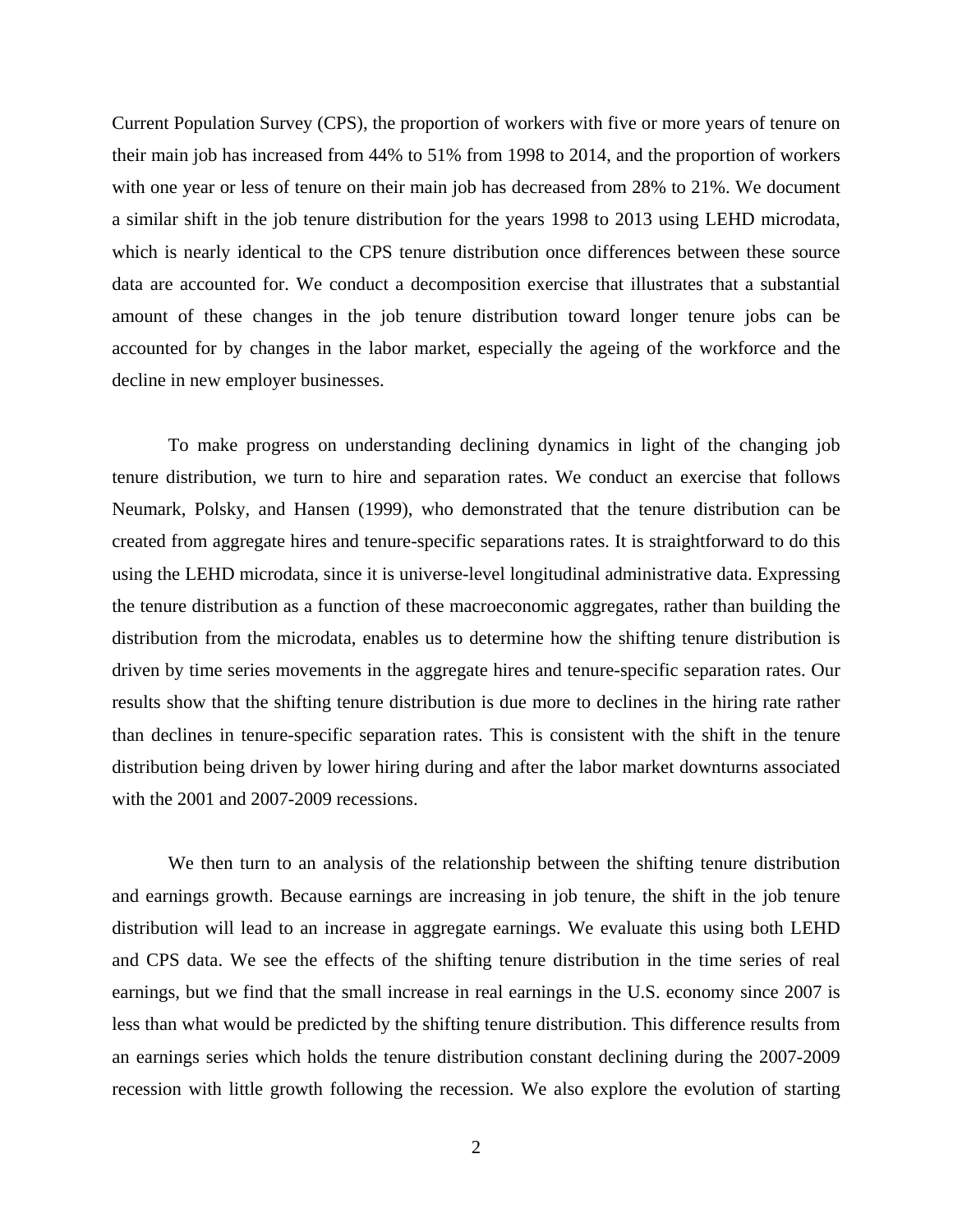earnings and the returns to tenure over the last decade and a half. The data shows that the sum of starting earnings and the returns to tenure has been trending downward since at least 2004, which suggests that the shift in the job tenure distribution is not being driven by better matches for which the workers are compensated.

 Our evaluation of the shifting job tenure distribution provides evidence on the causes and consequences of lower employment dynamics that the U.S. labor market has exhibited since the turn of the century. A number of recent papers have confirmed that reallocation rates in the labor market have declined from the late 1990s to the early 2010s. Hyatt and Spletzer (2013) and Davis and Haltiwanger (2014) document declines in hire and separation rates, job creation, job destruction, and job-to-job flows since the year 2000. Decker et al. (2014a, 2014b) document a long-term trend decline in the rate of new employer business entry that has accelerated since the year 2000. While it is well-known that employment reallocation rates are procyclical, the literature is just beginning to examine the consequences of declining employment dynamics on key labor market trends such as employment, earnings, and productivity.<sup>2</sup> Early efforts to link these phenomena include Davis and Haltiwanger (2014), who estimate the relationship between employment reallocation and employment, and Faberman and Justiniano (2015), who consider the correlation between quits, earnings, and inflation.

Our composition analysis largely confirms findings from previous studies, such as Hyatt and Spletzer (2013) and Decker et al. (2014a), which found that the ageing workforce and declining entrepreneurship lead to declines in employment reallocation rates and so lead to lengthening job tenure. Also consistent with these studies, we find that the changing industry composition had an offsetting effect. One notable difference is that we find more explanatory power for the ageing of the workforce when considering broad tenure categories than previous studies that considered transition rates alone, and this is especially apparent in our composition analysis of the CPS.

 $\overline{a}$ 

 $2$  Policymakers believe that these declines may be important, as evidenced by the Federal Reserve taking note of these declines as a possible measure of slack in the labor market; see Yellen (2014).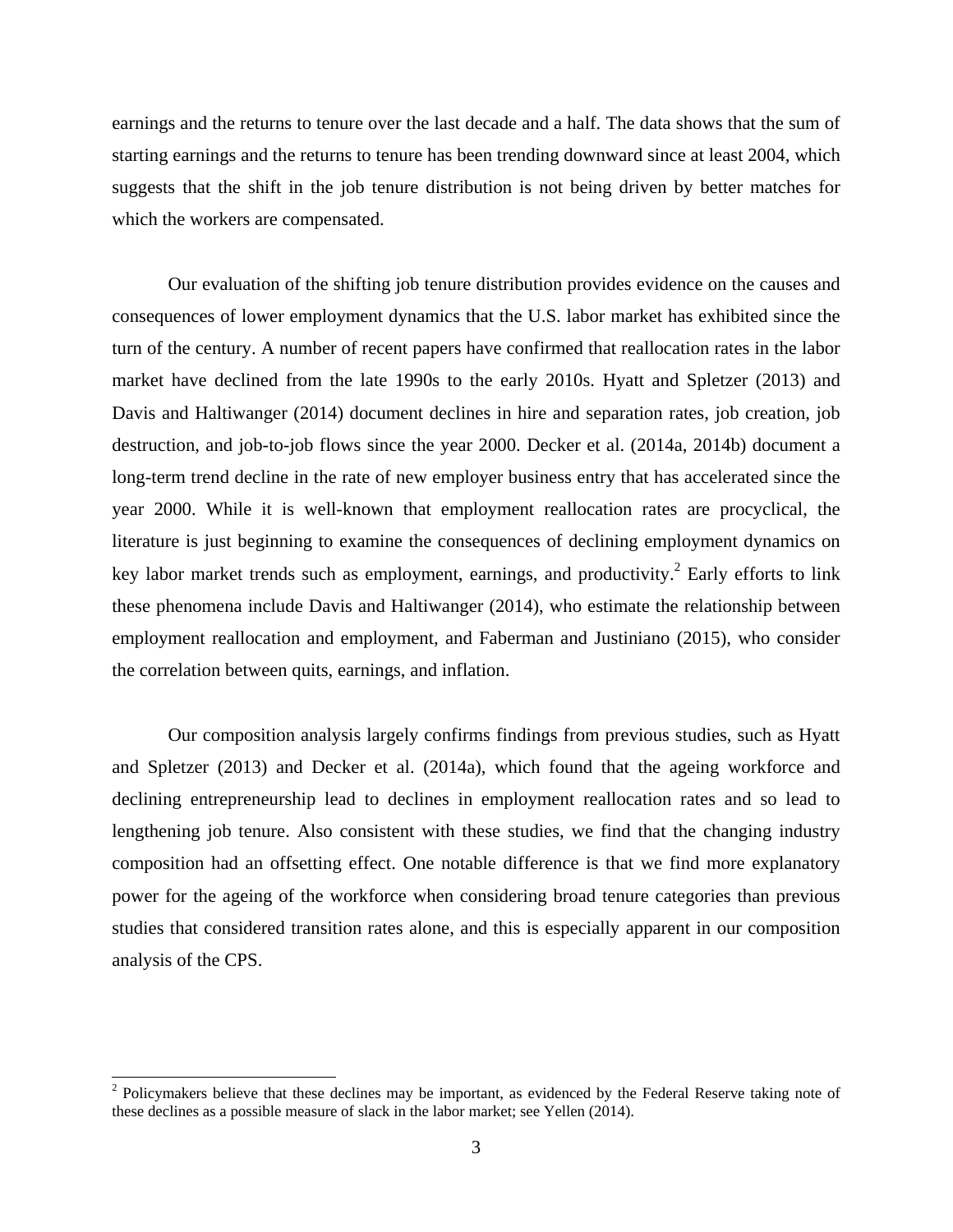Our finding that the cyclical shifts in the job tenure distribution are more the result of declining hires provides an additional reference point for thinking about cyclical downturns. It is well-known that during and after economic contractions, quits fall, see Davis, Faberman, and Haltiwanger (2012), as do job-to-job transitions, see Hyatt and McEntarfer (2012b) and Hyatt and Spletzer (2013), and job-to-job transitions involve a hire and separation and are driven by voluntary quits, see Hyatt et al. (2014). While voluntary quits for new jobs certainly account for much of the close relationship between hires and separations, our analysis highlights the fact that there is substantial duration dependence in employment relationships: new jobs are the ones most likely to end. We find, furthermore, that the duration dependence of job spells (measured by tenure-specific separation rates) is not very cyclical compared with the cyclicality of hiring. This finding may be helpful in understanding the cyclicality of hires and separations not related to job-to-job transitions, as well as short duration jobs as considered by Hyatt and Spletzer (2013, 2015). If a substantial fraction of new jobs are very likely to end quickly, then declining hiring may remove separations for a reason other than job-to-job quits alone.

 Our evaluation of the relationship between employment reallocation, the job tenure distribution, and earnings helps shed light on a relationship that is in principle ambiguous. There are reasons to believe that lengthening job tenure may be associated with earnings increases. Declining hire and separation rates will shift the tenure distribution to the right, and this shifting tenure distribution should increase the trend of real earnings (since earnings increase with tenure). Hyatt and Spletzer (2013) speculate that declining hires and separations may be indicative of better matching between employers and employees, which could be reflected in higher initial wages or steeper wage-tenure profiles. On the other hand, increasing job stability may be associated with lower earnings. Earnings increases from job change, highlighted by Topel and Ward (1992), may facilitate efficiency-enhancing employment reallocation, as in Jovanovic and Moffitt (1990). There are also indirect mechanisms through which a decline in employment reallocation may lead to lower earnings. As mentioned by Molloy, Smith, and Wozniak (2014), the decline in hires and separations may reflect fewer job offers from different employers, which will reduce the bargaining power of workers and reduce earnings. We find that earnings growth post-2000 was especially weak after controlling for job tenure, and we find no evidence of increased starting earnings or steeper earnings-tenure profiles: such findings are not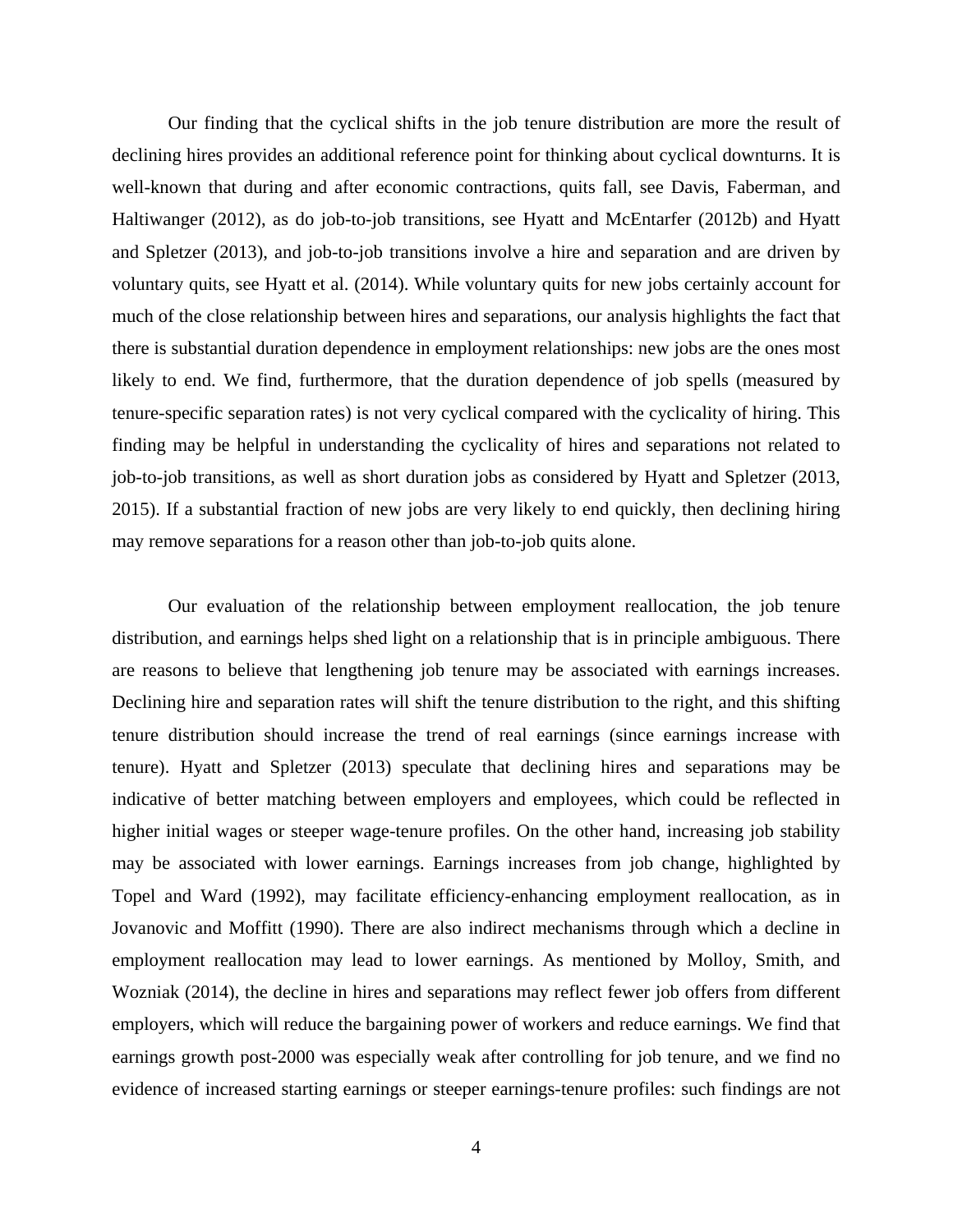consistent with improved job match quality. The modest declines in tenure-adjusted earnings post-2000 that we find are more likely evidence of weaker labor demand, less efficiency enhancing reallocation, or some combination of the two.

This paper proceeds as follows. The following section describes the time trend in the job tenure distribution from the CPS 1951-2014. In Section III, we describe the job tenure distribution in the LEHD data 1998-2013. In Section IV, we conduct an analysis to distinguish the roles of the hiring rate relative to the tenure-specific separation rates. In Section V, we analyze the relationship between job tenure and earnings over time. A brief conclusion follows.

#### **II. The Shifting Tenure Distribution in the Current Population Survey**

 $\overline{a}$ 

 The Current Population Survey (CPS) is the workhorse dataset of labor economics. In addition to continually collecting data on employment, unemployment, and earnings, the CPS occasionally administers supplements which inquire about various labor market topics such as job tenure. The job tenure supplements ask about how long currently employed respondents have held their main job. This supplement has been conducted every two years since 1996, and tenure data is also available for selected earlier years.<sup>3</sup>

 Median tenure and select statistics from the tenure distribution since 1951 are shown in Figure  $1<sup>4</sup>$  To facilitate comparisons across time, and for tractability, we aggregate the CPS tenure categories into three groups: one year or less, more than one but less than five years, and five years or more. In addition, we present two other series: six months or less and ten years or more. Median job tenure, shown in the top panel of Figure 1, has been between 3.4 and 3.9 years

<sup>&</sup>lt;sup>3</sup> We use data from 1951, 1963, 1966, 1968, 1973, 1978, 1981, 1983, 1987, 1991, 1996, and then every two years thereafter: 1998, 2000, etc. to 2014. The microdata for the early supplements have been lost, see Farber (1999), but tabulations are available in historical issues of the *Monthly Labor Review*. 4

 $4$  We acknowledge that there are differences in the CPS tenure data across time that we gloss over when presenting the time series in Figure 1. For example, although the questions are identical in the 1996 through 2014 surveys, the 1996, 1998, and 2000 surveys were conducted in February whereas the 2002 through 2014 surveys were conducted in January (which could matter if the population of employed is different in the two months). Furthermore, the questions, the response categories, and the tabulation methodologies have changed across time. Of particular note is the 1951 survey, which records whether the current job started during the four periods of prior to World War II, during World War II, after World War II but before the start of the Korean War, or after the start of the Korean War, corresponding roughly to ten years or more, five to nine years, more than six months but less than five years, and six months or less, respectively.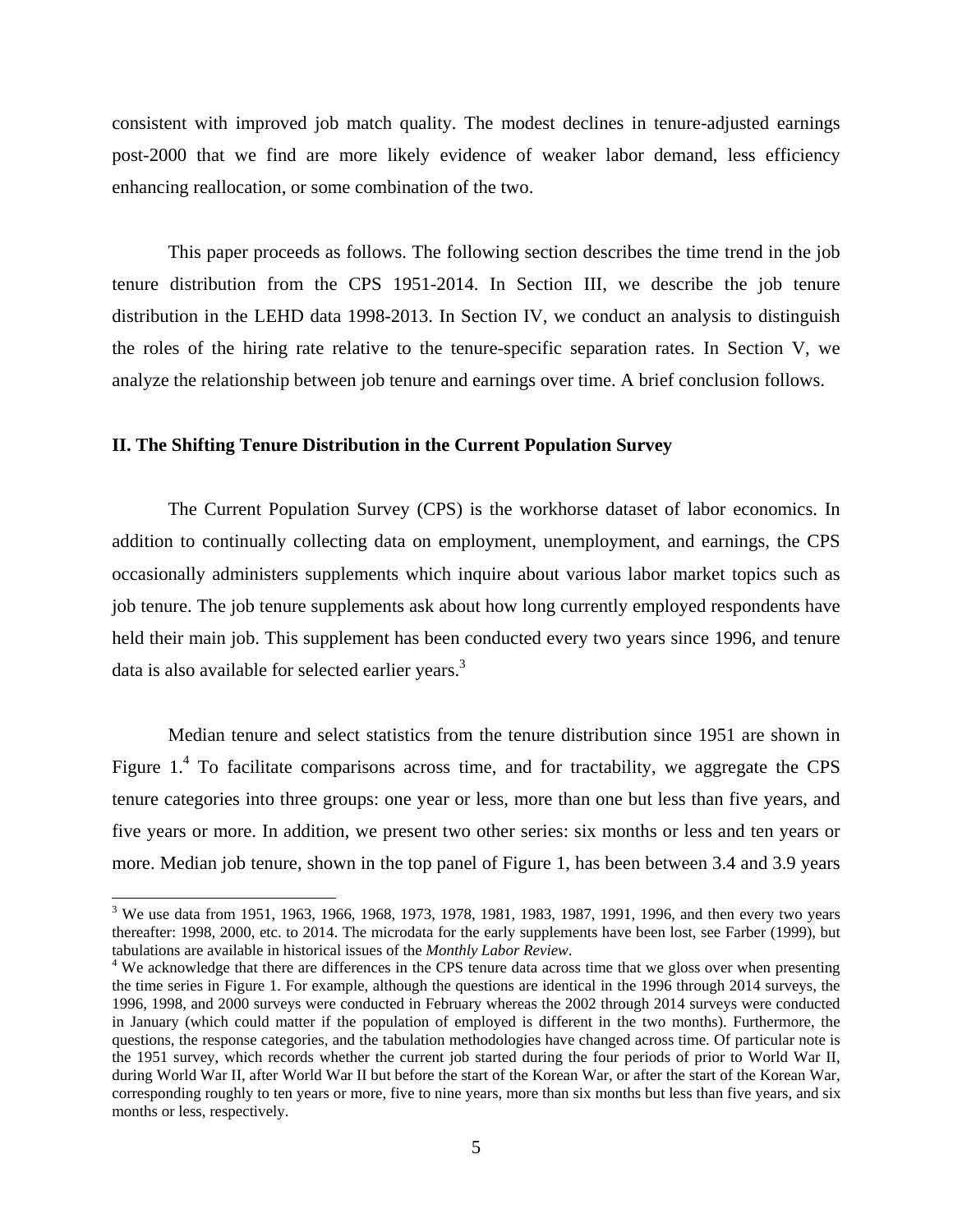during the 1968 to 2002 time period, with the exception of 3.2 years in 1981. The increase in median tenure since 2000 stands out, rising from 3.5 years in 2000 to 4.6 years in 2012 and 2014. This recent increase in median job tenure is evident when looking at the tenure distribution in the bottom panel of Figure 1. The percent of the employed with five or more years of tenure averaged 43% from the mid-1960s to 2000, and has risen to about 51% in the 2012 and 2014 surveys.<sup>5</sup> The percent of the employed with one year or less of tenure averaged 27.5% from the mid-1960s to 2000, whereupon it fell to just over 21% in 2012 and 2014 (and falling below 20% for the first time ever in 2010). The percent of employed workers with 10 or more years is basically flat at around 26% during the 1983-2006 time period, followed by an increase from 25.4% in 2006 to just over 29% in 2012 and 2014.

 The CPS evidence shows several striking patterns. First, job tenure appears to be at an all-time high in the early 1960s, as the 1963 job tenure supplement shows an extraordinarily high percentage of workers, 35.5%, with more than ten years of tenure at their current job. The mechanism by which the share changed from 22.5% in 1951 to 35.5% in 1963 is difficult to evaluate, as the underlying survey responses for both supplements has been lost, and there is no other data that we are aware of on job tenure during the 1950s or early 1960s. Nevertheless, there was a gradual decline in the share of jobs held for long durations, which stabilized by the late 1970s.<sup>6</sup> The job tenure distribution is then stable until the late 1990s, after which the job tenure distribution shifts toward longer tenure jobs again. The shift toward longer-tenure jobs is the most dramatic since the 1950s, when the U.S. labor market was continuing to adjust after the end of the World War II and the entry of those formerly in the military into the civilian labor market. We also note that, in the 2000 supplement and afterwards, the share of jobs held for one year or less, which is a rough proxy for the hiring rate, has a similar "stair step" pattern to what Hyatt and Spletzer (2013) observe for hires more generally, with declines during the labor market

 $\overline{a}$ 

 $<sup>5</sup>$  Careful readers will note that in the two most recent job tenure supplements, the median job tenure is below five</sup> years while the share of jobs five years or more is in excess of 50%. This seeming discrepancy is because the BLS calculates interpolated medians, which assumes that job tenure is uniformly distributed within intervals centered on whole numbers.

<sup>&</sup>lt;sup>6</sup> The CPS is only one data source on job tenure, and in the late 1960s additional data sources become available. Stevens (2005), using the Retirement History Survey, the National Longitudinal Survey of Older Men, and the Health and Retirement Study, does not find anything exceptional about the job tenure of older men in 1969 relative to 2002.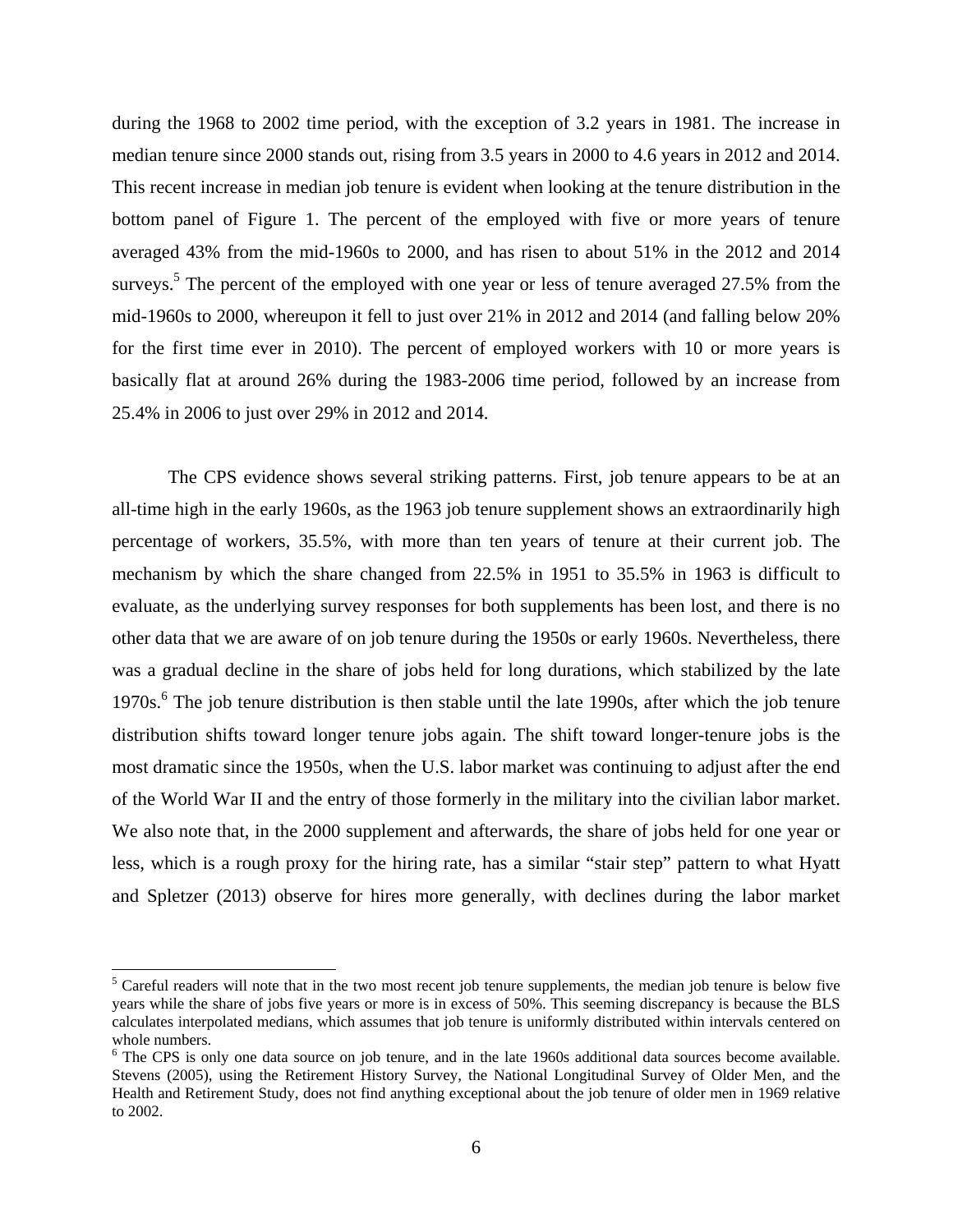downturns associated with the 2001 and 2007-2009 recessions and comparatively small recoveries afterwards.

 Some readers will recall that there was much discussion in the late 1990s about whether job stability had declined during the 1980s and 1990s, and whether, in the early part of the new millennium it would continue to decline. Studies using the Panel Study of Income Dynamics and the CPS found declining tenure for older men when looking at the 1980s and early 1990s. In the published CPS data, there is a dramatic change in the share of employed men over the age of 45 who had held their jobs for ten years or more: in 1983, 61.4% of employed men had held their jobs for ten years or more, while in 1998, only 51.0% had held their jobs for that long. As Neumark, Polsky, and Hansen (1999) note, concerns about declining stability are consistent with the corporate downsizing that occurred during this time, and with the notion of fewer lifetime jobs that was picked up by the popular press. However, the studies by Jaeger and Stevens (1999), Neumark, Polsky, and Hansen (1999) and Farber (1999) showed that job stability did not show any strong trend from the 1980s to the 1990s. Indeed, in the CPS published data, the share of the total workforce that had held their jobs for 10 years or more increased from 25.2% to 25.8% between 1983 and 1998. As noted more recently by Farber (2008) and Hollister and Smith (2014), any losses among men were basically offset by gains in job tenure among women, whose share of employment was also rising during this time period.

We note that any declines in job stability are features of the 1980s and early 1990s, and that the more recent data looks very different. Between 1998 and 2014, any declines in job stability that occurred during the 1980s and 1990s either stabilized or reversed, which is also true by age and gender.<sup>7</sup> While there was no recovery in the share of employed men age 45 or above who had held their jobs ten years or more, it did not substantially decline, and stood at 51.0% in 1998 and 50.9% in 2014. The corresponding share of the total workforce that held their jobs for ten years or more increased from 25.8% to 29.1%. What is more striking is an across-the-board fall in the share of the employed who had been at their jobs for one year or less, which declined from 27.8% in 1998 to 21.3% in 2014, and the magnitude of the decline is only slightly larger

 $\overline{a}$ 

<sup>&</sup>lt;sup>7</sup> Percentages referenced in this paragraph, as well as other detailed statistics on the job tenure distribution by age and gender for 1983-2014, are included in the Appendix.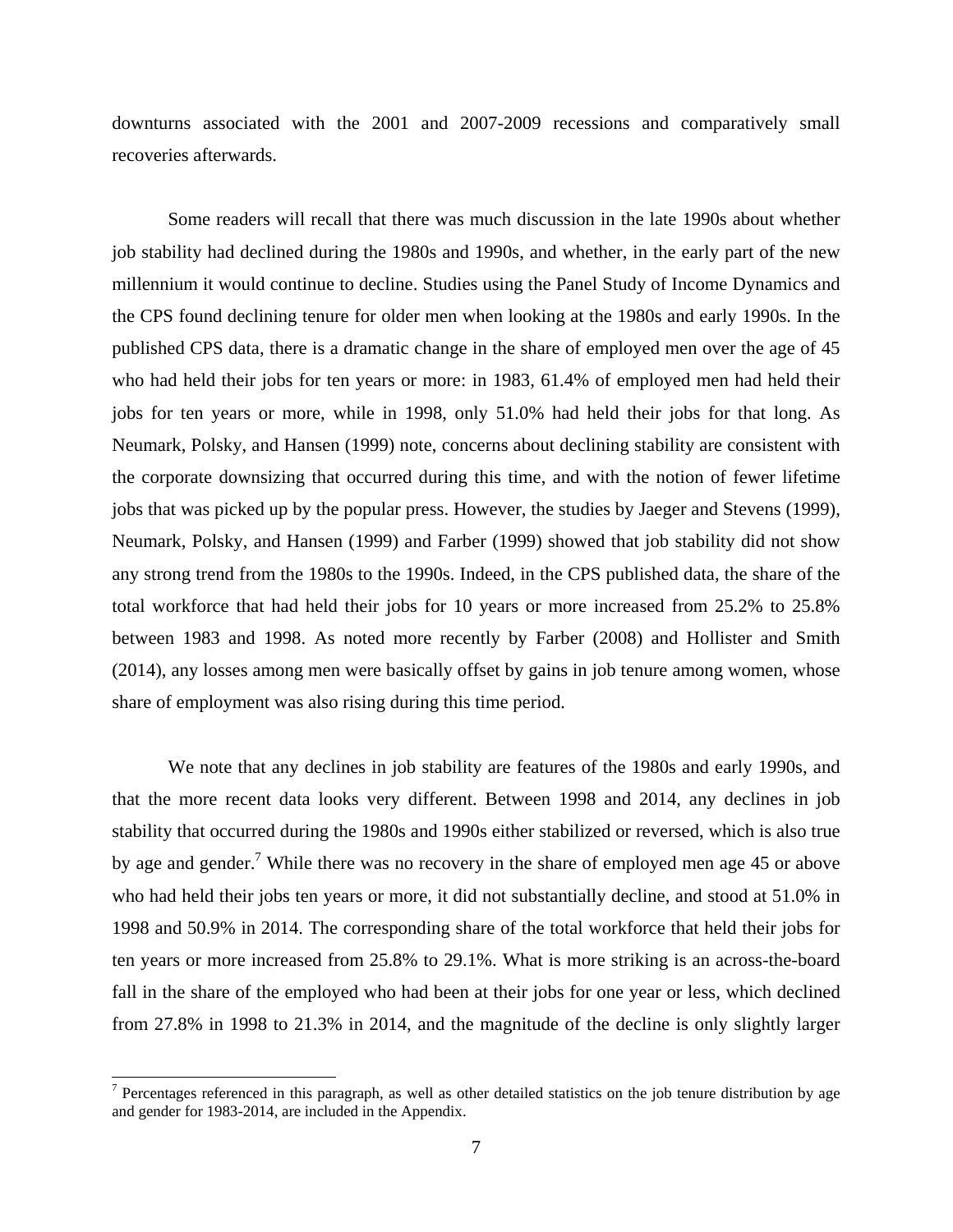among women than men. This decline is basically balanced by an opposite shift in the share of the employed who had been at their jobs for five years or more, which can also be seen in Figure 1. We find it striking that economists have given so little attention to the strong rightward shift in the tenure distribution that has occurred during the last 15 years.

The descriptive evidence we have presented using the published totals and shares that the BLS calculates from the CPS job tenure supplements provides rough evidence on the evolution of the job tenure distribution. We will demonstrate that this evolution is related to the declines in the hire and separation rates documented by Hyatt and Spletzer (2013) and Davis and Haltiwanger (2014). This is intuitively straightforward. When hires fall, the tenure distribution should shift to the right as the inflow of new employees into a firm decrease. The decrease in separations should also shift the tenure distribution to the right as the outflow of current employees from a firm decrease. In order to consider this relationship between hires, separations, and tenure in greater detail, we turn to longitudinal microdata from the LEHD.

#### **III. Job Tenure in the LEHD Data**

#### *IIIa. The LEHD Data*

 The Longitudinal Employer-Household Dynamics (LEHD) data is a longitudinally linked employer-employee dataset created by the U.S. Census Bureau as part of the Local Employment Dynamics federal-state partnership. The data is derived from state-submitted Unemployment Insurance wage records and the Quarterly Census of Employment and Wages (QCEW) data. Every quarter, employers who are subject to state Unemployment Insurance laws - approximately 98% of all private sector employers, plus state and local governments -- submit to the states information on their workers (the wage records, which lists the quarterly earnings of every individual in the firm) and their workplaces (the QCEW, which provides information on the industry and location of each establishment). The wage records and the QCEW data submitted by the states to the U.S. Census Bureau are enhanced with census and survey microdata in order to incorporate information about worker demographics (age, gender, race and ethnicity, and education) and the firm (firm age and firm size).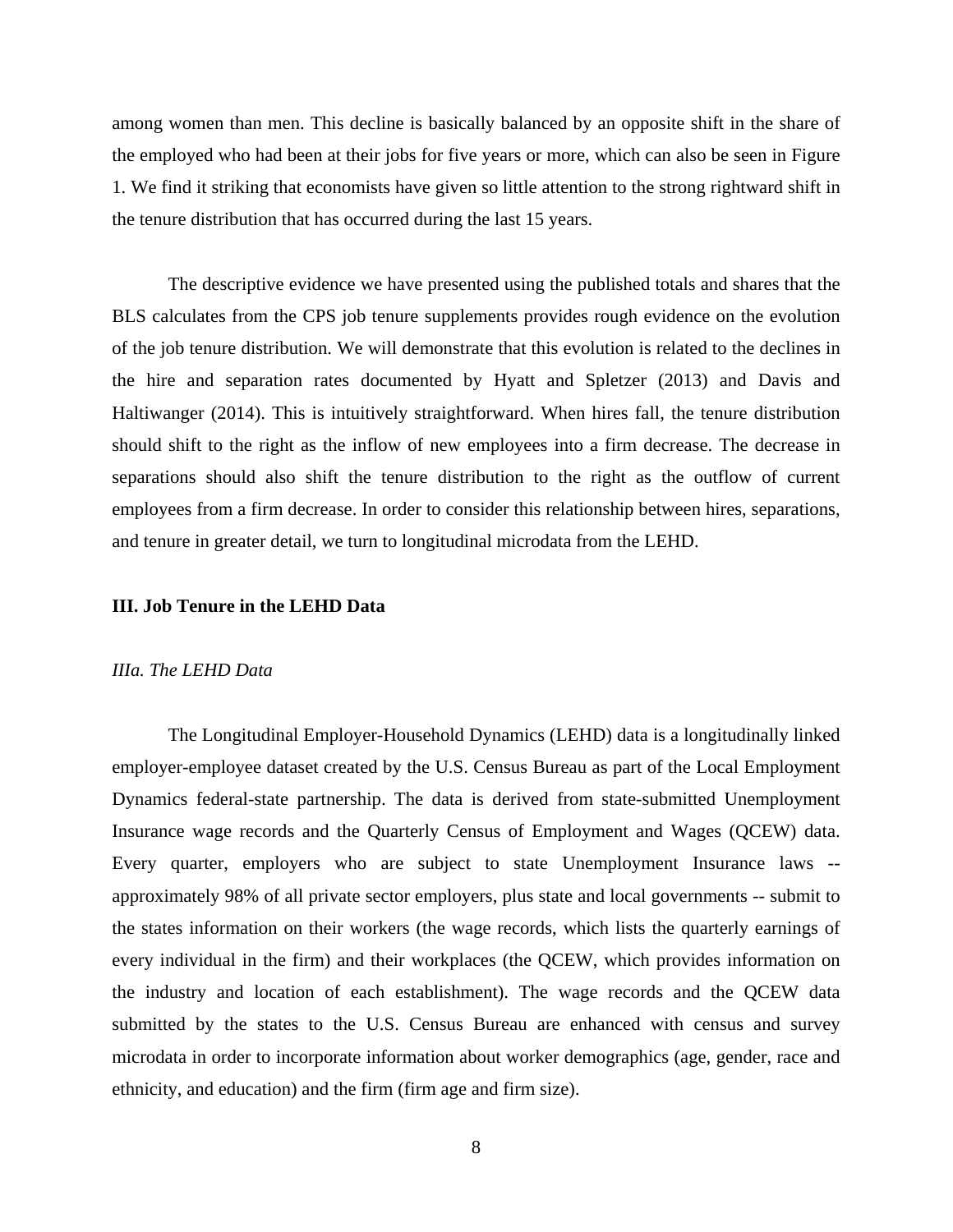Abowd et al. (2009) provide a thorough description of the source data and the methodology underlying the LEHD data. Because states have joined the LEHD program at different times, and have provided various amounts of historical data upon joining the LEHD program, the length of the time series of LEHD data varies by state. We use 10 states with data from 1993:Q1-2013:Q4, which account for roughly 28% of U.S. employment.<sup>8</sup> In order to ensure accurate measures of job tenure that are not affected by mergers, acquisitions, or other types of firm ownership change (or administrative changes in firm identifiers), all of our empirical work uses an enhanced version of the LEHD that identifies predecessor-successor relationships across extended periods of time; see Hyatt et.al (2014) for additional details of some recent enhancements to the LEHD data.

Since the LEHD is essentially a universe of workers in the private sector and state and local governments, sample size is not an issue when choosing the 10 states from which we have data starting in 1993. We define the maximum tenure category of 5+ years, and thus our time series of tenure starts in 1998. We want to start our tenure series in 1998 because the CPS indicates that the inflection point in the job tenure distribution occurs around 2000, and it is precisely this change that we intend to capture. We can then identify job tenure from 1998 to 2013.

 In calculating a consistently defined time series of job tenure from administrative records, there are natural tradeoffs between the length of the time series and maximum tenure. This tradeoff exists because the data do not contain start dates, we instead can only infer job tenure by observing earnings in successive quarters. Any earnings observed in the first quarter for which administrative records are present are necessarily left-censored, and the exact tenure is unknown. However, if that job exists for a given number of quarters after the first quarter, it is known to have existed for at least that length. We start our time series in 1998 to have a consistently defined set of jobs for which it can be known that employment had lasted five years or more. For

 $\overline{a}$ 

<sup>&</sup>lt;sup>8</sup> The 10 states are CA, CO, ID, IL, MD, MT, NC, OR, WA, and WI. The published hire and separation rates from these 10 states are strongly correlated with national trends as estimated by Abowd and Vilhuber (2011).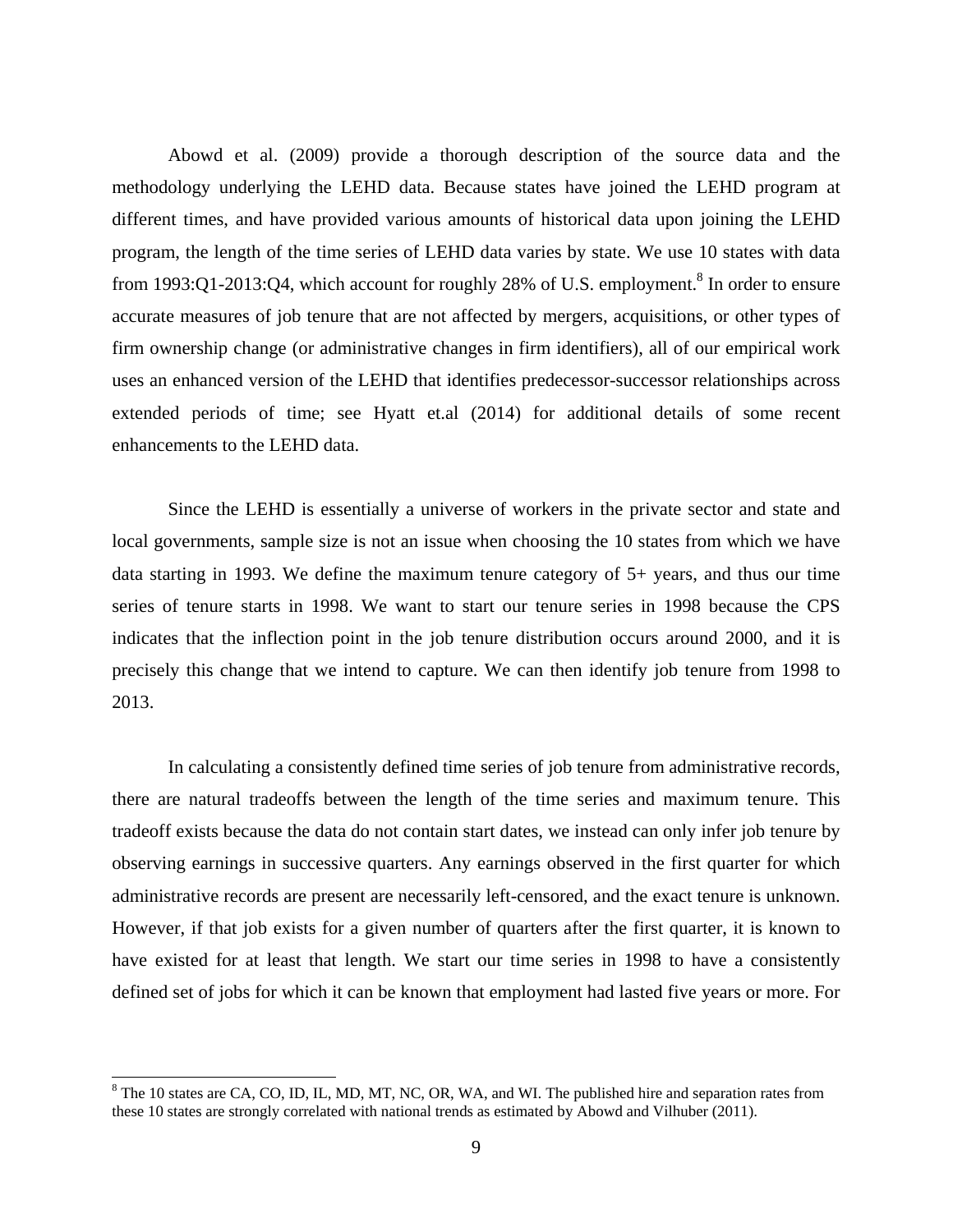example, if we start our time series one year earlier, we would have had to reduce the duration of our maximum tenure category by one year.

#### *IIIb. The Job Tenure Distribution in the LEHD Data*

 We define concepts precisely as they follow from tabulations of the data. The definitions follow from Abowd et al. (2009) and Hyatt and Spletzer (2014). A job is defined as a unique employer-employee combination that occurs in one or more consecutive quarters. <sup>9</sup> A hire can be written as a case in which a worker has earnings recorded at a given employer in a quarter, but not in the previous quarter. So, for worker  $i$ , firm  $j$ , and time  $t$ , a hire (accession) is defined by

(1) 
$$
a_{ijt} = \begin{cases} 1, & \text{if } w_{ijt} > 0, w_{ijt-1} = 0 \\ 0, & \text{otherwise} \end{cases}.
$$

Likewise, at time  $t$ , a separation is given by the following definition,

(2) 
$$
s_{ijt} = \begin{cases} 1, & \text{if } w_{ijt+1} = 0, \ w_{ijt} > 0 \\ 0, & \text{otherwise} \end{cases}.
$$

More generally, at time  $t$ , a job has tenure (duration  $d$ )  $k$  if

(3) 
$$
d_{ijt}^k = \begin{cases} 1, a_{ijt-k} = 1 \text{ and } w_{ij\tau} > 0 \text{ for all } \tau = \{t - k, ..., t\} \\ 0, \text{otherwise} \end{cases}.
$$

Tenure is defined as the number of previous quarters with the employer, with hires occurring at  $k = 0$ . Starting tenure at  $k = 0$  is similar to the concept of human age, where newborns have an age of zero during their first year. In our empirical work with the quarterly LEHD data, we identify the tenure of each job for up to five years, with jobs lasting for 5 years or more indexed by  $k = 19 +$ .

<sup>&</sup>lt;sup>9</sup> For our baseline LEHD job tenure distribution, we consider recalls to be new jobs. We also have a "modified" LEHD" series which ignores recalls, in addition to other changes, as described in section IIIc.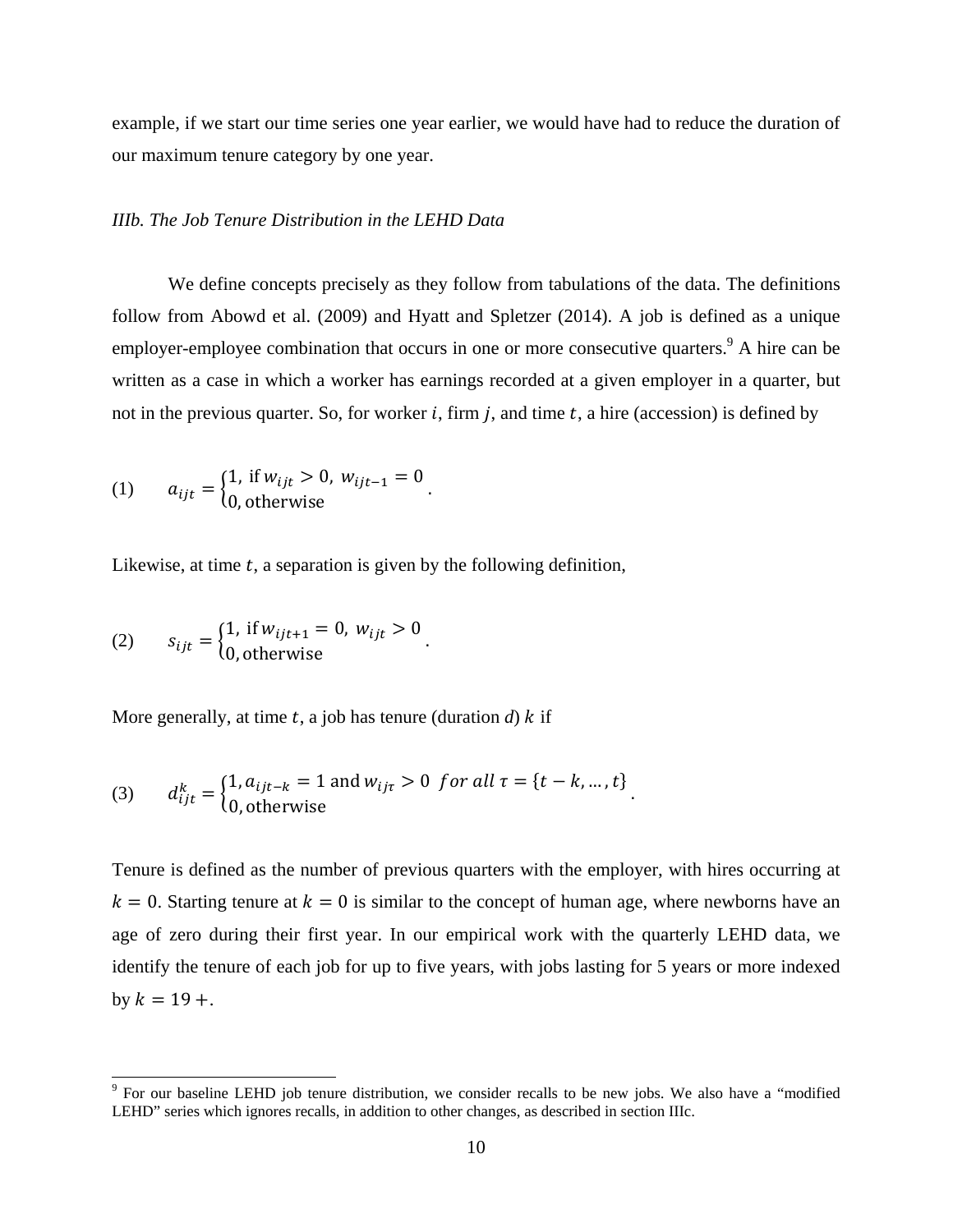Given these definitions, we can derive a tenure distribution from the LEHD microdata. In Figure 2, we show the tenure distribution calculated from the LEHD data. Similar to the CPS data in the bottom panel of Figure 1, three tenure categories are created from the LEHD data: one year or less, greater than one but less than five years, and five or more years. Long-tenure jobs in the LEHD trend upward since 2000, with the share of jobs that have been held for five years or more increasing from an average 21.4% in the year 2000 to an average 32.4% in 2012 and 2013. Likewise, the number of jobs with tenure of one year or less trend downward, with the declines coming during the two recessions, declining from 46.8% in the year 2000 to 35.8% in the years 2011-2013. The number of jobs held for greater than one but less than five years increases and subsides as sudden drops in the share of jobs held for one year or less work their way into the share of jobs held for five years or more, but does not otherwise show much of a trend.

 Overall, the trends of the LEHD tenure distribution shown in Figure 2 are remarkably similar to the trend of the CPS tenure distribution shown in Figure 1. The correlation between the two series is 0.98 for the one year or less category, is 0.94 for the greater than one but less than five year category, and is 0.96 for the five years or more category. It is also immediately obvious that the CPS and the LEHD tenure distributions have different levels for each category. The CPS tenure distribution in Figure 1 has a much larger share of jobs held for five years of more – e.g. at the start of the year 2012 it is 51.0% in the CPS versus 35.6% in the LEHD.

#### *IIIc. Comparing the CPS and the LEHD Job Tenure Distributions*

 Considering how the CPS and LEHD data sources differ in the concepts and definitions used to measure tenure, it should not be surprising that the levels of the CPS and LEHD tenure distributions differ. The LEHD is a jobs-level dataset, in contrast to the person-level CPS data. The CPS asks respondents about the tenure at the respondent's main job only, while the LEHD data measures tenure at all jobs so long as they are in Unemployment Insurance taxable employment. Since secondary jobs are, on average, of shorter duration than primary jobs, this will help explain why the LEHD has more short duration jobs than does the CPS. Second, the CPS is a point-in-time measure of the tenure distribution while the LEHD utilizes quarterly earnings data. This means that the LEHD data will contain more records for short duration jobs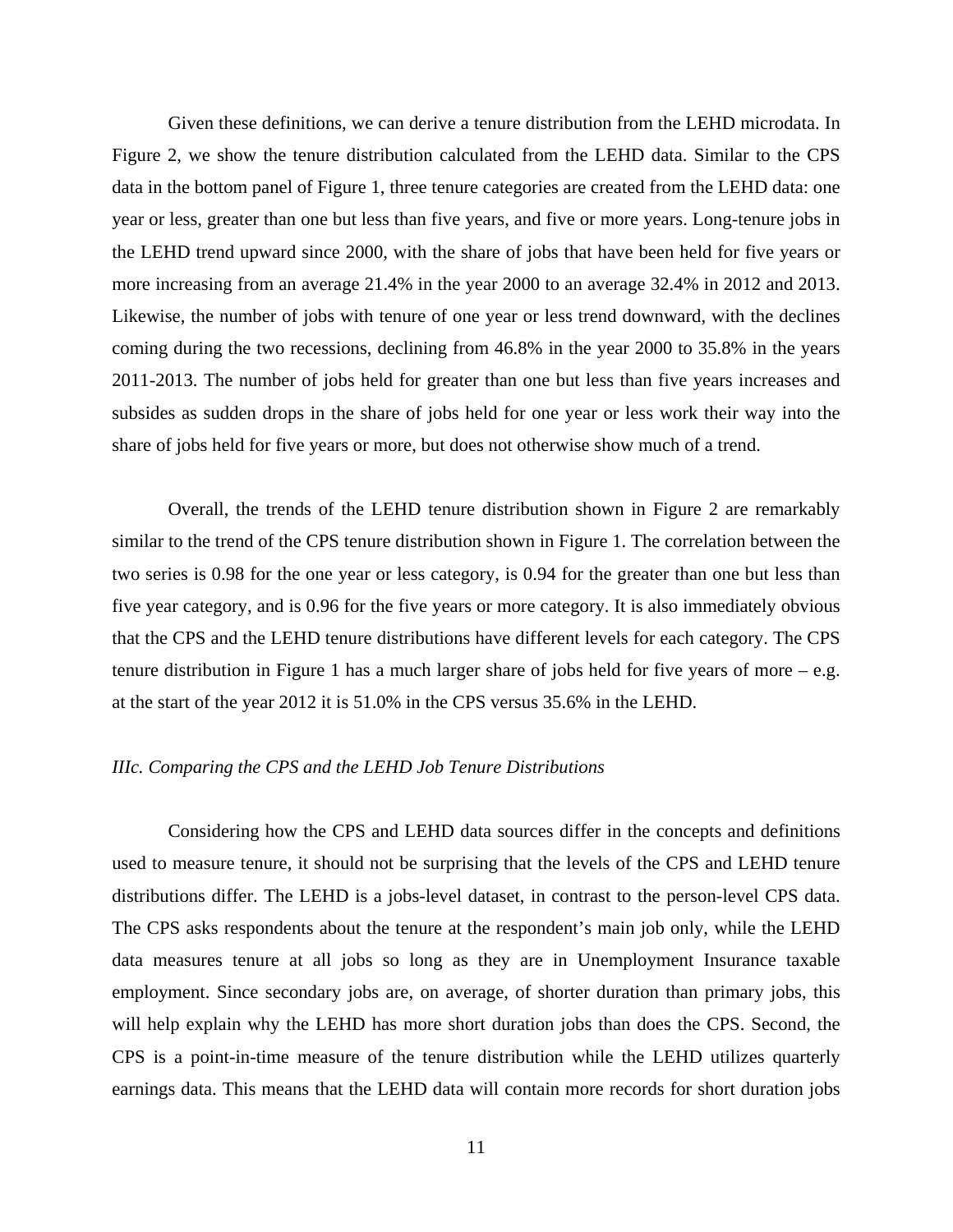than the CPS data since many short duration jobs – jobs that last only one or two weeks – will not occur during the CPS reference week.<sup>10</sup> Third, tenure in the LEHD as defined above is "memoryless" in that if a worker has no reported earnings from an employer for an entire quarter, tenure is reset to zero if that worker returns to the employer after one or several quarters. Recent work by Fujita and Moscarini (2013) demonstrates that recalls are quantitatively important in the Survey of Income and Program Participation (SIPP) data. Accounting for recalls changes the shape of the LEHD tenure distribution: using the first observed occurrence of a job rather than the date of the most recent hire naturally results in longer job durations. Fourth, the LEHD excludes federal workers, who tend to have longer job tenure than workers in the private sector.

We control for each of these four differences in order to create an "apples-to-apples" comparison of the tenure distributions from the CPS and the LEHD data.<sup>11</sup> Specifically, we restrict the LEHD data to jobs that appear in two consecutive quarters to minimize the effects of short duration jobs, we restrict the LEHD data to dominant jobs only (where dominant jobs are defined as the highest earnings job in the two quarters of the consecutive quarter pair, see Hyatt et al. (2014)), thus removing the effect of multiple jobholding, and we allow for five years of "memory" to account for recalls. To create the "modified CPS," we remove federal government employees.

 The result of this apples-to-apples comparison of the modified CPS tenure distribution and the modified LEHD tenure distribution is presented in Figure 3. The two distributions are remarkably similar (much more similar than the original data in Figures 1 and 2), and this similarity holds for both levels and trends. Almost all of this similarity results from our manipulations of the LEHD data; only 2.8% of employment in any average year of the CPS is federal government employees, and removing these workers has little effect on the CPS tenure distribution. The average percentage of jobs with five years or more of tenure increases from

 $\overline{a}$ 

 $10$  Administrative data show a remarkably large number of short duration jobs. Hyatt and Spletzer (2015) analyze the decline in single quarters jobs – jobs that last less than  $13$  weeks – from  $8.3\%$  in the late 1990s to  $5.2\%$  in the early 2010s as a share of total quarterly employer-employee observations.<br><sup>11</sup> Two other differences that we do not control for are (1) the LEHD data include all jobs regardless of the age of the

individual holding the job, while the CPS tenure supplements are for the workforce age 16 and above, and (2) the LEHD estimates are seasonally adjusted quarterly estimates, whereas the CPS are non-seasonally adjusted estimates from the month of January or February.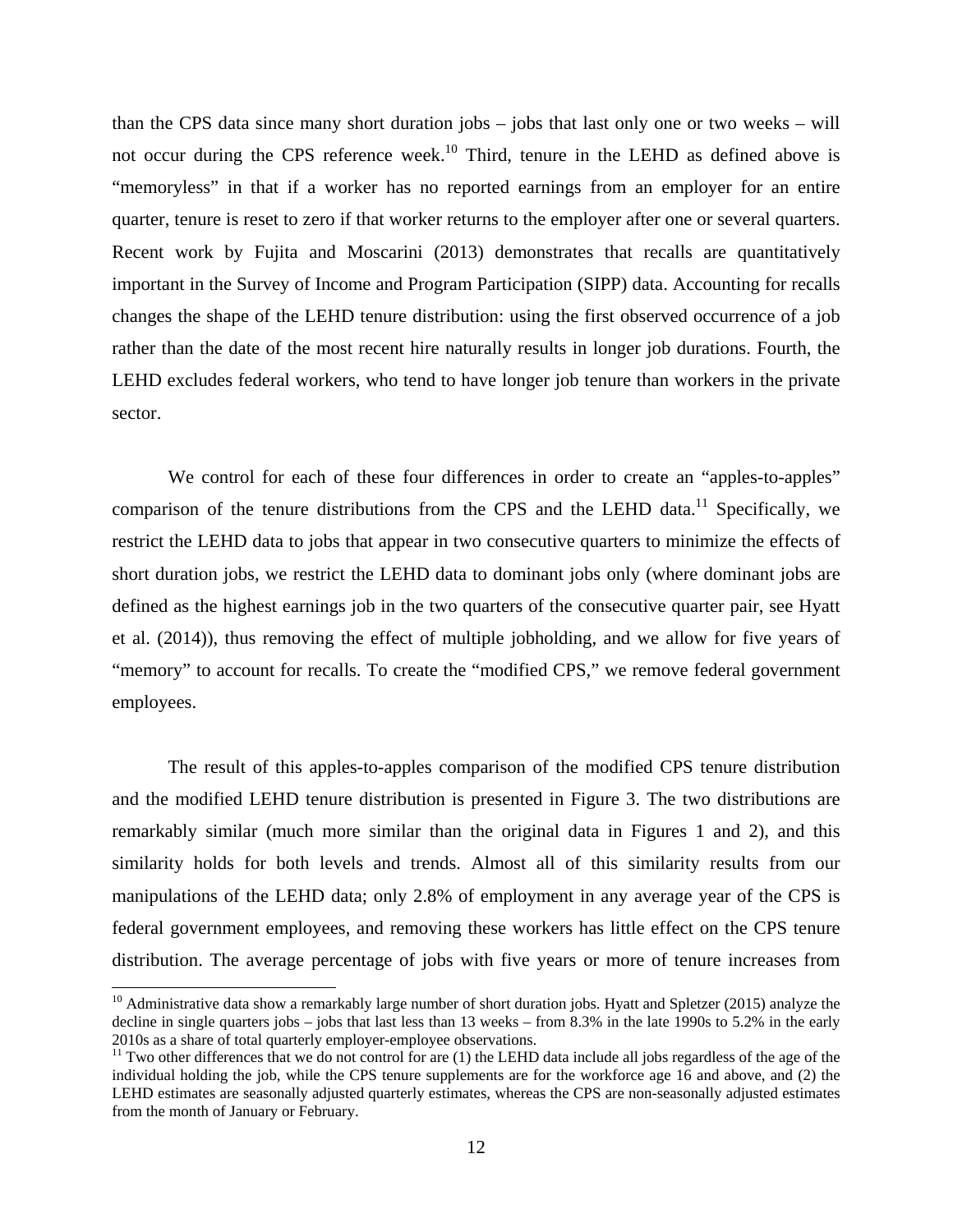32.4% in recent years of the jobs-based LEHD (Figure 2) to almost 50% when deleting short duration jobs, multiple jobs, and controlling for recalls (Figure 3). Of our three modifications to the LEHD, selecting consecutive quarter jobs substantially reduces the number of jobs held for one year or less, while ignoring gaps in a job spell mainly affects the share of jobs held for five years or more, and focusing on the job that is dominant among those consecutive quarter jobs has a relatively modest effect.

#### *IIId. Does Changing Composition Explain the Shifting Tenure Distribution*

 Can compositional changes in worker and employer characteristics during the last one and a half decades explain some or all of the shifting tenure distribution? For example, the baby boom has aged and youth labor force participation has declined during the past decade and a half, which should lead to a rightward shift in the tenure distribution since older workers have, on average, higher job tenure. We measure the effect of composition changes using standard decomposition techniques. Let  $Y_t$  be the percentage of jobs with five or more years of tenure in time period t.  $Y_t$  can be written as  $\sum_i Y_{it} S_{it}$ , where i indexes characteristics of worker or firms (such as worker age or industry), and  $S_{it}$  is the share of group i at time t. We decompose the difference between times t and  $t - x$ ,  $\Delta Y_t = Y_t - Y_{t-x}$ , according to

$$
\Delta Y_t = \sum_i \Delta Y_{it} S_i + \sum_i Y_i \Delta S_{it}
$$

where  $Y_i$  denotes the mean such that  $Y_i = (Y_{it} + Y_{it-x})/2$ , and likewise  $S_i = (S_{it} + S_{it-x})/2$ . In Table 1, we report  $\sum_i Y_i \Delta S_{it}/\Delta Y_t$ , which measures how much of the increase in jobs with five or more years of tenure over the time period 1998 to 2012 is due to the changing composition of characteristic *i*.

 The results of these decompositions are similar to, but sometimes larger in magnitude than, the findings of Hyatt and Spletzer (2013) and Decker et al. (2014), who found that the ageing of the workforce and declining entrepreneurship explained a substantial fraction of the decline in employment reallocation rates, and that industry had a substantial offsetting (negative) effect. In Table 1, worker age explains the largest amount of the shifting tenure distribution.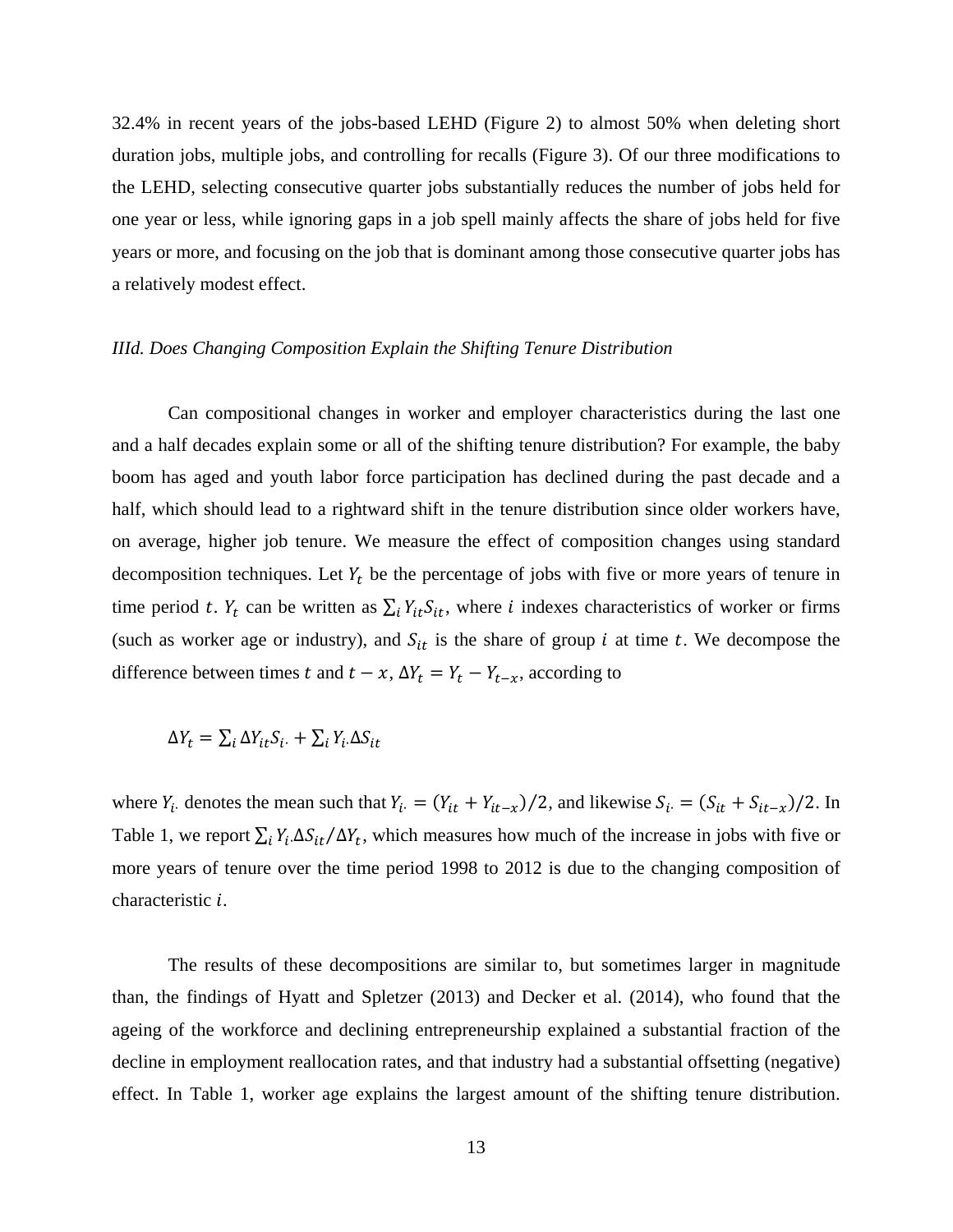Using the CPS data, worker age explains just over half of the increase in the percent of jobs with five or more years of tenure, while in the LEHD it explains 25.4% for all LEHD jobs, and somewhat more, 30.7%, for the LEHD series modified to cover similar concepts and definitions as the CPS job tenure supplement.<sup>12</sup> We note that the explanatory power of the ageing of the workforce is higher for explaining increasing share of the workforce that has been at their jobs for five years or more than for the transition rates that lead to that job tenure: Hyatt and Spletzer (2013) consider the explanatory power of the ageing of the workforce on hires, separations, and job-to-job flows in both the LEHD and CPS using a nearly identical time period and exactly the same age categories, and never find that the ageing of the workforce explains more than 25% of declining employment dynamics.

Factors other than the ageing of the workforce have less explanatory power and are more in line with the magnitude of previous estimates. Increasing education explains 2.6% of the increase in the percentage of workers with five years or more of tenure in the CPS. The changes in industry composition show a negative effect, which is explained by the economy shifting away from manufacturing, where there are many high tenure jobs, to services where there are relatively few high tenure jobs. The LEHD data allow us to consider the effects of the changing firm size and firm age (time from first hire) distribution toward larger and older firms.<sup>13</sup> Firm size has a small explanatory role, whereas firm age explains 14% to 18% of the shift in the job tenure distribution. Firm age has the second highest explanatory power in the decomposition. When we account for all worker and employer characteristics, we explain 37% to 38% of the

 $\overline{a}$ 

 $12$  The amount of the increase in job tenure attributable to age in Table 1 depends on the beginning and end years of the decomposition. The LEHD data yield age composition results that are in the range of 18.2% to 38.0% using 1998-2001 as start years and 2010-2013 as end years. The CPS age decomposition results are in a narrow range of 46.0% to 56.6% when using 1998 or 2000 as the base year and 2012 or 2014 as the end year. As seen in Figure 1, the share of workers with five or more years of tenure in the CPS declined between 1996 and 1998 (both expansion years), and the 1996 share was not reached again until 2004, and so we naturally get smaller long-tenure share increases and more explanatory power when using 1996 as our start year. Similarly, the share of long-tenure workers is lower in 2010 than in 2012 and 2014, which leads to smaller increases and more explanatory power when using 2010 as the end year in the CPS. Overall, this sensitivity analysis points to the role of business cycles in the shifting job tenure distribution, which we engage with more directly in later sections of this paper. We thank an anonymous referee for this suggestion.

<sup>&</sup>lt;sup>13</sup> Between 2000 and 2010, the share of workers at small firms with less than 20 employees declined by 2.1% (from 22.9% to 20.8%) while the share of workers at large firms with 500 or more employees increased by 2.4% (from 47.2% to 49.6%). The firm age distribution has changed between 2000 and 2010, with the share of employment at firms 1 year old or less declining from 5.2% to 3.5%, and the share of employment at firms 11 years or older increasing from 74.4% to 78.7%. The decline in firm entry has been explored by, among others, Decker et al. (2014a), Pugsley and Sahin (2015), Siemer (2015), and Dinlersoz, Hyatt, and Janicki (2016).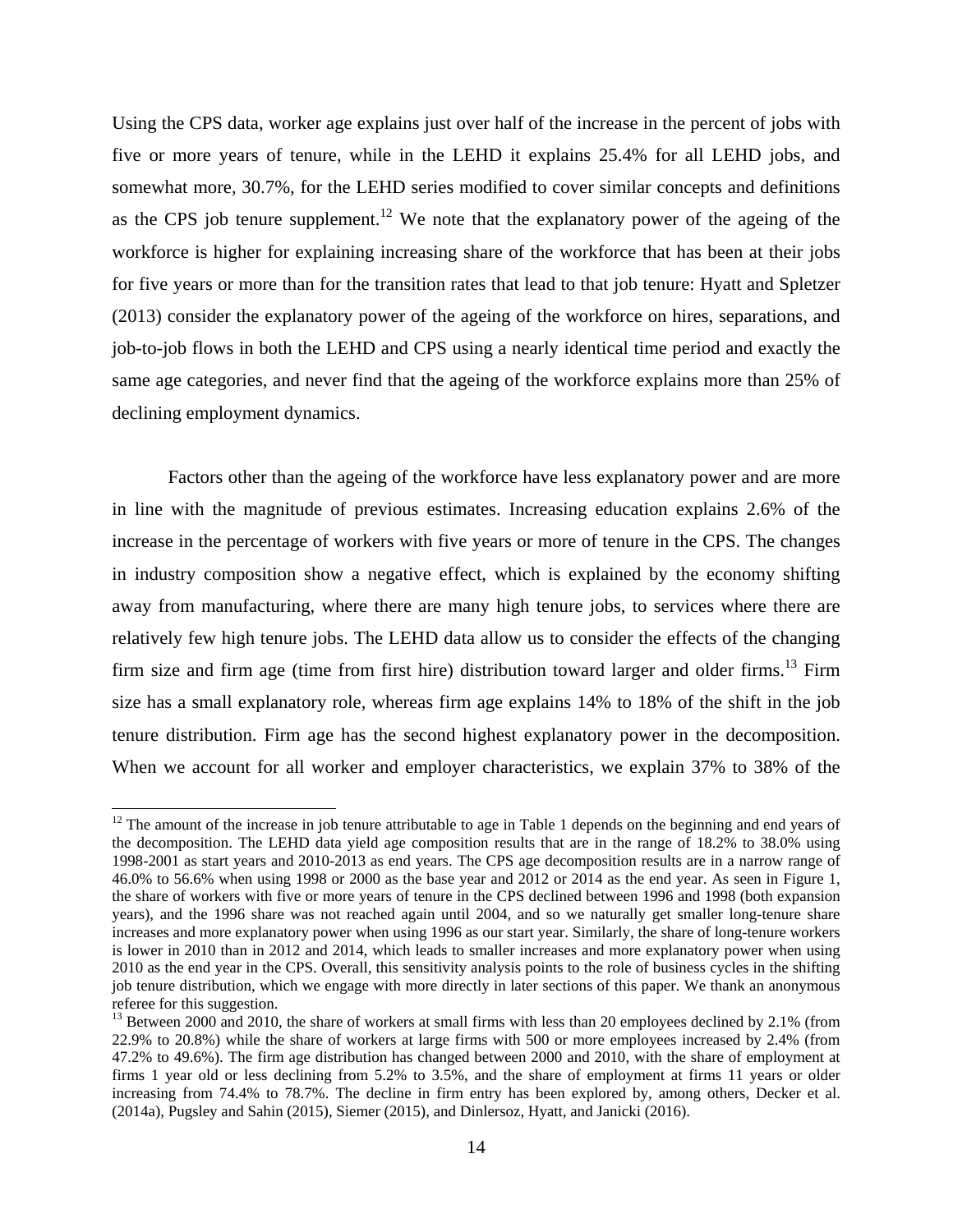increase in jobs with five or more years of tenure in the CPS, and 42% to 50% in the LEHD. This implies that half or more of the shifting tenure distribution is occurring within narrowly defined demographic and employer characteristic cells from 1998-2012.

 We have shown that the shift in the tenure distribution toward longer-tenure jobs over the last decade and a half can be accounted for in part due to the rising share of older employees and the decline in the rate of entry of new employer businesses. These are in part demographic stories, but are also partly economic. While the U.S. population was certainly ageing from the late 1990s to the present, the labor market downturns associated with the 2001 and 2007-2009 recessions disproportionately affected the employment rates of the young. Recent declines in employer business entry are concentrated in and after the 2001 and 2007-2009 recessions, see Decker et al. (2014a). In the following sections, we focus on causes and consequences of the shifting job tenure distribution that highlight these two labor market downturns more directly.

#### **IV. Hires, Separations, and the Shifting Job Tenure Distribution**

#### *IVa. Concepts*

 Hires and separations have a natural relationship with job tenure as each job spell begins with a hire and ends with a separation. We frame this relationship through a simple model of the evolution of tenure in the spirit of Neumark, Polsky, and Hansen (1999). At time  $t$ , the tenure  $k$ indicator,  $d_{ijt}^k$ , can be written as the product of the hires indicator in the appropriate previous time period times the tenure-specific separation indicators for each time thereafter:

(4) 
$$
d_{ijt}^k = a_{ijt-k} * \prod_{\tau=1}^k (1 - s_{ijt-\tau}^{k-\tau})
$$

where the tenure-specific separations indicator,  $s_{ijt-\tau}^{k-\tau}$ , is defined as

(5) 
$$
s_{ijt-\tau}^{k-\tau} = \begin{cases} 1, & \text{if } s_{ijt-\tau} = 1 \text{ and } d_{ijt-\tau}^{k-\tau} = 1 \\ 0, & \text{otherwise} \end{cases}
$$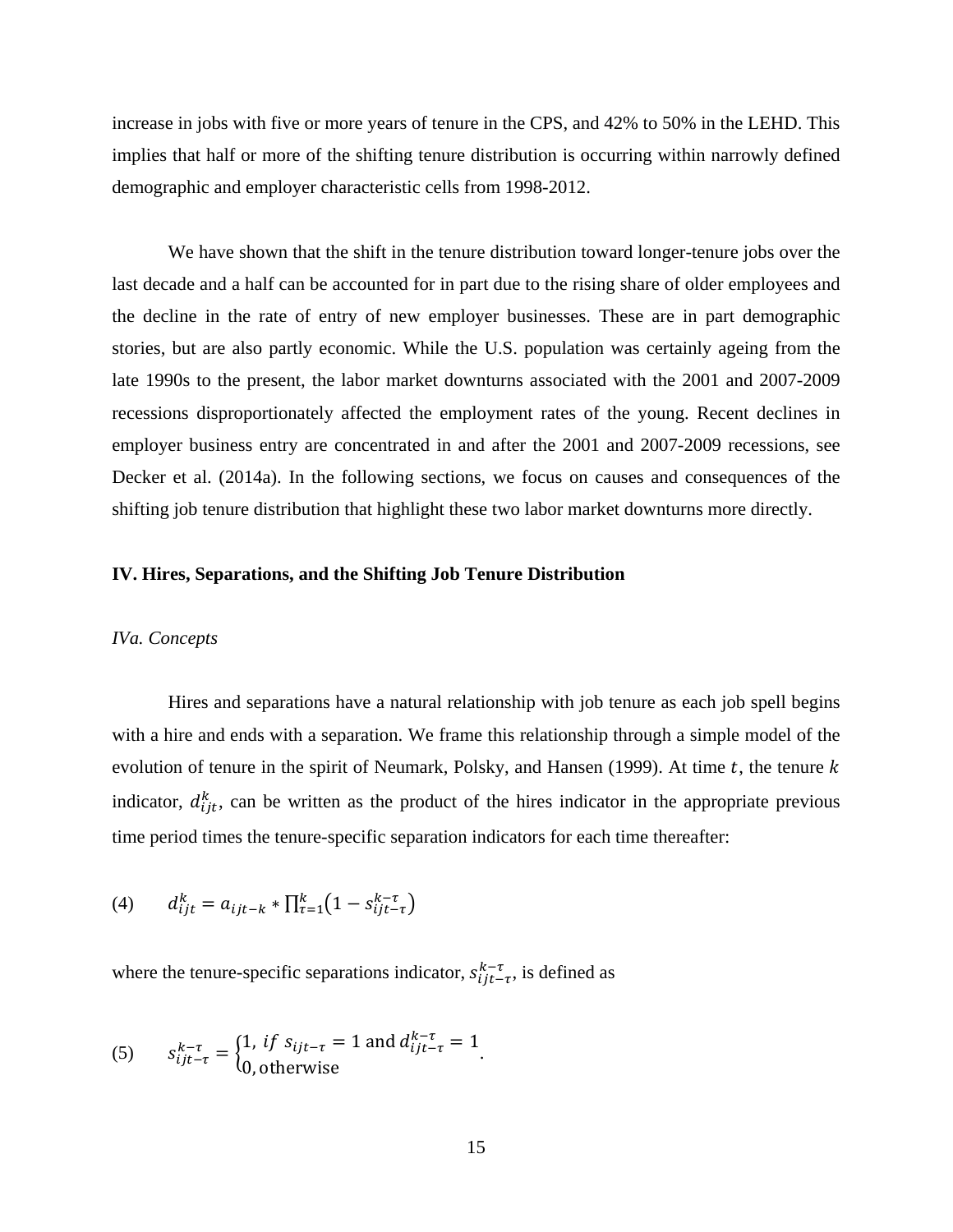Equation (4) defines tenure  $k$  for a specific job in the longitudinally linked microdata, and the distribution of tenure in a given quarter  $t$  can be defined by summing over all jobs in that quarter. However, it is often more convenient to work with macro-level tabulations, and to transform the above formula into rates. Define the size of the workforce at time t as  $E_t$ . The percent of jobs at time t of tenure k,  $DR_t^k \equiv \frac{\sum_{i,j} d_{i,j,t}^k}{F_k}$  $\frac{a_{i,j,t}}{E_t}$ , can now be written as the size of the workforce and two rates: the hiring rate  $AR_{t-k} \equiv \frac{\sum_{i,j} a_{i,j,t-k}}{F_{t-k}}$  $\frac{\mu_{i,j,t-k}}{E_{t-k}}$ , and the tenure-specific separation rates  $SR_{t-\tau}^{k-\tau} \equiv \frac{\sum_{i,j} s_{i,j,t-\tau} d_{ijt-\tau}^{k-\tau}}{\sum_{i,j} d_{i}^{k-\tau}}$  $\frac{\sum_{i,j} t - \tau \alpha_{ij} t - \tau}{\sum_{i,j} d_{ij}^{k-\tau}}$ .

(6) 
$$
DR_t^k = \left(\frac{E_{t-k}}{E_t}\right) * AR_{t-k} * \prod_{\tau=1}^{k-1} \left(1 - SR_{t-\tau}^{k-\tau}\right)
$$

 Equation (6) shows the decomposition of the tenure distribution into its hiring and separation components. Using the same three tenure categories as earlier (one year or less, greater than one but less than five years, and five or more years), the hires rate is, by definition, the percent of jobs that are in their first year of tenure. As seen in Figure 2, this hiring rate falls from around 46% in the late 1990s to roughly 35% in the early 2010s, and this decline exhibits a stair-step pattern, falling during recessions with very little evidence of an increase during expansions. The tenure-specific separation rates for the three tenure categories are shown in Figure 4. There are noticeable trend declines in each of the tenure-specific separation rates, but they are remarkably acyclical. The highest separation rates are, not surprisingly, found for the shortest duration jobs; the separation rate from jobs with one year or less of tenure declines from 34.2% in the late 1990s to 29.7% in the 2010s. Jobs held for greater than one but less than five years have a separation rate that decreases from 12.3% in the late 1990s to 9.8% in the 2010s, while workers who have held their jobs for five years or more have a separation rate that falls from 5.5% to 4.0%. Overall, these decreases are much smaller than those seen in the hiring rate.

#### *IVb. The Role of Hires versus Separations Rates*

 One advantage of creating the tenure distribution from macroeconomic aggregates, as in equation (6) above, rather than from the microdata, is that it easily allows us to analyze the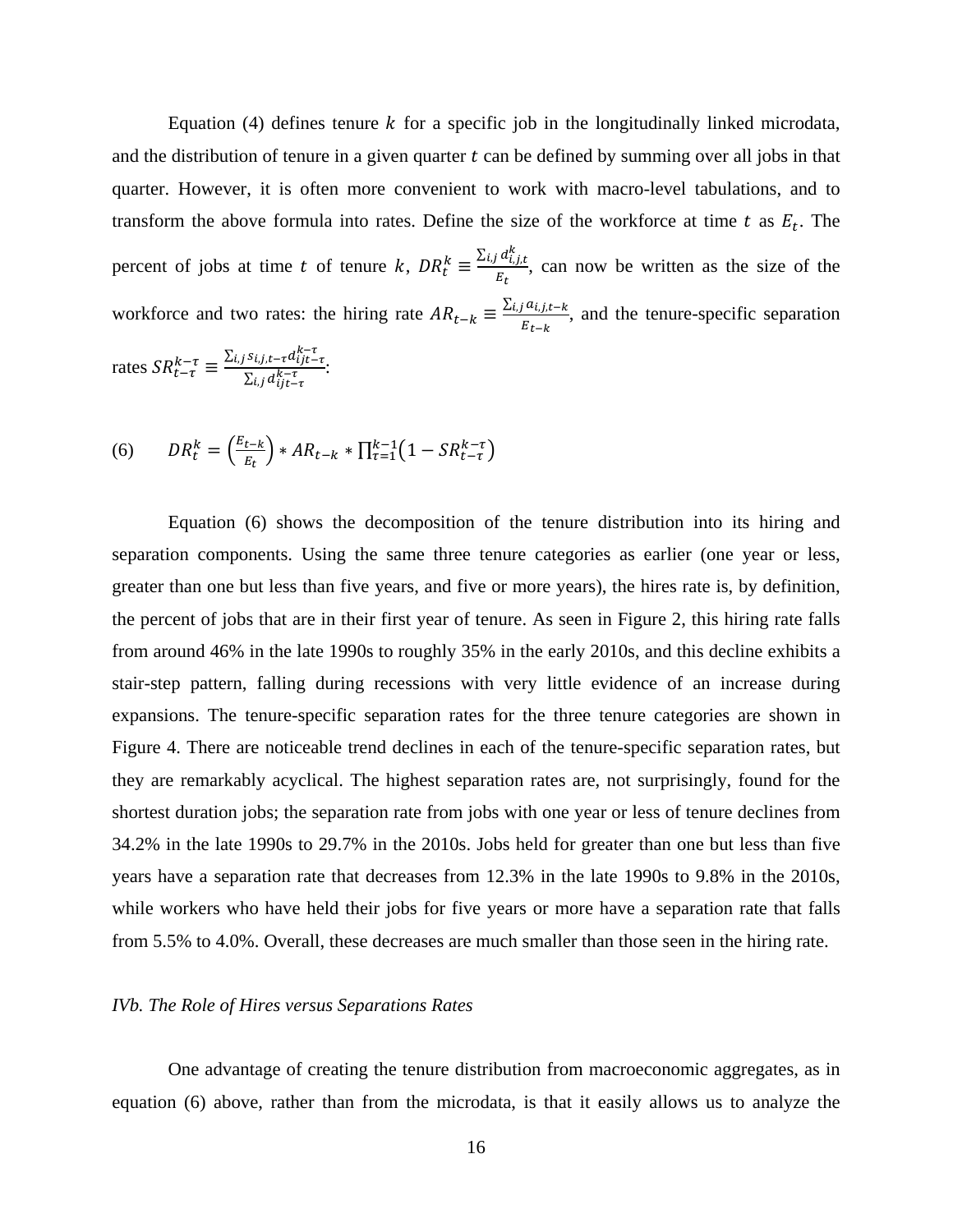driving forces of the shifting tenure distribution. We adopt an approach similar to Shimer (2012), where we set all but one of the macroeconomic aggregates in equation (6) to their long-run average, and create the time series of tenure where only one of the aggregates is allow to vary.<sup>14</sup>

 To be specific, we compute two counterfactual tenure distributions based on equation (6): one where the tenure-specific separation rates are fixed at their long run sample average,  $\overline{SR}^{k-\tau}$ , and one where the hiring rate is fixed at its long run sample average,  $\overline{AR}$ :

(7a) 
$$
DR_t^k = \left(\frac{E_{t-k}}{E_t}\right) * AR_{t-k} * \prod_{\tau=1}^{k-1} \left(1 - \overline{SR}^{k-\tau}\right)
$$

(7b) 
$$
DR_t^k = \left(\frac{E_{t-k}}{E_t}\right) * \overline{AR} * \prod_{\tau=1}^{k-1} \left(1 - SR_{t-\tau}^{k-\tau}\right)
$$

 $\overline{a}$ 

 These two counterfactual distributions, with employment shares across the tenure categories restricted to add to one, are graphed in Figure 5 (in grey), alongside the actual distribution (in black). The top panel holds the tenure-specific separation rates fixed and allows the hiring rate to vary over time, as in equation (7a), whereas the bottom panel holds the hiring rate fixed and allows the tenure-specific separation rates to vary over time, as in equation (7b). It is immediately obvious that the hiring rate is the key driving force underlying the shifting tenure distribution – the counterfactual distribution in the top panel of Figure 3 better replicates both the trend and the cyclicality of the data than does the counterfactual distribution in the bottom panel. Quantifying the trend, the counterfactuals in the top panel of Figure 5 explain 93 percent of the falling percentage of workers with 1 year or less of tenure and 117 percent of the increasing percentage of workers with 5 years or more of tenure, whereas the counterfactuals in the bottom panel of Figure 5 explain 47 and 35 percent respectively.<sup>15</sup> Quantifying the cyclicality, the

 $14$  Another approach, which is similar to Elsby, Michaels, and Solon (2009), is to take natural logs of the both sides of equation (6) which then yields an additive time series decomposition. This approach is problematic here since our three tenure categories are sums of multiple quarters (for example, the percent with one year of less of tenure is the sum of four quarters of tenure), and the log of a sum does not yield a clean additive decomposition. Nevertheless, we have analyzed this natural log decomposition on specific quarters of tenure (one quarter, two quarters, etc.), and obtain conclusions that are consistent with the results described in the text.

<sup>&</sup>lt;sup>15</sup> These quantifications are somewhat sensitive to whether we hold the hiring and separation rates at their long-run average or at initial 1998 levels, but we have concerns about using initial levels. Hiring and separation rates have fallen since the mid-to-late 1990s, which implies that these rates are at their highest in 1998, the initial year of our panel. Fixing separation rates at a high 1998 level while allowing hiring rates to vary (that is, fall over time) results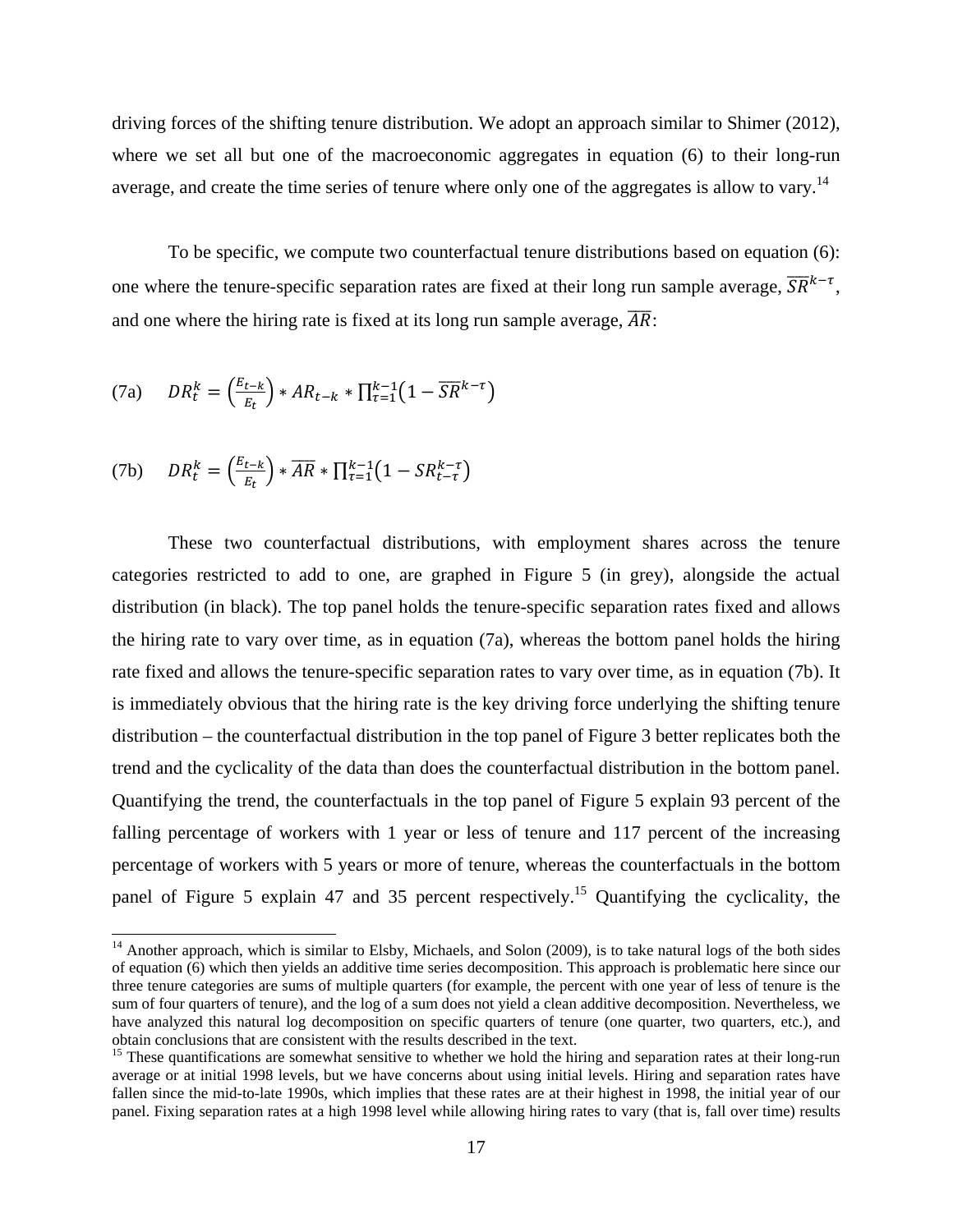correlations between the counterfactual series and the original data in the top panel are .97 for 1 year or less of tenure and .98 for 5 years or more of tenure, whereas the correlations are lower (.86 and .69, respectively) in the bottom panel.

It is noteworthy that the labor market downturns associated with the 2001 and 2007-2009 recessions are readily apparent in the counterfactual distributions in the top panel of Figure 5. The shifts in the hiring rate used in this exercise, the rate of entry into jobs of the lowest tenure category, has a "stair-step" evolution that appears to explain much of the shifts in the job tenure distribution.<sup>16</sup> This exercise makes clear that, in these two most recent labor market downturns, the hiring rate has a strong relationship with the ultimate distribution of the job tenure distribution. It also suggests that the extent to which the hiring rate recovers to levels last seen in the 1990s will determine whether the job tenure distribution will ever return to the distribution it exhibited from the late 1970s to the late 1990s.

#### **V. The Implications of a Shifting Tenure Distribution for Earnings**

#### *Va. The Tenure Composition Effect*

 $\overline{a}$ 

 The shifting tenure distribution has implications for the time series of earnings. We know that high tenure jobs earn more than low tenure jobs, due to reasons such as accumulation of firm-specific human capital, deferred compensation, or matching. The classic empirical studies in the literature are Abraham and Farber (1987), Altonji and Shakotko (1987), and Topel (1991).

in extremely large employment losses in our counterfactuals; this is because net employment growth is equal to hires minus separations. Similar reasoning holds if we were to fix hiring rates at their high 1998 level and allow separations to fall over time – here the counterfactual employment levels rise phenomenally. We believe that fixing the hiring rate and the tenure-specific separation rates at their long-run average is the empirically best way of creating counterfactual tenure distributions that do not result in large employment losses or gains over time. We do find that when using long-run averages, our results are not sensitive to whether we start the exercise at 1998 or 2000.<br><sup>16</sup> Indeed, the counterfactual in the top panel of Figure 5 appears to explain "more than all" of the of the workforce with five or more years of tenure. It is tempting to try to compare the counterfactual results in Figure 5 to the decomposition results in Table 1. However, they are not comparable. The decompositions in Table 1 are exact statistical exercises where everything adds up and we can isolate the contribution of one specific explanatory characteristic. This is not true when creating the counterfactual distributions in Figure 5, since holding separations constant while allowing hires to fall (as in the top panel of Figure 5) implies employment is declining over time, which is a direct contradiction to the observed data and thus is not an exact statistical exercise.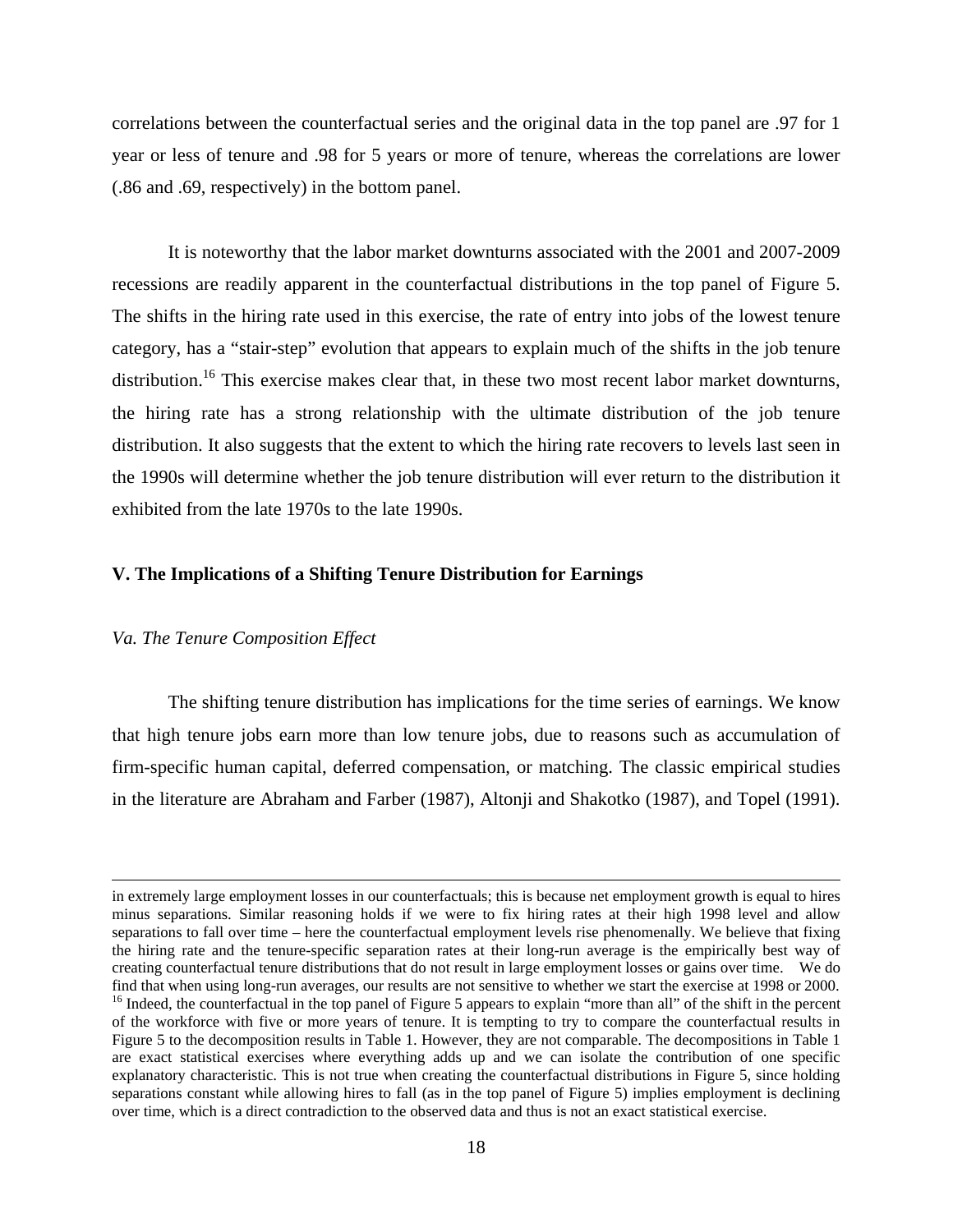The interaction of a shifting tenure distribution with an upward sloping earnings-by-tenure profile will result in a composition effect that increases the level of aggregate average earnings.

 We can easily compute a tenure-held-constant earnings series that will quantify this composition effect. Start by noting that average earnings in quarter t,  $\overline{w}_t$ , can be written as the weighted average of tenure specific average earnings in quarter  $t$ ,  $\overline{w}_{t}^{t_{enure}}$ :

$$
(8) \qquad \overline{w}_t = \sum_{\text{tenure}=0}^{19+} \overline{w}_t^{\text{tenure}} * \text{SHARE}_t^{\text{tenure}}
$$

where  $SHARE<sub>t</sub><sup>tenure</sup>$  is the percent of the employed in a specific tenure category in quarter t. A counterfactual earnings series that does not allow the tenure distribution to shift can be written as:

(9a) *Tenure held constant* 
$$
\overline{w}_t = \sum_{\text{tenure}=0}^{19+} \overline{w}_t^{\text{tenure}} * \text{SHARE}_{2000}^{\text{tenure}}
$$

where the tenure distribution is held constant at its 2000's value.

 The LEHD earnings measure that we use is "full quarter earnings." In quarters when an individual starts a job or separates from a job, we do not know how long within the quarter the individual worked (there is no measure of weeks worked within the quarter). Full quarter earnings are defined as the earnings from the middle quarter when individuals work for the same employer for three consecutive quarters. Using full quarter earnings allows us to assume that the individual worked all 13 weeks during the quarter. Note that when using full quarter earnings, we have no earnings from the quarter when the individual was hired into the job. In what follows, we drop the modifier "full quarter" when referring to LEHD earnings.

 The solid black line in Figure 6 presents the seasonally adjusted time series of real quarterly earnings from the LEHD, defined according to equation (8) above. We use the Consumer Price Index (CPI) to convert nominal values to real (for both LEHD and CPS earnings). We see that real earnings in the U.S. were rising by an annual rate of 2.4% during the 1999 to 2001 time period, and then stagnated during the early- and mid- 2000s, rising by an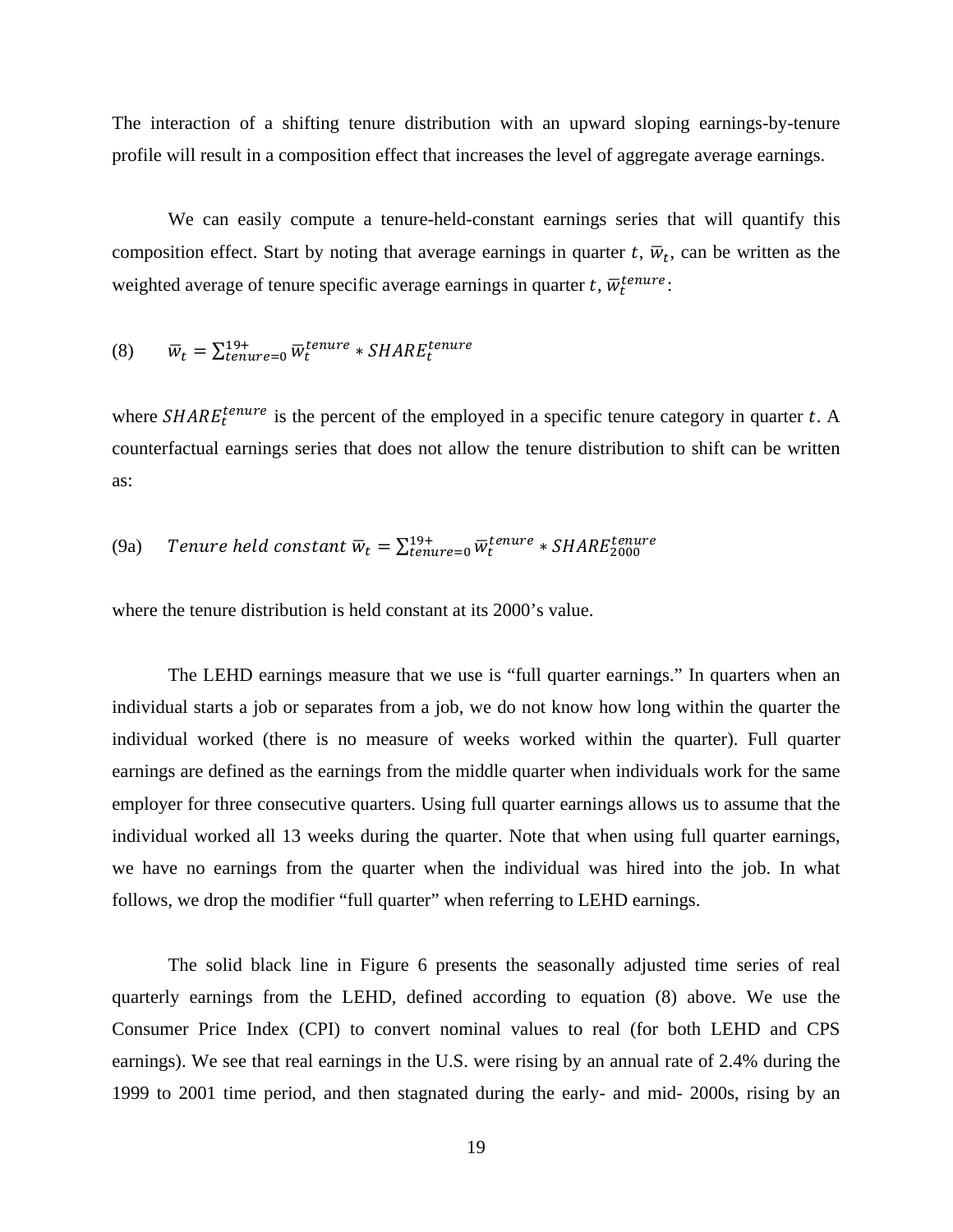average annual rate of 0.5% during the 2002 to 2007 time period. There was an increase in earnings during the 2007-2009 recession, with most of this increase occurring in 2008:Q4 and 2009:Q1. Real earnings then fell by an average annual rate of 0.6% in 2011 and 2012.

 The counterfactual earnings series from equation (9a) is the dashed line in Figure 6 (the line always below the solid line). If tenure was held constant at its 2000 distribution (not allowing the tenure distribution to shift to the right), real earnings would have declined between the late 1990s through 2013. The time series pattern is interesting: the tenure-held-constant earnings series declines during and immediately after the 2001 recession, followed by a moderate increase in the mid 2000s. The tenure-held-constant earnings series declines dramatically during the 2007 through 2009 recessionary period, with no observed growth in the 2010 through 2013 time period. Since tenure-held-constant earnings have declined, we conclude that earnings growth from the early 2000s to the 2010s is considerably weak in light of the shifting job tenure distribution.

 This conclusion is enhanced by looking at an earnings series that holds tenure-specific earnings constant over time. Specifically, we define this counterfactual earnings series as:

(9b) *Earnings held constant* 
$$
\overline{w}_t = \sum_{tenure=0}^{19+} \overline{w}_{2000}^{tenure} * SHARE_t^{tenure}
$$

where tenure-specific average earnings is held constant at its 2000 levels. This counterfactual earnings series, which is the dotted line in Figure 6 (above the solid line), holds constant any cyclical and trend growth in tenure-specific average earnings in order to highlight how the shifting tenure distribution has affected real earnings during the past decade and a half. This series shows a stair-step pattern that mimics the pattern of low-tenure jobs in Figure 2: the series is rising through the 2001 recession and also through 2002, constant during much of the mid 2000s, and rising again sharply during the 2007-2009 recession, and is then essentially constant during the 2010s. The 2012 and 2013 values of this counterfactual earnings series exceed the actual observed values of earnings by roughly \$470, which is the predicted effect of the shifting tenure distribution if tenure-specific average earnings had not fallen during the 2007-2009 recession.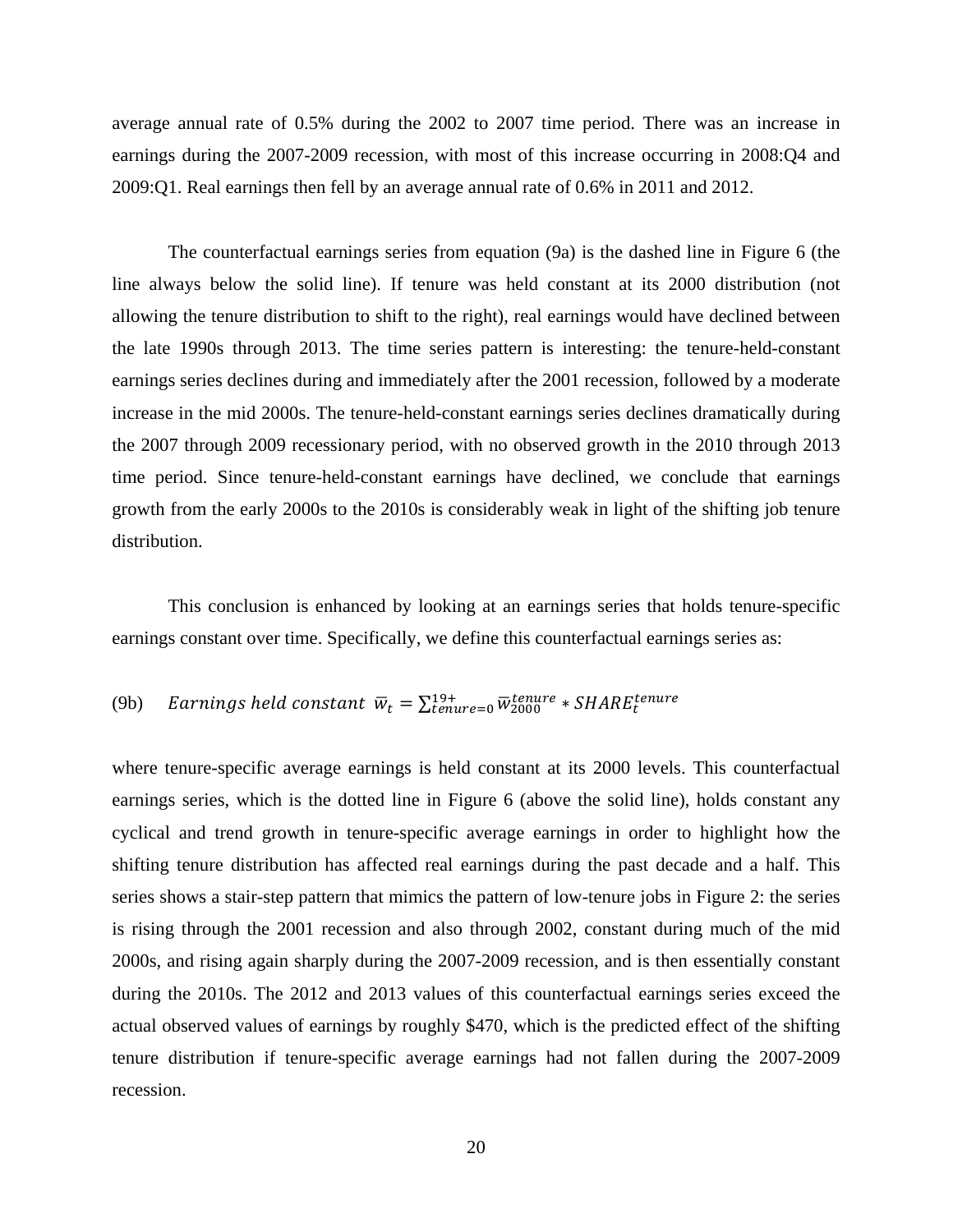This exercise of computing counterfactual earnings series sheds light on the evolution of real earnings during the last 15 years. During the last two recessions, the growth in real earnings is the result of two opposite effects – increasing real earnings due to the composition effect from the shifting tenure distribution (which is due largely to a declining hiring rate), and decreasing tenure-specific average real earnings. The moderate growth in real earnings from 2003 to 2006 is accounted for entirely by an increase in tenure-specific average earnings which occurred in the context of an economic expansion. The stagnation of real earnings following the 2007-2009 recession reflects simultaneous stagnation of tenure-specific real earnings and a lack of movement in the tenure distribution.

#### *Vb. The Composition Effect in CPS Data*

 $\overline{a}$ 

 The tenure and earnings data from the LEHD lead us to conclude that all real earnings growth from the late 1990s through the early 2010s is due to the shifting tenure distribution. Do we also see this using the CPS data? In this section, we use the CPS earnings data from individuals who are in the outgoing rotation groups in the months that the tenure supplements were asked. The empirical results that follow are not as easy to interpret as the LEHD results because we have earnings data that are from either January or February supplements that are two years apart, rather than quarterly as in the LEHD.<sup>17</sup>

 The biennial real weekly earnings series and the two counterfactual earnings series from the CPS data are presented in Figure 7. The solid black line is observed earnings computed directly from the data. We see rising real earnings during the 1990s and stagnating real earnings during the long time period of the 2000s through the mid-2010s. If the CPS tenure distribution was held constant at its 2002 distribution, tenure-adjusted real earnings would have decreased between 2002 and 2014 (the dashed line in Figure 7). If tenure-specific earnings were held constant at its 2002 averages, real earnings would have exhibited a less cyclical time series pattern and would have a higher 2002-2014 growth rate than actual observed earnings. We

<sup>&</sup>lt;sup>17</sup> Furthermore, the sample sizes of individuals with both tenure and earnings data average just over  $12,000$ individuals each (biennial) year, which are quite small compared to the sample sizes from the LEHD.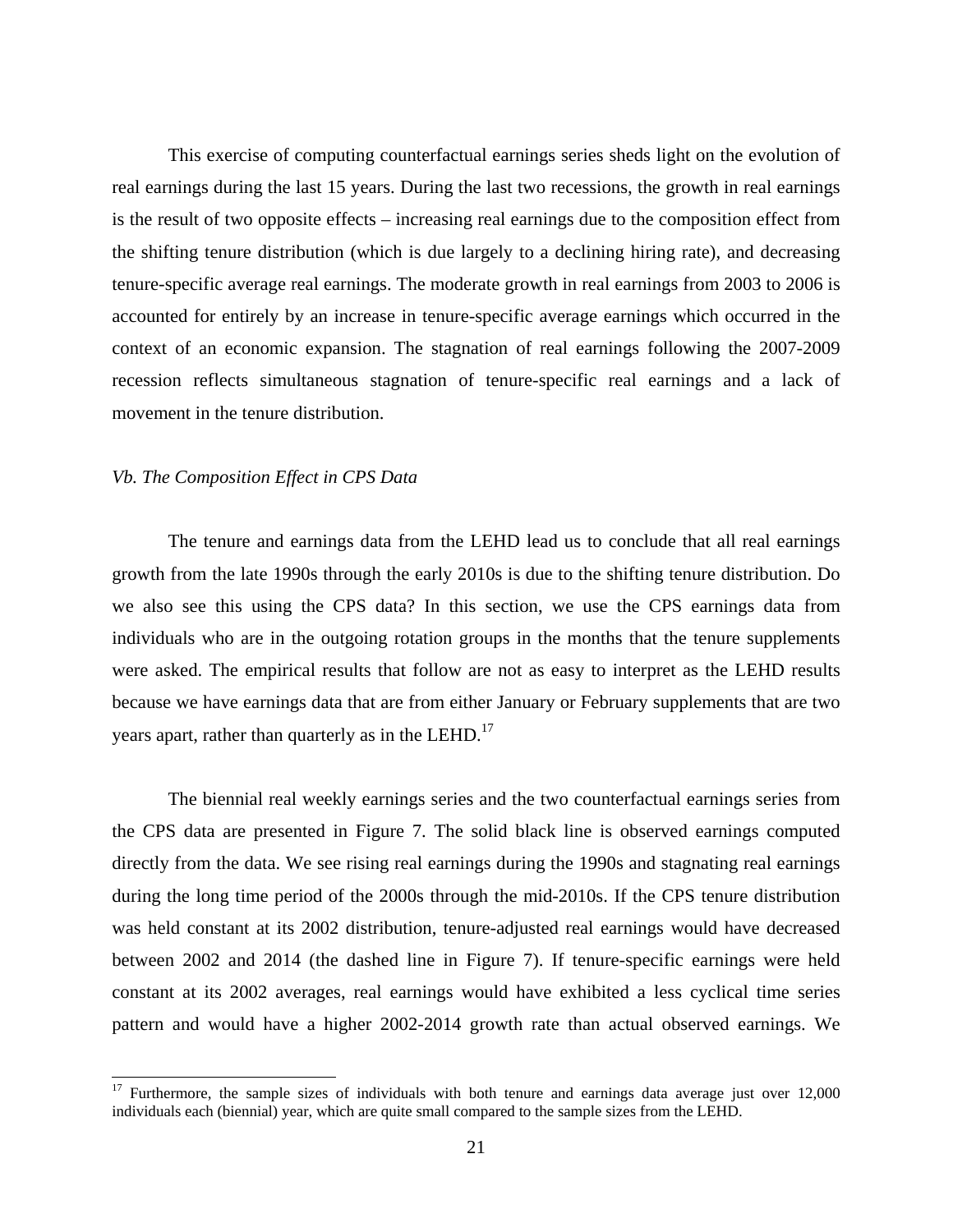conclude that the CPS is similar to the LEHD in that both data sources are telling us that earnings growth during the last 10-15 years can be accounted for by the shifting tenure distribution.

#### *Vc. The Evolution of the Earnings-Tenure Profile*

 The shifting tenure distribution is the natural result of declining hires and separations. One possible explanation for why hires and separations have fallen since the turn of the century is better matching between workers and employers, perhaps due to better information resulting from internet-enabled job search. Better matching should be (but need not be) associated with higher earnings. These higher earnings may appear at the start of the job, may appear during the first several years if there learning about match quality, or both. In this section, we address the role of starting earnings and the returns to tenure.

To isolate these respective components, we use regression analysis to evaluate the relative roles of the intercept and the slope of earnings-tenure profile. We estimate the following simple regression using a sample of jobs with five years or less of tenure:

(10) 
$$
ln(w_{it})
$$
 =  $Intercept_t + \beta_{1t} * Tenure_{it} + \beta_{2t} * Tenure_{it}^2 + \beta_3(X_{it} - \overline{X}) + \varepsilon_{it}$ .

The dependent variable is the natural log of real full quarter earnings. The explanatory variables  $X_{it}$  are age, age squared, and indicator variables for gender, education, race, and ethnicity. We enter the explanatory variables as mean-zero deviations from full sample means as a way to control for changing quality of the workforce across the business cycle. The year specific intercepts have the interpretation of initial earnings when tenure is zero and workforce composition is not changing over time.

 The estimated year-specific intercepts and year-specific tenure coefficients from the LEHD full quarter earnings data are in Table 2. The first three columns present OLS results for select years: 2000, 2002, and 2008. Columns 4 through 6 of Table 2 mimic the first three columns, with the difference being we use an instrumental variables approach that follows Altonji and Shakotko (1987) and Abraham and Farber (1987). Because individuals in long-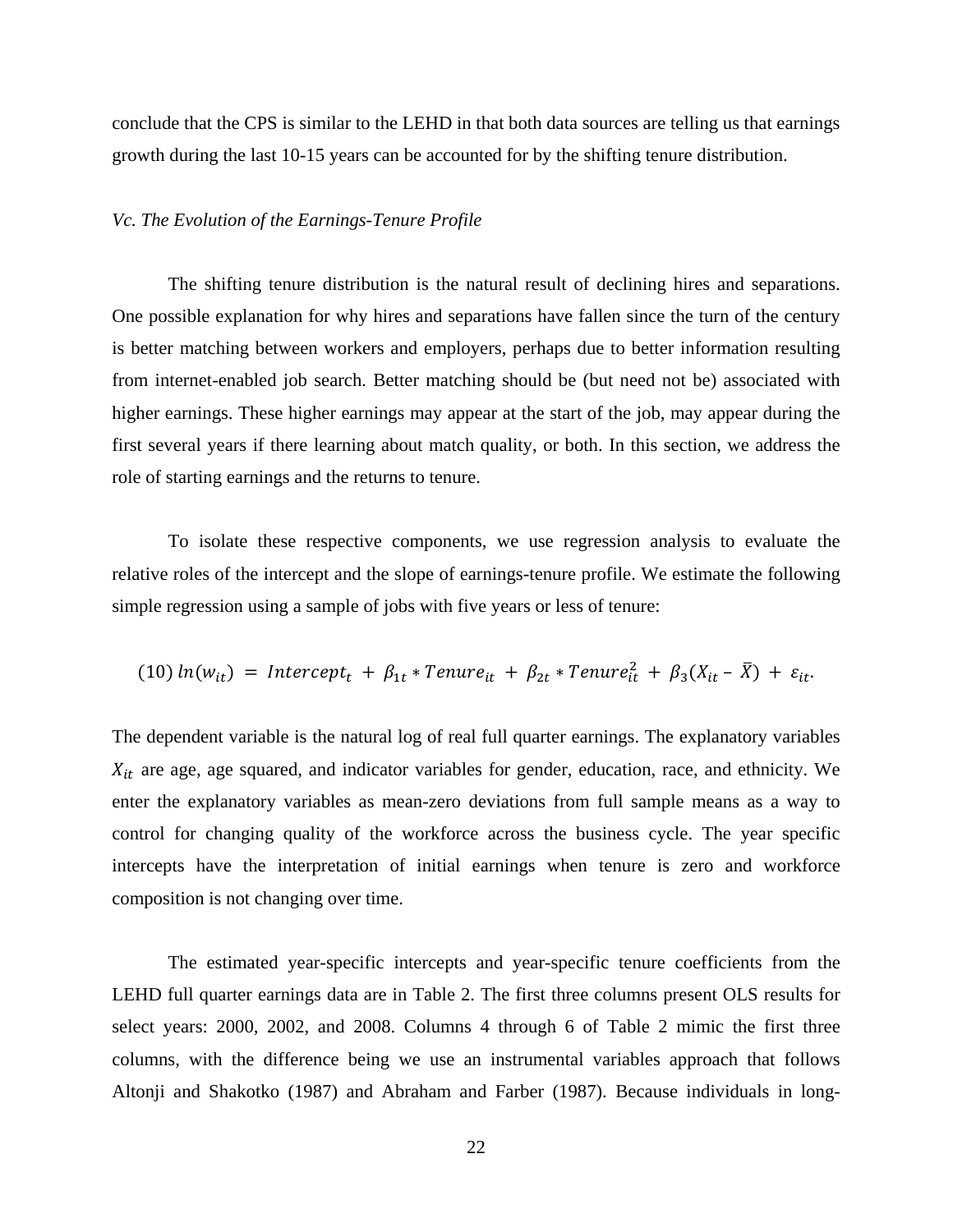lasting jobs will earn more in all quarters, there is a positive correlation between tenure and the error term. We therefore use the difference between point-in-time job tenure and average job tenure (i.e., ultimate job tenure times one-half) as an instrument for tenure.<sup>18</sup> For comparability with the CPS microdata, we present estimates on the "modified LEHD" data above, that is, we measure the tenure for a job that is dominant among consecutive quarter jobs, and ignore gaps in employment when calculating job tenure.

 Looking at the OLS results in Table 2, returns to job tenure are quite high in the LEHD data, suggesting 40% earnings increases over the first five years of employment (see the bottom row of the table titled "5 year implied growth"). There are two reasons that these estimates are far higher than previous estimates of the returns to job tenure. First, they are done on only the first five years of observed job tenure, in which returns to job tenure are much higher than in later years. Furthermore, they include returns to tenure in the first year during which, as Altonji and Williams (2005) note, earnings increases are exceptionally high. Consistent with the findings of previous studies, returns to tenure are far lower when instrumenting for job tenure with the difference between observed and average job tenure: these are in the range of 7% to 17%, rather than 32% to 43%.

 We show OLS results from the CPS tenure supplement microdata in Table 3. The left three columns contain estimates from a CPS subsample with five or less years of tenure that mimics the LEHD sample in Table 2; the right three columns are from the full CPS sample. We find lower empirical returns-to-tenure in the CPS relative to the LEHD. Even for the subsample where we select jobs held for five years or less, the returns over the five-year implied growth rate are 21% to 25% in the CPS, which is lower than the 32% to 43% in the LEHD (and the full sample CPS estimates are lower than the estimates from the CPS sample with five or less years of tenure). One reason why the LEHD estimates are higher than the CPS estimates may be measurement error in reported job duration in the CPS, which would attenuate the estimates of the parameters from our regression specification. Indeed, when we look at the earnings-tenure profile from the CPS, we see individuals who report two years of tenure earn less than

l

 $18$  This instrument requires us to know completed job tenure, which causes some empirical difficulty. We consider the maximum completed tenure to be five years, and we therefore cannot estimate the IV specification for 2009- 2013 for that maximum completed tenure category.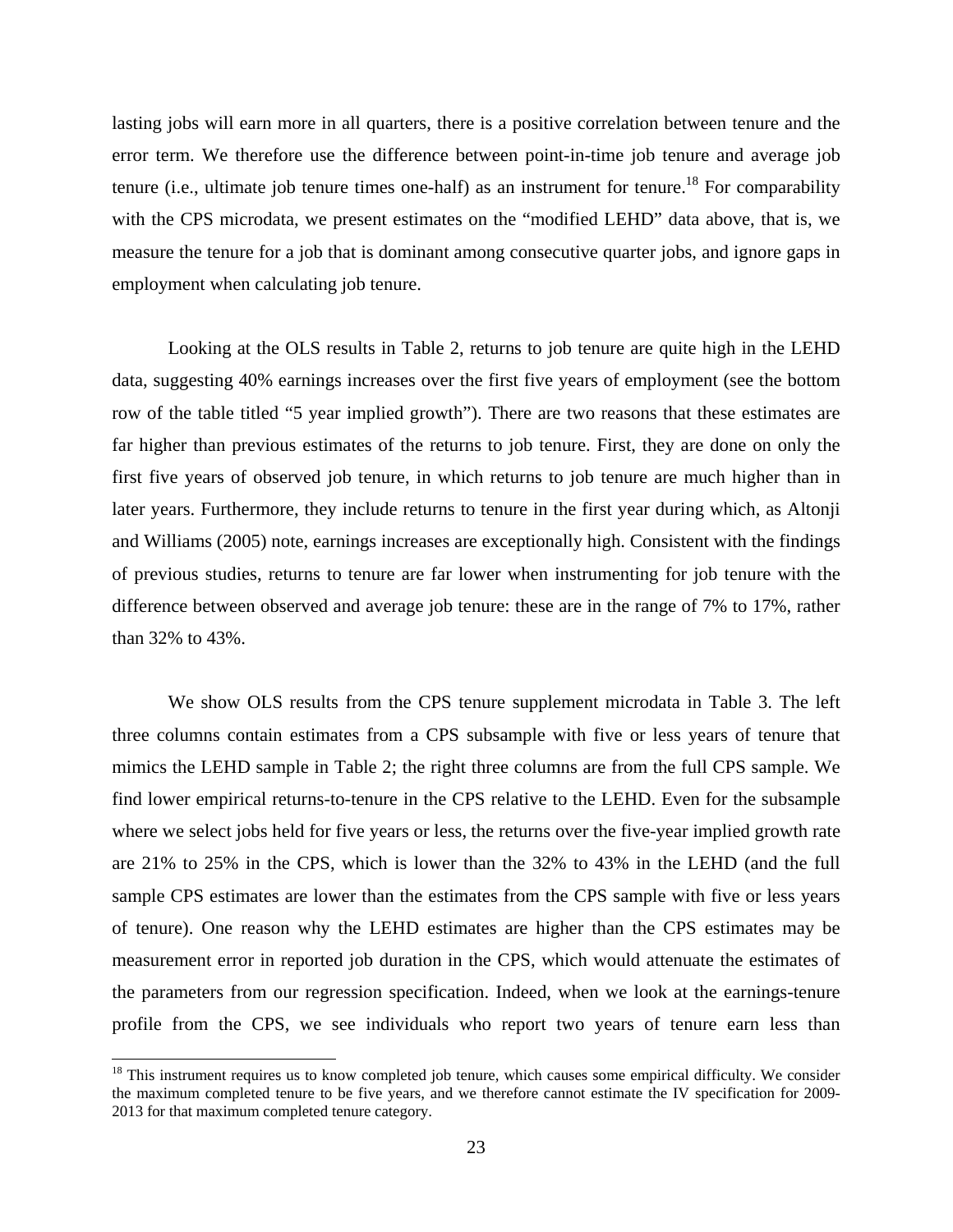individuals who report 13-23 months of tenure.<sup>19</sup> Measurement error should not be as much of an issue in the LEHD data, which is an administrative records source where tenure is constructed from repeated observations of linked employer-employee matches, and does not involve any recall bias that is inherent in retrospective survey reports of tenure.

 We are interested in how earnings evolve over time. Specifically, we measure starting earnings and implied earnings growth over the first five years of a job. This is captured in Figure 8 and Figure 9 for the LEHD and CPS, respectively. We recover starting earnings as the year specific intercepts from our regression specification. Notional "starting earnings" are higher in the IV specification than the OLS specification because returns to tenure are lower in the IV specification. For the LEHD data, in both the OLS and IV specifications (the top and bottom panels of Figure 8, respectively), we find that starting earnings are procyclical whereas the returns to tenure are countercyclical. The countercyclical returns to job tenure may be due to rigidity in real earnings: the model we estimate recovers a traditional returns-to-tenure estimate for each year. However, workers who entered their job at different points in time likely had starting earnings reflected from a different year. Nevertheless, the outcomes of this exercise are instructive: the sum of starting earnings and returns to tenure does not exhibit any cyclical pattern, but does exhibit a noticeable downward trend since its peak in 2004 (2003 in the IV results). The CPS full sample also exhibits this noticeable downward trend since 2002 (the top panel of Figure 9), with the trend definitely due to starting earnings rather than the returns to tenure. The downward trend in the CPS sample with five or less years of tenure (the bottom panel of Figure 9) starts in 2004.

Our consideration of earnings and job tenure helps to shed light on what may be inducing shifts in the job tenure distribution. Specifically, it could be that workers are better matched, as suggested by Hyatt and Spletzer (2013). If workers are better matched, and the workers benefit for those matches, then either starting earnings should increase, or the earnings-tenure profile should steepen. In fact, we find that starting earnings either exhibit no change or decrease slightly, and there is no obvious shift in the returns to job tenure. The LEHD and CPS results therefore lead us to conclude that there is no evidence that the shift in the job tenure distribution

 $\overline{a}$ 

 $19$  See Figure A-2 in the Appendix.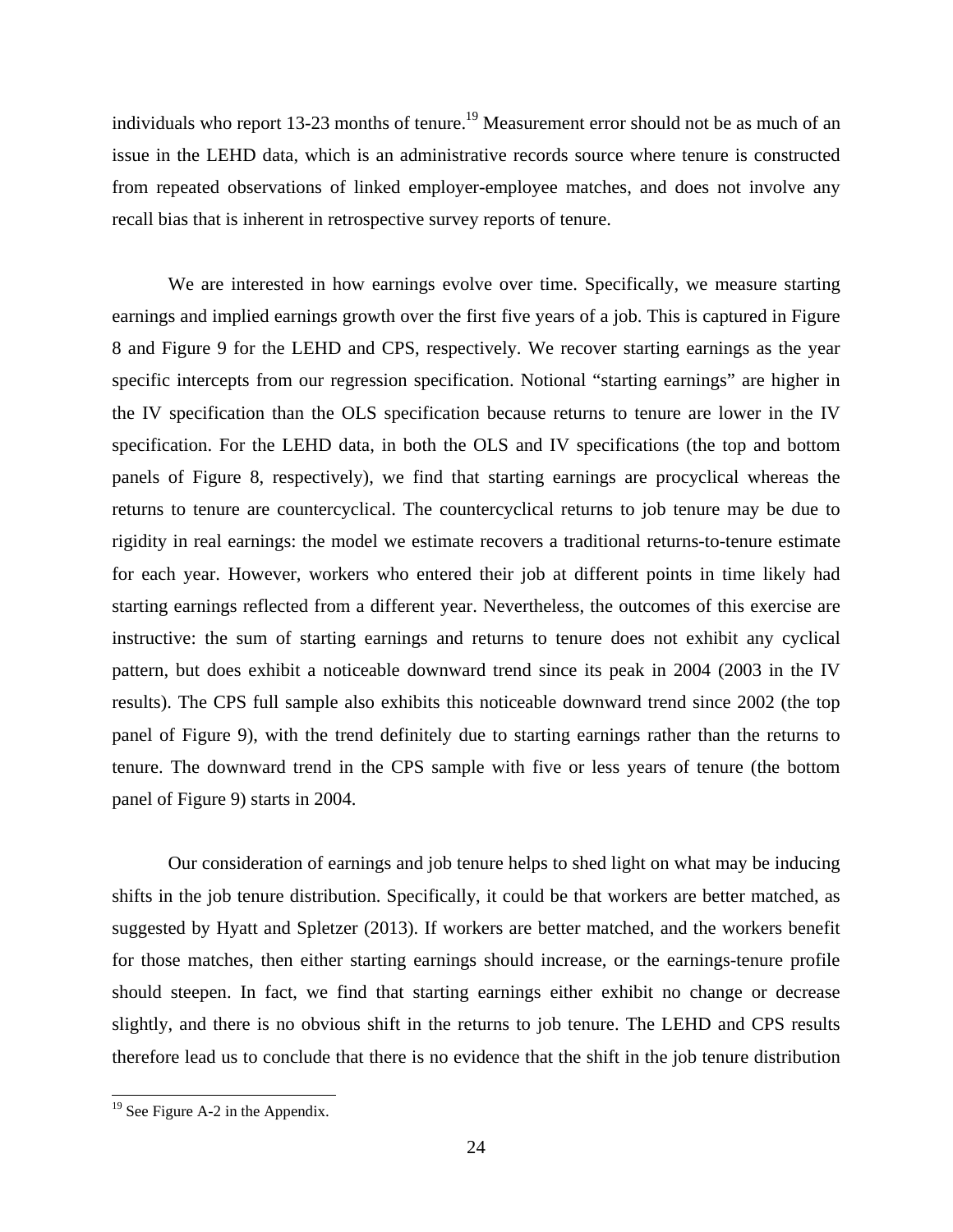is being driven by better matches for which workers are immediately compensated. The evidence is more consistent with factors that would cause tenure-specific earnings and starting earnings to decline slightly. Factors that might be at work could be that job match quality was worse due to lower rates of efficiency-enhancing employment reallocation, or weakening labor demand in the context of the 2001 and 2007-2009 recession. Overall, it is unlikely that improved job match quality dominates.

#### **VI. Conclusions**

 In first decade and a half of the new millennium, there has been a shift in the U.S. workforce away from short tenure jobs toward longer tenure jobs. Part of this was due to the ageing of the U.S. workforce and the shift in firm composition toward larger and older firms. However, much of this also had to do with the two labor market downturns associated with the 2001 and 2007-2009 recessions, in which hire and separation rates followed a "stair step" pattern. Over the decade and a half since the late 1990s, we can see this cyclical decline in the hiring rate move through the job tenure distribution, whereas tenure-specific separation rates explain considerably less of shifting job tenure. Although one of our major findings in this paper is that the recent decline in hires and separations has shifted the tenure distribution to the right, the literature has not yet determined why the hiring and separation rate has declined so dramatically since the turn of the century. We view this as an important area of further research.

 We explored the relationship between the shifting job tenure distribution and worker earnings. In the LEHD and CPS, all earnings growth since the year 2000 is less than that which can be accounted for by changes in the job tenure distribution. We also find that for a sample of workers in their first five years of tenure, the sum of their starting earnings and their returns to tenure has declined since 2004. This is contrary to what one would expect if the declines in hires and separations, and thus the shift in the tenure distribution towards longer tenured jobs, was a result of better matching between workers and employers. In our earnings results as well, the weaker labor demand in the labor market downturns associated with the 2001 and 2007-2009 recessions play a dominant role.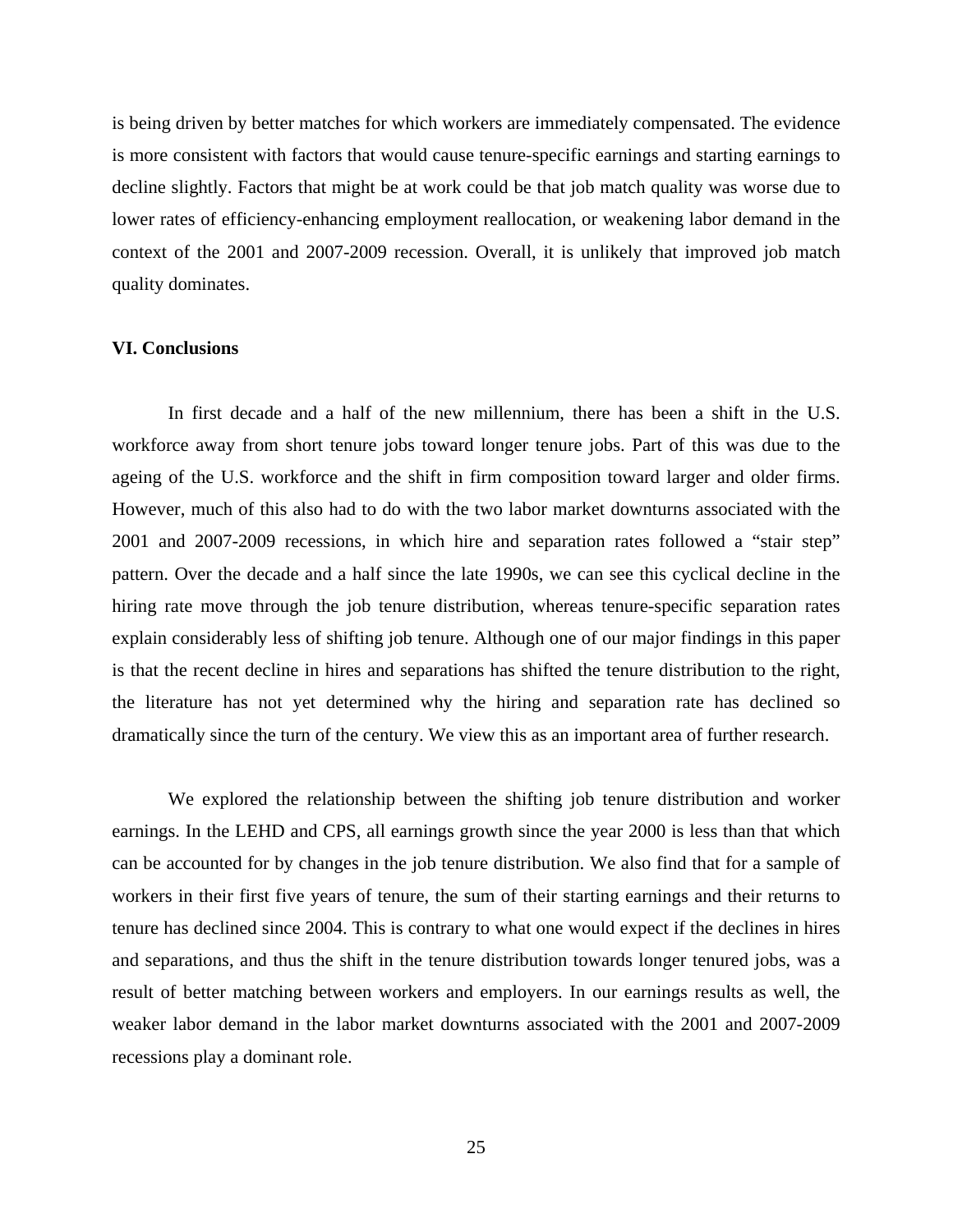#### **References**

- Abowd, John M., Bryce E. Stephens, Lars Vilhuber, Fredrik Andersson, Kevin L. McKinney, Marc Roemer, and Simon Woodcock. 2009. "The LEHD Infrastructure Files and the Creation of the Quarterly Workforce Indicators." In *Producer Dynamics*, ed. Timothy Dunne, J. Bradford Jensen, and Mark J. Roberts. Chicago, IL: University of Chicago Press.
- Abowd, John M. and Lars Vilhuber. 2011. "National Estimates of Gross Employment and Job Flows from the Quarterly Workforce Indicators with Demographic and Industry Detail," *Journal of Econometrics,* 161(1): 82-99.
- Abraham, Katharine, and Henry S. Farber. 1987. "Job Duration, Seniority, and Earnings." *American Economic Review*, 77(3): 278-297.
- Altonji, Joseph, and Robert Shakotko. 1987. "Do Wages Rise with Job Seniority?" *Review of Economic Studies*, 54(3): 437-459.
- Altonji, Joseph, and Nicolas Williams. 2005. "Do Wages Rise with Job Seniority? A Reassessment." *Industrial and Labor Relations Review*, 58(3): 370-397.
- Copeland, Craig. 2015. "Employee Tenure Trends: 1983-2014." *EBRI Notes*, 36(2): 2-13.
- Davis, Steven J., R. Jason Faberman, and John C. Haltiwanger. 2012. "Labor Market Flows in the Cross Section and over Time." *Journal of Monetary Economics* 59(1): 1-18.
- Davis, Steven, and John Haltiwanger. 2014. "Labor Market Fluidity and Economic Performance." NBER Working Paper #20479, published in the *Proceedings of the Jackson Hole Symposium, Federal Reserve Bank of Kansas*, available at https://www.kansascityfed.org/publicat/sympos/2014/2014Davis\_Haltiwanger.pdf.
- Decker, Ryan, John Haltiwanger, Ron Jarmin, and Javier Miranda. 2014a. "The Secular Decline in Business Dynamism in the U.S." Unpublished draft, University of Maryland.
- Decker, Ryan, John Haltiwanger, Ron Jarmin, and Javier Miranda. 2014b. "The Role of Entrepreneurship in US Job Creation and Economic Dynamism." *Journal of Economic Perspectives*, 28(3): 3-24.
- Dinlersoz, Emin, Henry Hyatt, and Hubert Janicki. 2016. "Who Works for Whom? Worker Sorting in a Model of Entrepreneurship with Heterogeneous Labor Markets." IZA Discussion Paper #9693.
- Elsby, Michael, Ryan Michaels, and Gary Solon. 2009. "The Ins and Outs of Cyclical Unemployment." *American Economic Journal: Macroeconomics*, 1(1): 84-110.
- Faberman, R. Jason, and Alejandro Justiniano. 2015. "Job Switching and Wage Growth." *Chicago Fed Letter*, No. 337.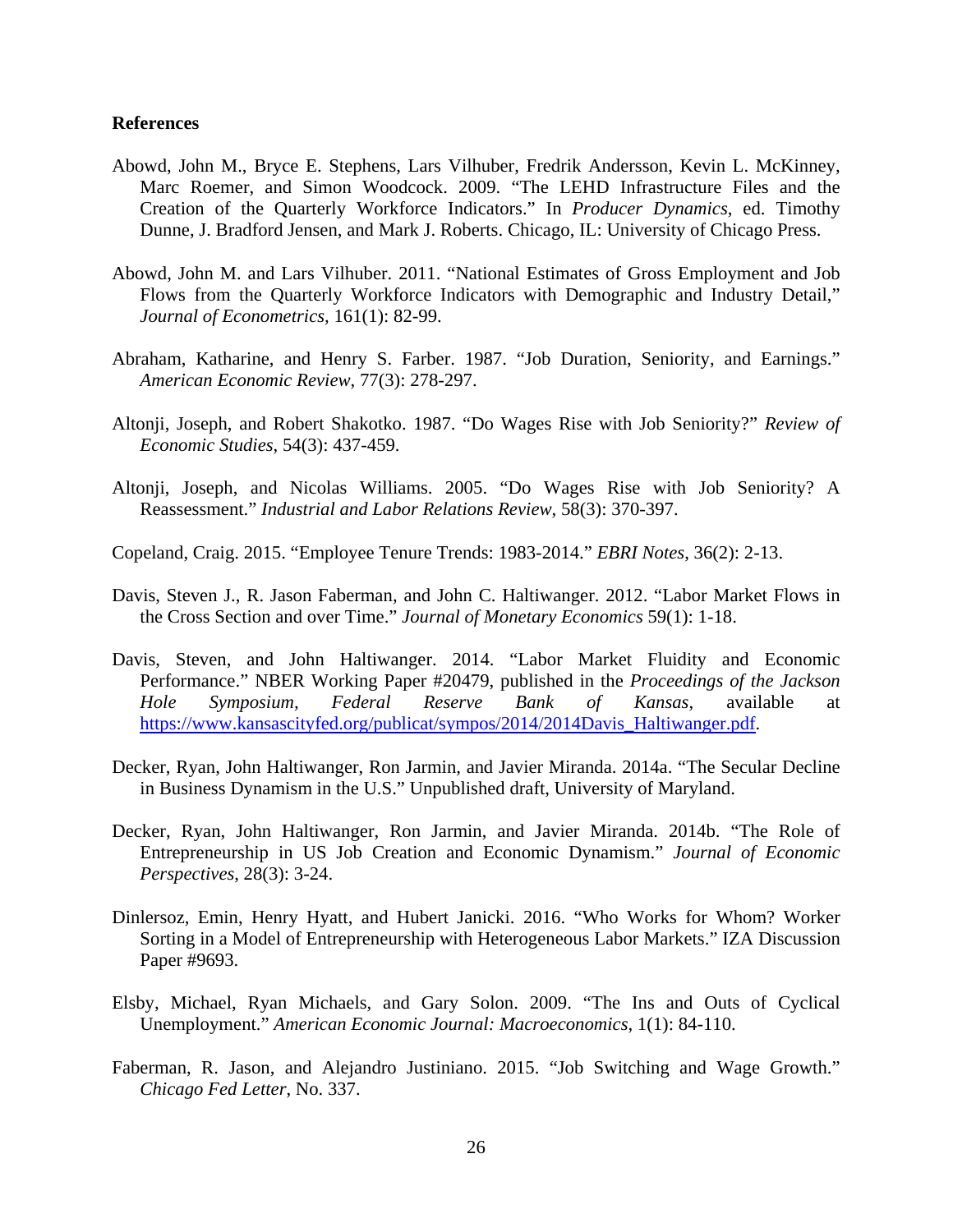- Farber, Henry. 1999. "Mobility and Stability: The Dynamics of Job Change in Labor Markets." In *Handbook of Labor Economics, Vol. 3B*, ed. by O. Ashenfelter and D. Card. Amsterdam: Elsevier, 2439-2484.
- Farber, Henry. 2008. "Employment Insecurity: The Decline in Worker-Firm Attachment in the United States." Princeton University CEPS Working Paper No. 172.
- Fujita, Shigeru, and Giuseppe Moscarini. 2013. "Recall and Unemployment." NBER Working Paper #19640.
- Hollister, Matissa, and Kristin Smith. 2014. "Unmasking the Conflicting Trends in Job Tenure by Gender in the United States, 1983-2008." *American Sociological Review* 79(1): 159-181.
- Hyatt, Henry, Erika McEntarfer, Kevin McKinney, Stephen Tibbets, and Douglas Walton. 2014. "Job-to-Job (J2J) Flows: New Labor Market Statistics from Linked Employer-Employee Data." *JSM Proceedings*, Business and Economics Statistics Section, pp. 231-245.
- Hyatt, Henry R., and James R. Spletzer. 2013. "The Recent Decline in Employment Dynamics." *IZA Journal of Labor Economics*, 2(5): 1-21.
- Hyatt, Henry R., and James R. Spletzer. 2014. "Hires, Separations, and the Job Tenure Distribution in Administrative Earnings Records." *JSM Proceedings*, Business and Economic Statistics Section, pp. 98-110.
- Hyatt, Henry R., and James R. Spletzer. 2015. "The Recent Decline in Single Quarter Jobs." U.S. Census Bureau: Center for Economic Studies Working Paper #CES-15-05.
- Jaeger, David, and Ann Stevens. 1999. "Is Job Stability in the United States Falling? Reconciling Trends in the Current Population Survey and Panel Study of Income Dynamics." *Journal of Labor Economics* 17(4): S1-S28.
- Jovanovic, Boyan, and Robert Moffitt. 1990. "An Estimate of a Sectoral Model of Labor Mobility." *Journal of Political Economy*, 98(4): 827-852.
- Molloy, Raven, Christopher L. Smith, and Abigail K. Wozniak. 2014. "Declining Migration within the U.S.: The Role of the Labor Market." NBER Working Paper #20065.
- Neumark, David, Daniel Polsky, and Daniel Hansen, 1999, "Has Job Stability Declined Yet? New Evidence for the 1990's." *Journal of Labor Economics*, 17(4): S29-64.
- Pugsley, Benjamin, and Aysegul Sahin. 2015. "Grown-up Business Cycles." Unpublished draft, Federal Reserve Bank of New York.
- Shimer, Robert. 2012. "Reassessing the ins and outs of unemployment." *Review of Economic Dynamics*, 15(2): 127-148.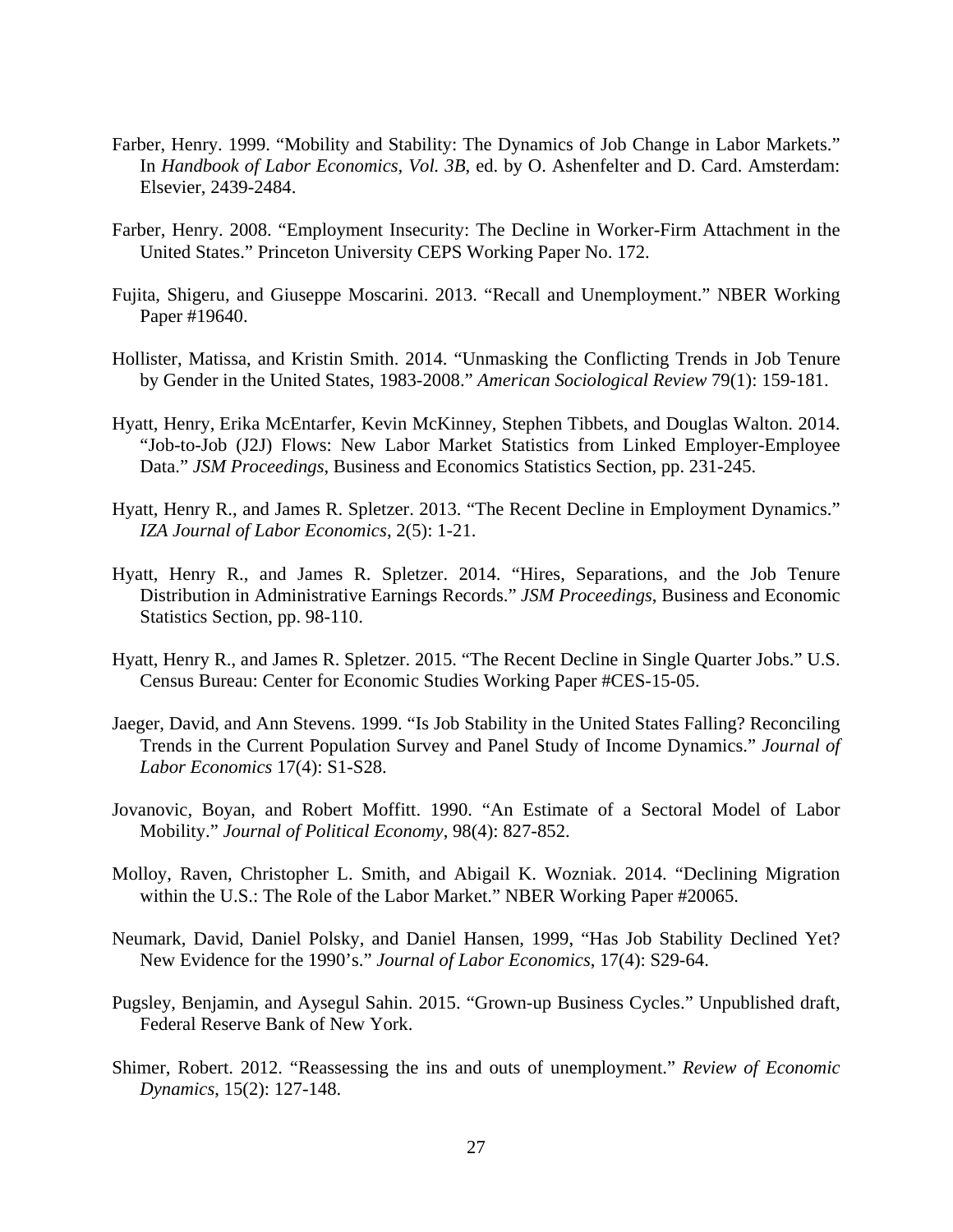- Siemer, Michael. 2015. "Firm Entry and Employment Dynamics in the Great Recession." Unpublished draft, Federal Reserve Board.
- Stevens, Ann. 2005. "The More Things Change, The More They Stay the Same: Trends in Long-Term Employment in the United States, 1969-2002." NBER Working Paper #11878.
- Topel, Robert. 1991. "Specific Capital, Mobility, and Wages: Wages Rise with Job Seniority." *Journal of Political Economy*, 99(1): 145-176.
- Topel, Robert H., and Michael P. Ward. 1992. "Job Mobility and the Careers of Young Men." *Quarterly Journal of Economics*, 107(2): 439-479.
- Yellen, Janet. 2014. "Labor Market Dynamics and Monetary Policy." Available at http://www.federalreserve.gov/newsevents/speech/yellen20140822a.pdf.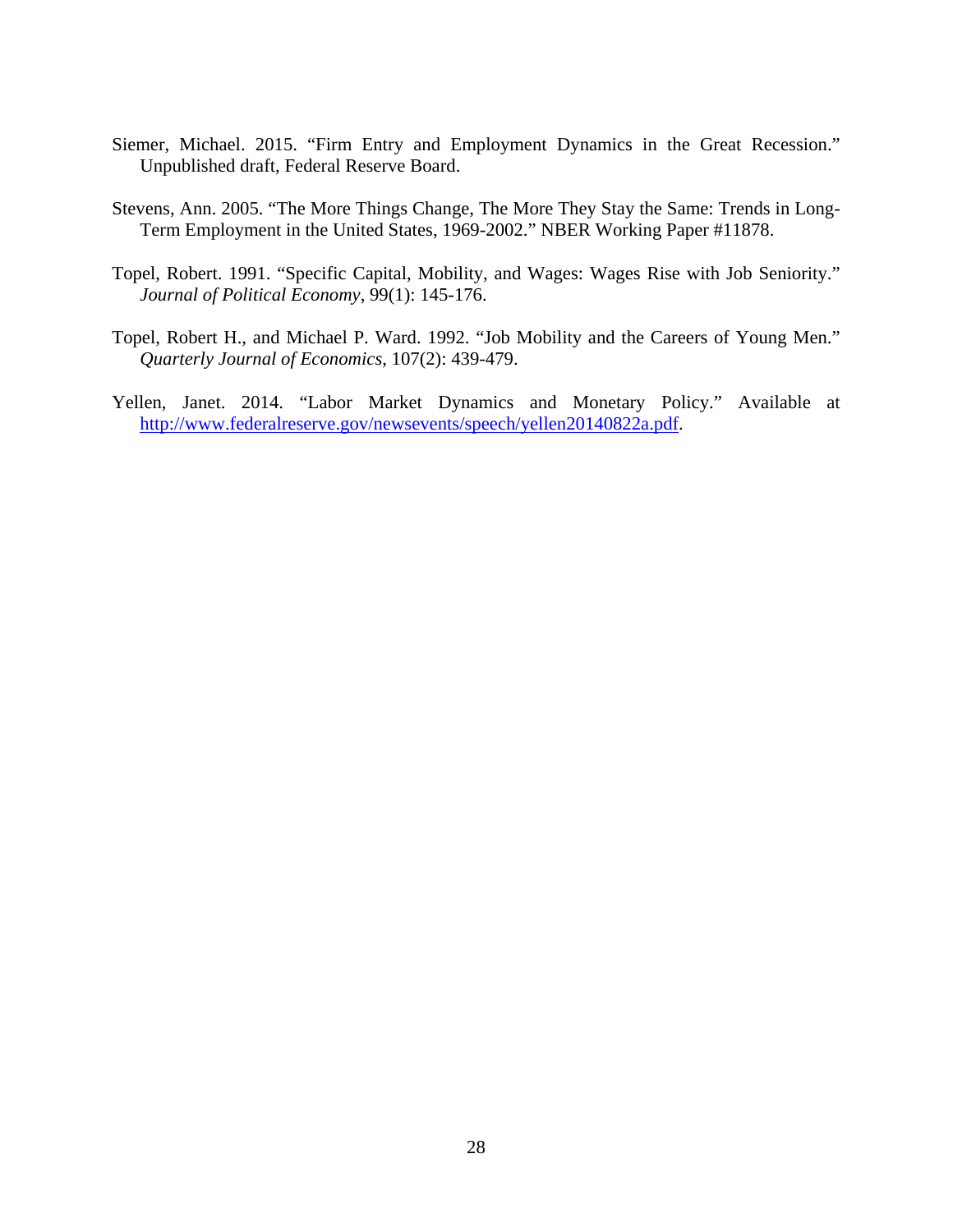

**Figure 1: Tenure Distribution from the CPS** 

*Source:* CPS press releases and *Monthly Labor Review* articles, with tenure data from 1951, 1963, 1966, 1968, 1973, 1978, 1981, 1983, 1987, 1991, 1996, 1998, 2000, 2002, 2004, 2006, 2008, 2010, 2012, and 2014. Shaded areas indicate recessions.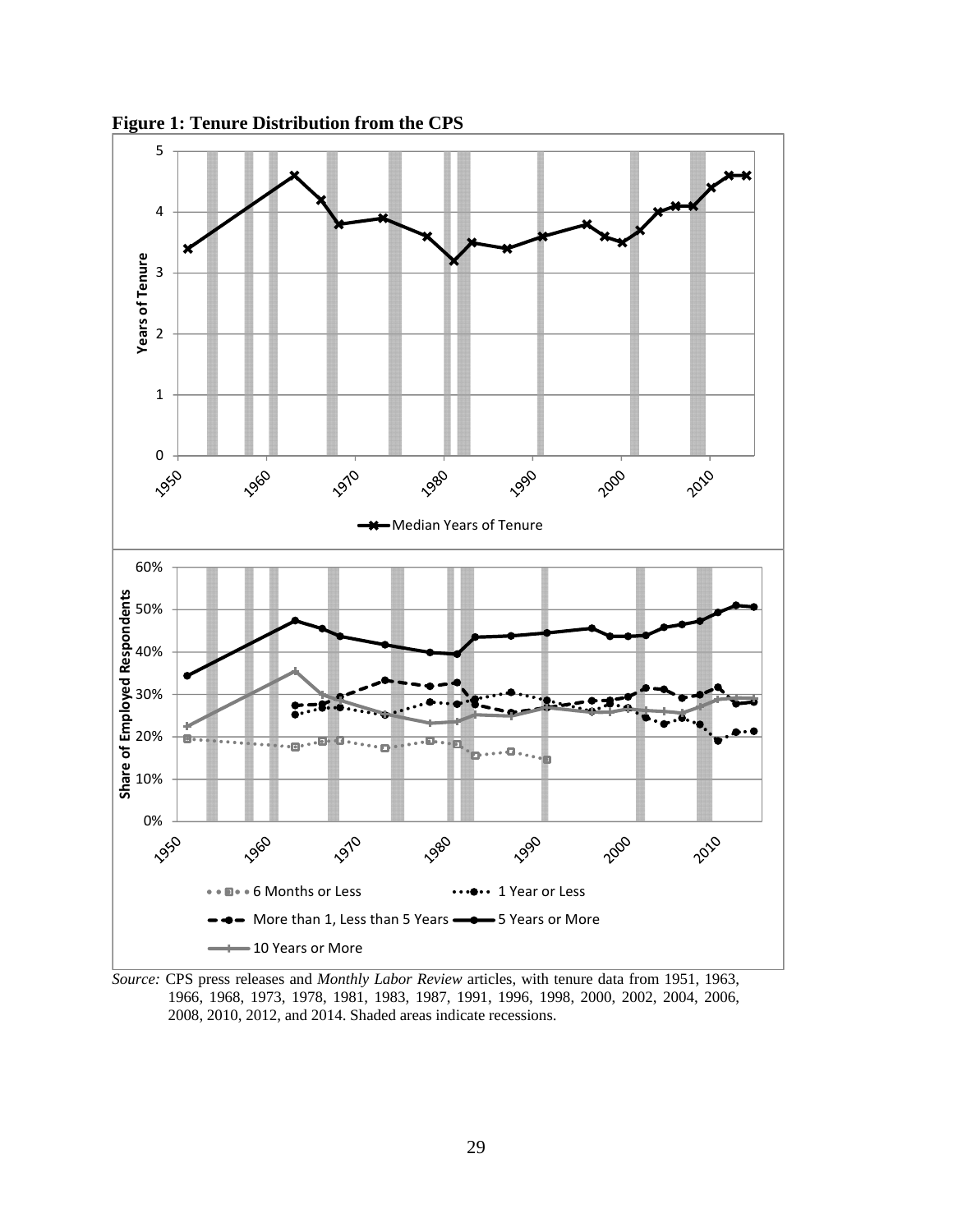

**Figure 2: Tenure Distribution from the LEHD** 

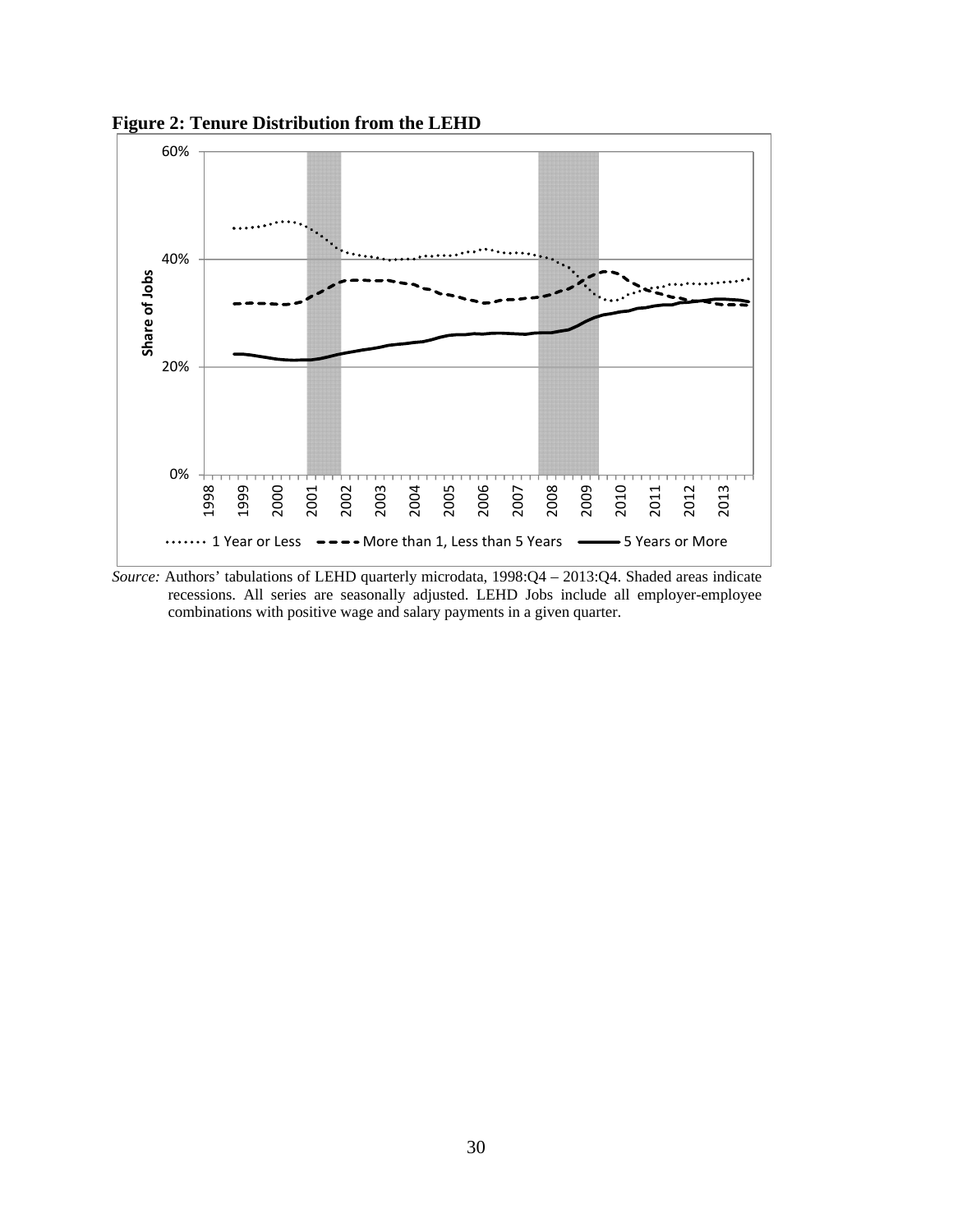

**Figure 3: Tenure Distributions from the LEHD and the CPS LEHD and CPS data modified to represent similar concepts** 

*Source:* Authors' tabulations of LEHD quarterly microdata, 1998:Q4 - 2013:Q4, and CPS microdata, biennial tenure supplements 1998 – 2014. LEHD microdata modified as follows: (1) dominant jobs only, (2) jobs that appear in two consecutive quarters, and (3) tenure accumulates ignoring gaps. CPS microdata are modified to delete Federal Government employment. Shaded areas indicate recessions. All LEHD series are seasonally adjusted.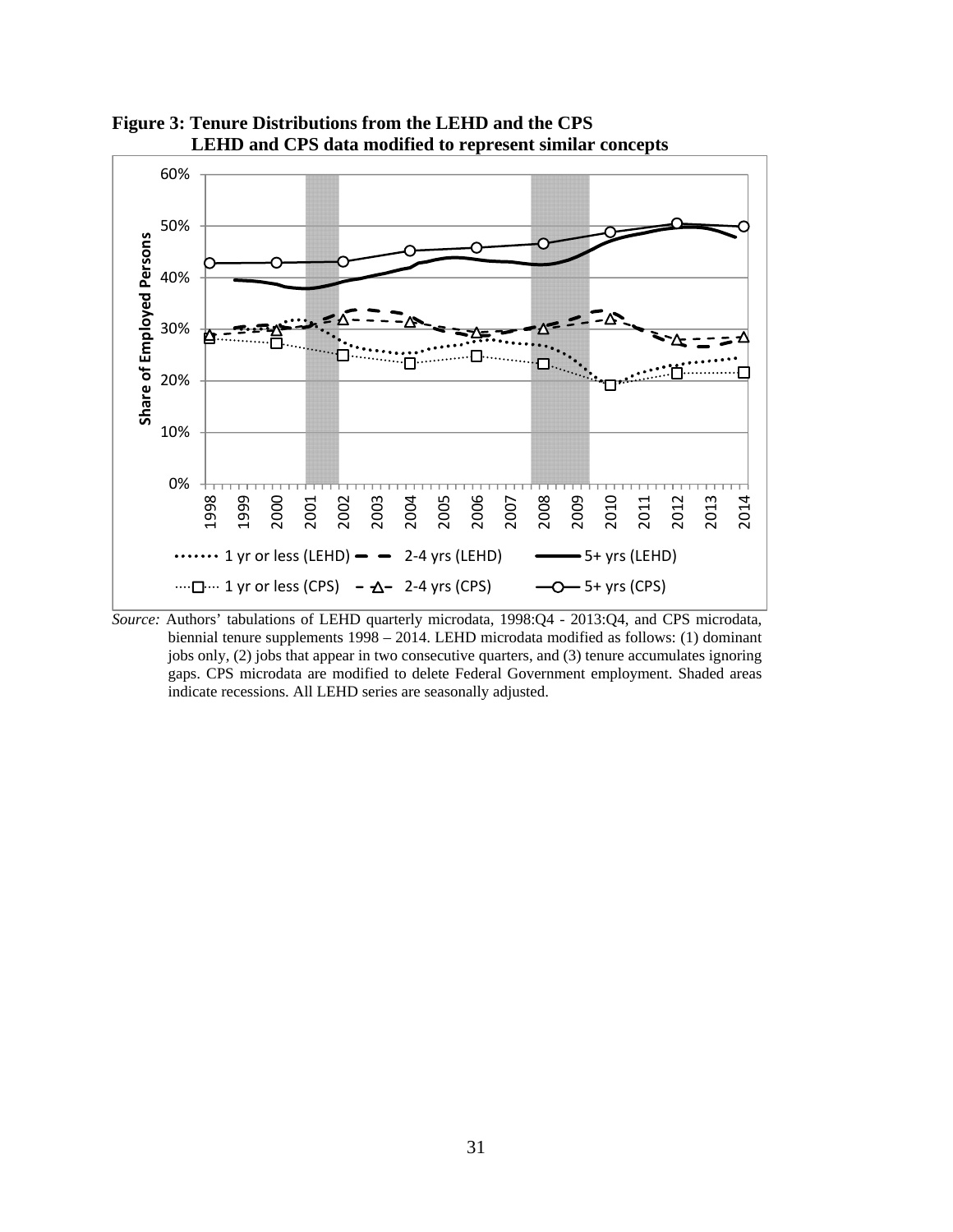| radio 1. Decomposition of Shirting Tenare Distributions from Ellin and Cr S |            |            |             |             |
|-----------------------------------------------------------------------------|------------|------------|-------------|-------------|
|                                                                             |            | Modified   |             | Modified    |
|                                                                             | <b>CPS</b> | <b>CPS</b> | <b>LEHD</b> | <b>LEHD</b> |
| Share of the employed                                                       |            |            |             |             |
| with $5+$ years of tenure:                                                  |            |            |             |             |
| 1998                                                                        | .436       | .428       | .259        | .396        |
| 2012                                                                        | .510       | .505       | .366        | .495        |
| Change, $2012 - 1998$                                                       | .074       | .077       | .107        | .099        |
| Percent of change                                                           |            |            |             |             |
| explained by:                                                               |            |            |             |             |
| Worker Age                                                                  | 52.4%      | 50.0%      | 25.4%       | 30.8%       |
| <b>Worker Gender</b>                                                        | $-0.1\%$   | $-0.1\%$   | 0.1%        | $-0.1%$     |
| <b>Worker Race-Ethnicity</b>                                                | $-1.5%$    | $-1.5%$    | $-1.1%$     | $-1.4%$     |
| <b>Worker Education</b>                                                     | 2.6%       | 2.1%       | $-0.9\%$    | $-1.3%$     |
| Industry                                                                    | $-8.9\%$   | $-9.1\%$   | $-5.7\%$    | $-9.3%$     |
| Occupation                                                                  | 2.5%       | 2.3%       |             |             |
| Firm Size                                                                   |            |            | 3.1%        | 3.3%        |
| Firm Age                                                                    |            |            | 14.8%       | 17.3%       |
| <b>All Characteristics</b>                                                  | 38.4%      | 36.9%      | 42.8%       | 49.2%       |

**Table 1: Decomposition of Shifting Tenure Distributions from LEHD and CPS** 

*Source:* Authors' tabulations of LEHD quarterly microdata and CPS microdata. LEHD point estimates for the (not seasonally adjusted) fourth quarter of 1998 and 2012. The baseline LEHD data is a jobs-level dataset and so includes all employer-employee combinations with positive wage and salary payments in a given quarter. "Modified LEHD" microdata is as follows: (1) dominant jobs only, (2) jobs that appear in two consecutive quarters, and (3) tenure accumulates ignoring gaps. "Modified CPS" microdata delete Federal Government employment. The row labeled "Worker Education" uses a sample of individuals aged 25+. The row labeled "All Characteristics" assigns education to be "other" for all workers aged <25.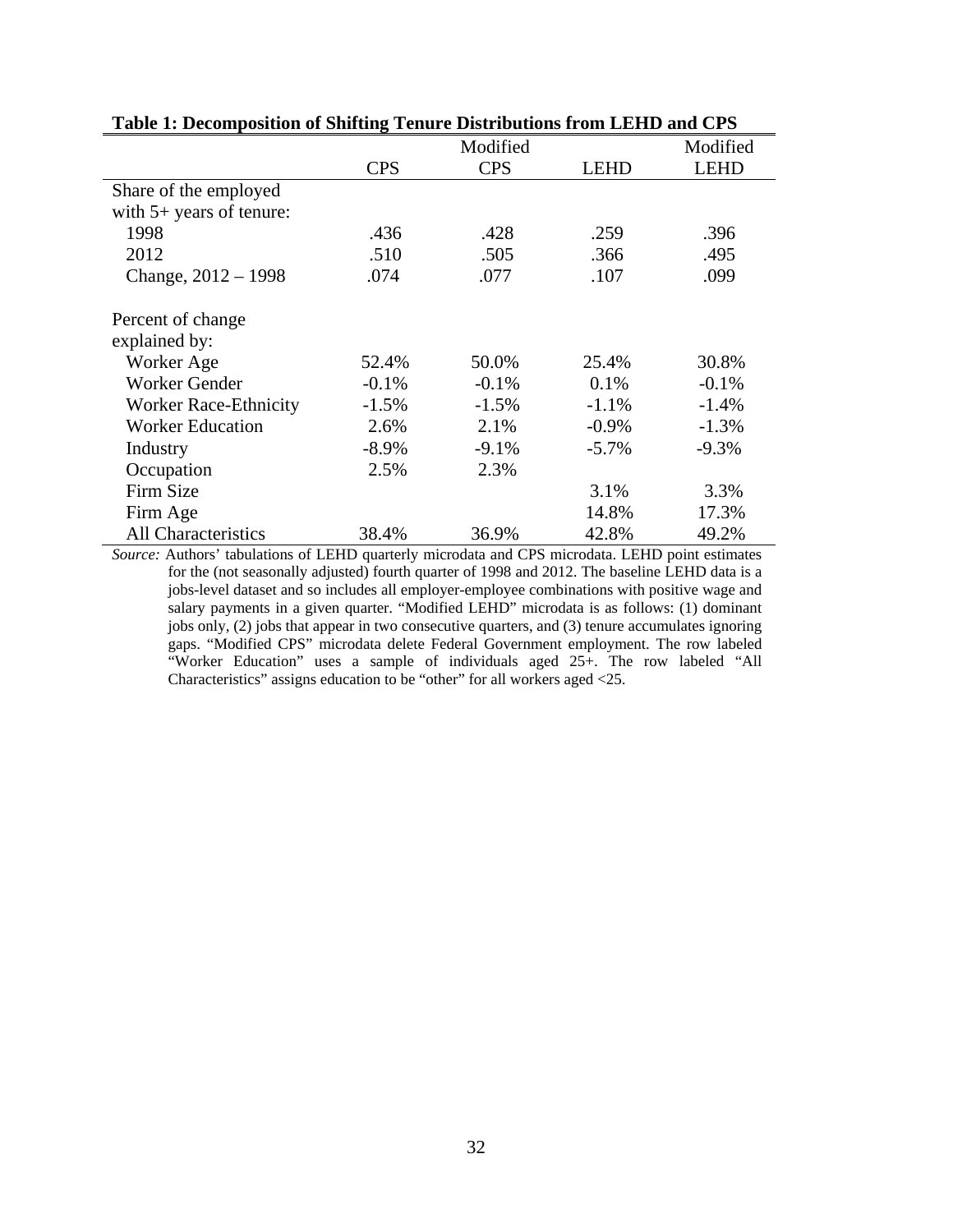

**Figure 4: Tenure-Specific Separation Rates from the LEHD** 

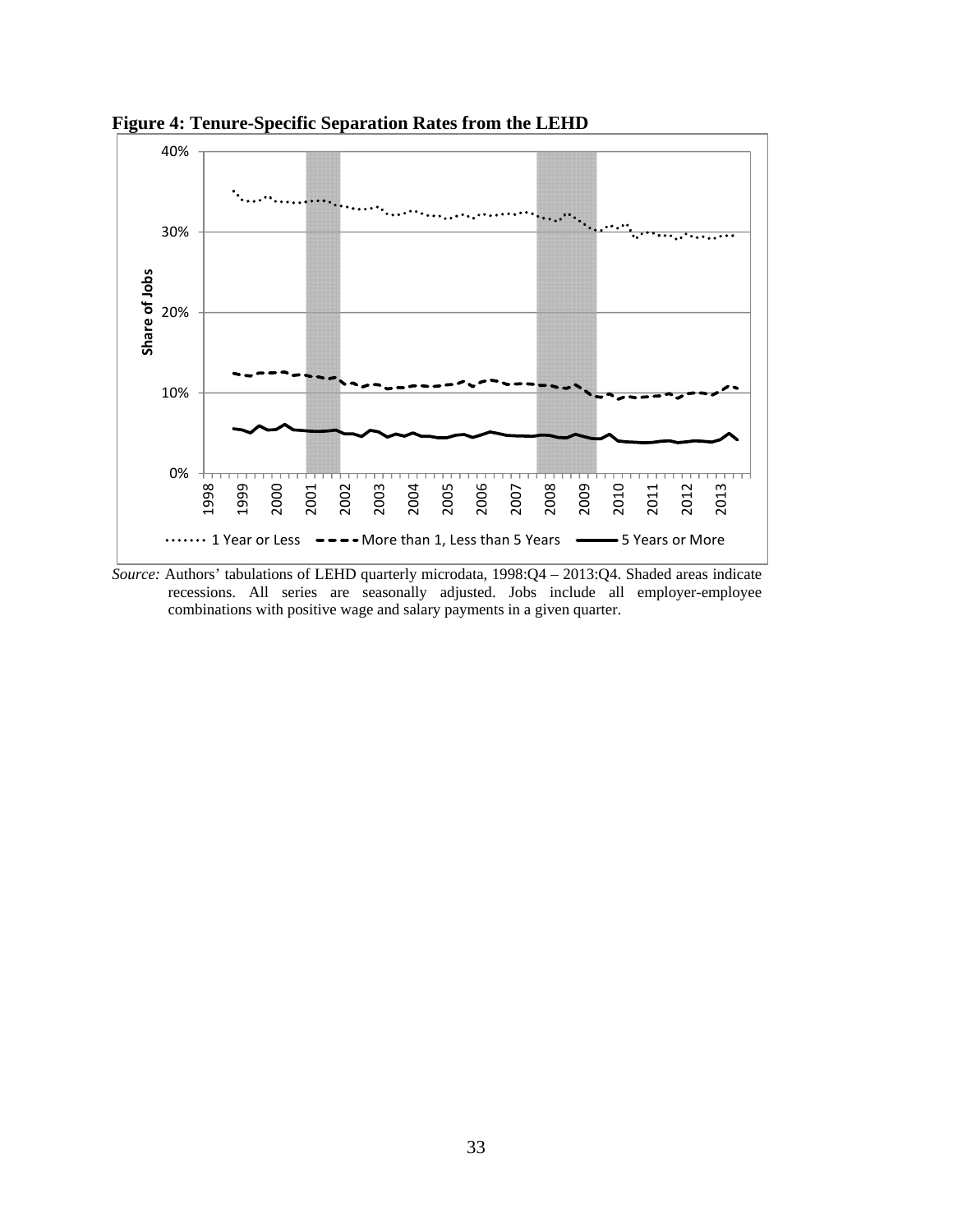

**Figure 5: Counterfactual Calculations of the LEHD Tenure Distribution** 

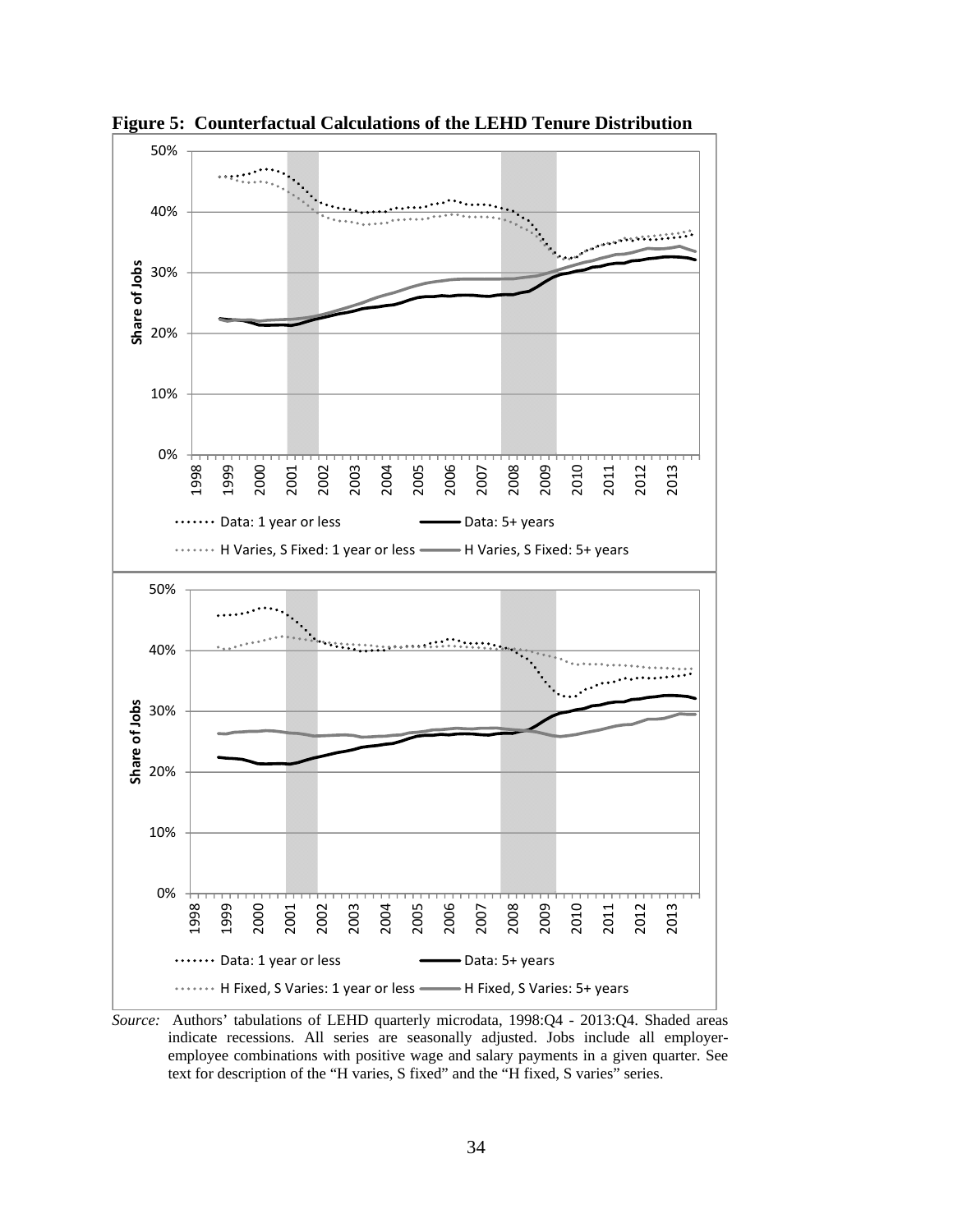

**Figure 6: Real Quarterly Earnings from the LEHD** 

*Source:* Authors' tabulations of LEHD quarterly microdata, 1998:Q4 - 2013:Q4. Shaded areas indicate recessions. Earnings are "full quarter" earnings (see text). The counterfactual "Holding Tenure Constant" series holds the tenure distribution constant at its 2000 annual average. The counterfactual "Holding Earnings Constant" series holds average earnings by tenure constant at its 2000 annual average. All series are seasonally adjusted and expressed as 3-quarter centered moving averages.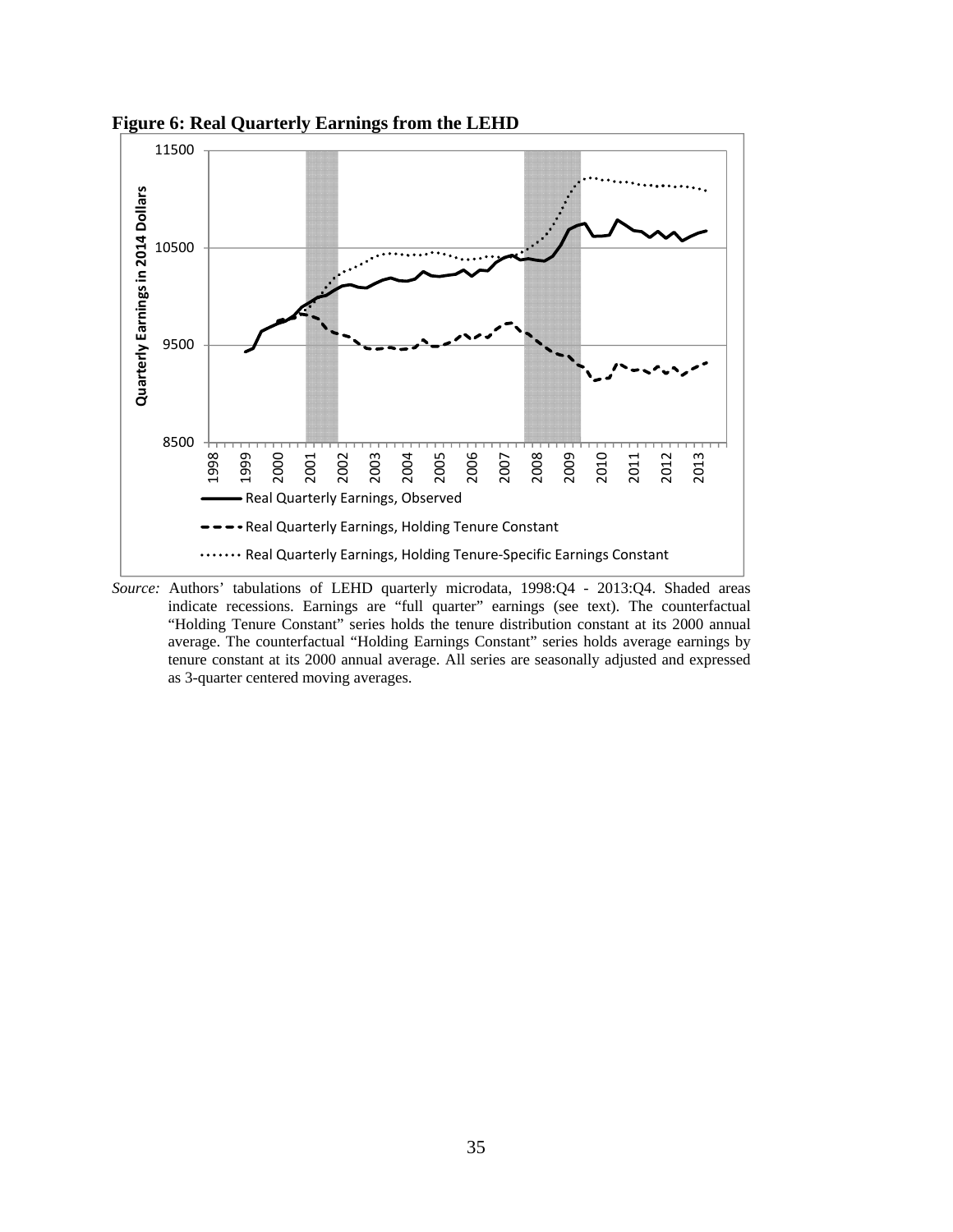

**Figure 7: Real Weekly Earnings from the CPS Tenure Supplements** 

*Source:* Authors' tabulations of microdata from CPS tenure supplements, biennial 1996-2014. The counterfactual "Holding Tenure Constant" series holds the tenure distribution constant at its 2002 values. The counterfactual "Holding Earnings Constant" series holds average earnings by tenure constant at its 2002 values.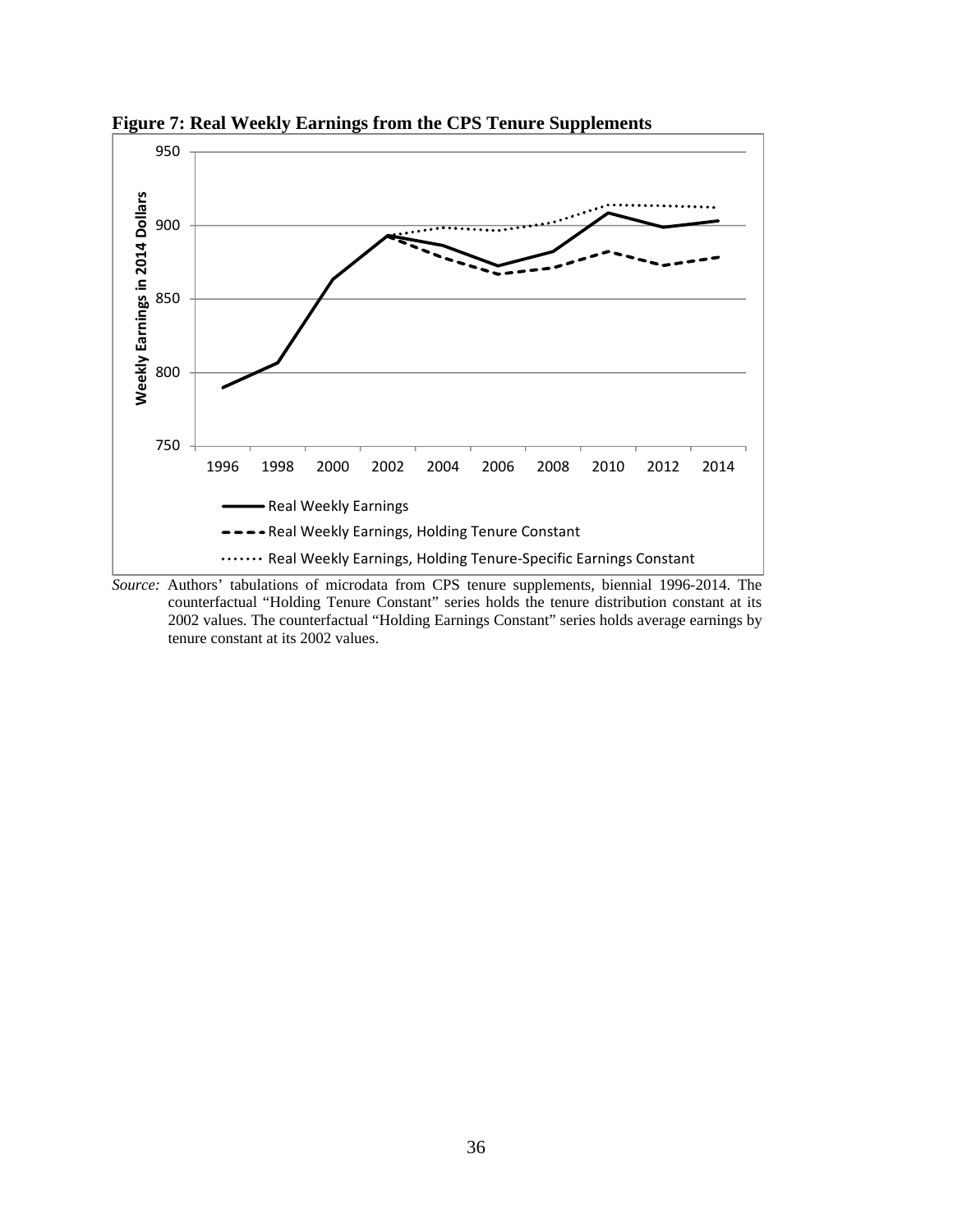|                                                                                                        |          | <b>OLS</b> |          |                                                                                                  | IV       |          |
|--------------------------------------------------------------------------------------------------------|----------|------------|----------|--------------------------------------------------------------------------------------------------|----------|----------|
|                                                                                                        | 2000     | 2002       | 2008     | 2000                                                                                             | 2002     | 2008     |
| Intercept                                                                                              | 8.880    | 8.746      | 8.763    | 9.276                                                                                            | 9.290    | 9.261    |
|                                                                                                        | (0.002)  | (0.002)    | (0.002)  | (0.003)                                                                                          | (0.003)  | (0.003)  |
|                                                                                                        |          |            |          |                                                                                                  |          |          |
| <b>Tenure</b>                                                                                          | 0.155    | 0.270      | 0.231    | $-0.209$                                                                                         | $-0.296$ | $-0.255$ |
|                                                                                                        | (0.002)  | (0.002)    | (0.002)  | (0.003)                                                                                          | (0.003)  | (0.003)  |
|                                                                                                        |          |            |          |                                                                                                  |          |          |
| <b>Tenure Squared</b>                                                                                  | $-0.019$ | $-0.037$   | $-0.030$ | 0.045                                                                                            | 0.066    | 0.056    |
|                                                                                                        | (0.000)  | (0.000)    | (0.000)  | (0.001)                                                                                          | (0.001)  | (0.001)  |
| 5 year                                                                                                 |          |            |          |                                                                                                  |          |          |
| implied growth                                                                                         | 32.1%    | 42.9%      | 41.0%    | 7.3%                                                                                             | 16.7%    | 13.4%    |
| Source: Authors' analysis of a 5% random sample of LEHD quarterly microdata, 1998:Q4 - 2013:Q4 for the |          |            |          |                                                                                                  |          |          |
|                                                                                                        |          |            |          | OLS regression, $1998:Q4 - 2008:Q4$ for the IV regression. Sample is full quarter jobs with five |          |          |

**Table 2: Earnings Regressions from the LEHD (selected coefficients)** 

years or less of tenure. Dependent variable is ln(real full quarter earnings). Standard errors in parentheses. Each regression (OLS and IV) is pooled over all quarters with year-specific intercepts and year-specific tenure and tenure-squared variables. Each regression includes controls for age, gender, race, and education, entered as deviations from full sample means.

|                       |          | OLS, Sample of Individuals                                   |          |          |                  |          |  |  |
|-----------------------|----------|--------------------------------------------------------------|----------|----------|------------------|----------|--|--|
|                       |          | with $<$ $\frac{5 \text{ Years}}{5 \text{�}$ Years of Tenure |          |          | OLS, Full Sample |          |  |  |
|                       | 2000     | 2002                                                         | 2008     | 2000     | 2002             | 2008     |  |  |
| Intercept             | 6.201    | 6.205                                                        | 6.141    | 6.332    | 6.373            | 6.284    |  |  |
|                       | (0.016)  | (0.017)                                                      | (0.017)  | (0.009)  | (0.009)          | (0.009)  |  |  |
| Tenure                | 0.101    | 0.143                                                        | 0.108    | 0.033    | 0.032            | 0.038    |  |  |
|                       | (0.017)  | (0.018)                                                      | (0.017)  | (0.002)  | (0.002)          | (0.002)  |  |  |
| <b>Tenure Squared</b> | $-0.011$ | $-0.019$                                                     | $-0.012$ | $-0.001$ | $-0.001$         | $-0.001$ |  |  |
|                       | (0.003)  | (0.003)                                                      | (0.003)  | (0.000)  | (0.000)          | (0.000)  |  |  |
| 5 year                |          |                                                              |          |          |                  |          |  |  |
| implied growth        | 21.8%    | 23.5%                                                        | 25.0%    | 15.1%    | 14.6%            | 17.2%    |  |  |

#### **Table 3: Earnings Regressions from the CPS (selected coefficients)**

.

*Source:* Authors' analysis of microdata from CPS biennial training supplements 1996 - 2014. Dependent variable is ln(real weekly earnings), trimmed at the  $1<sup>st</sup>$  and  $99<sup>th</sup>$  percentiles. Standard errors in parentheses. Each regression (full sample, sample of individuals with  $\leq$ 5 years of tenure) is pooled over all years with year-specific intercepts and year-specific tenure and tenure-squared variables. Each regression includes controls for age, gender, race, and education, entered as deviations from full sample means.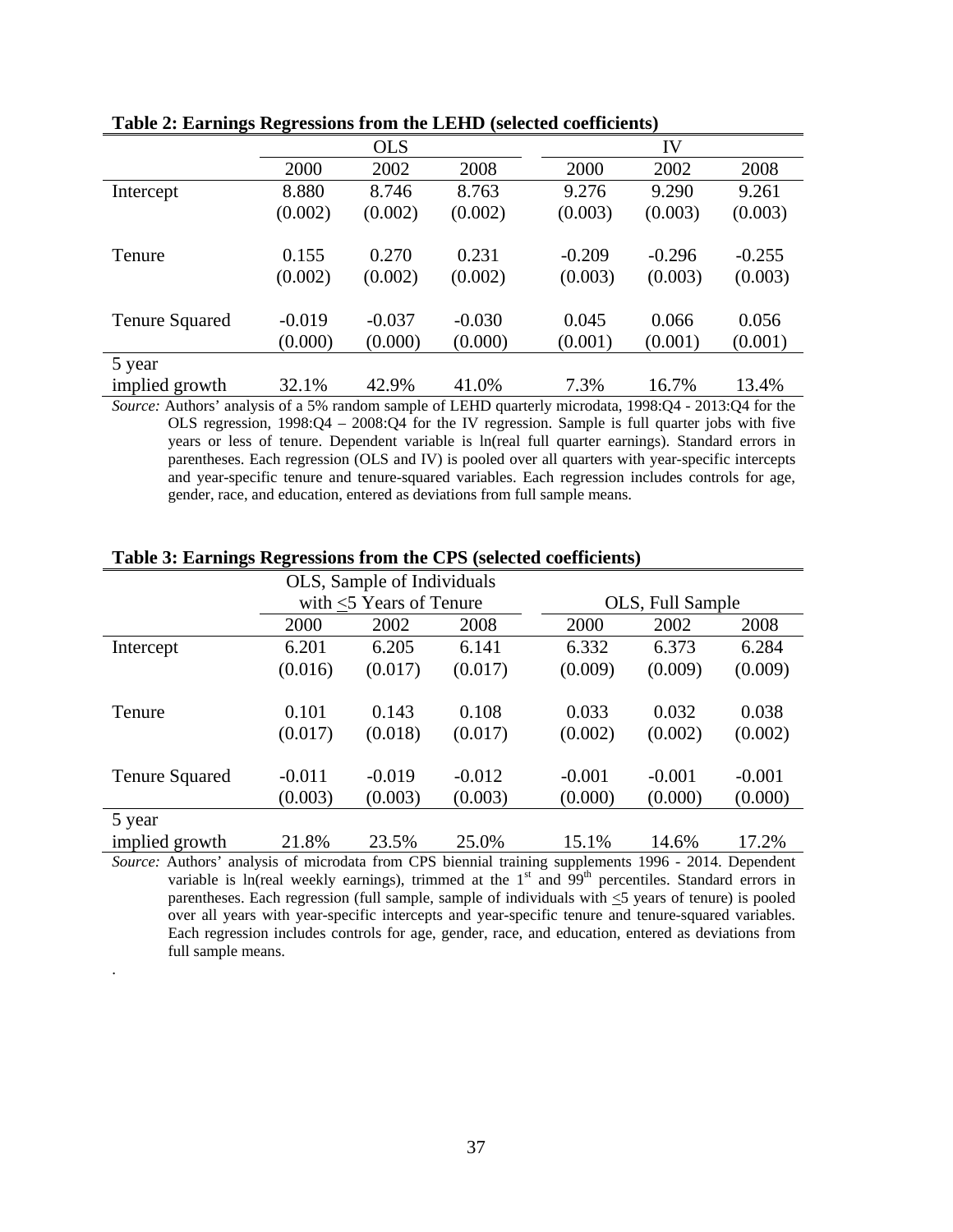

**Figure 8: Intercept and Tenure Effects from LEHD Earnings Regressions** 

*Source:* Estimated intercept and 5 year growth calculated from regressions reported in Table 2. The top graph is from the OLS regression; the bottom graph is from the IV regression.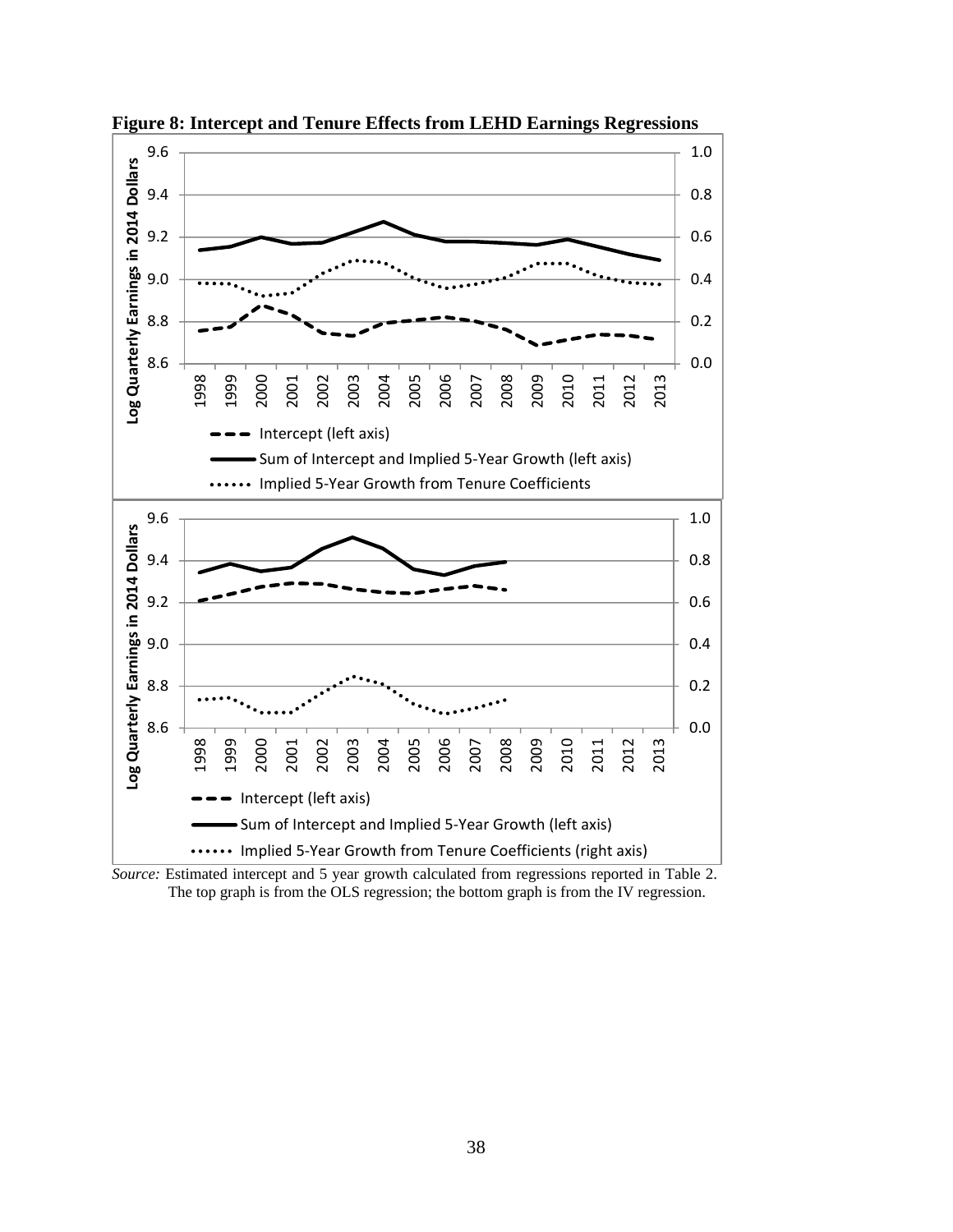

**Figure 9: Intercept and Tenure Effects from CPS Earnings Regressions** 

*Source:* Estimated intercept and 5 year growth calculated from regressions reported in Table 3. The top graph is from the full sample OLS regression; the bottom graph is from the OLS regression with a sample of individuals with  $\leq$ 5 years of tenure.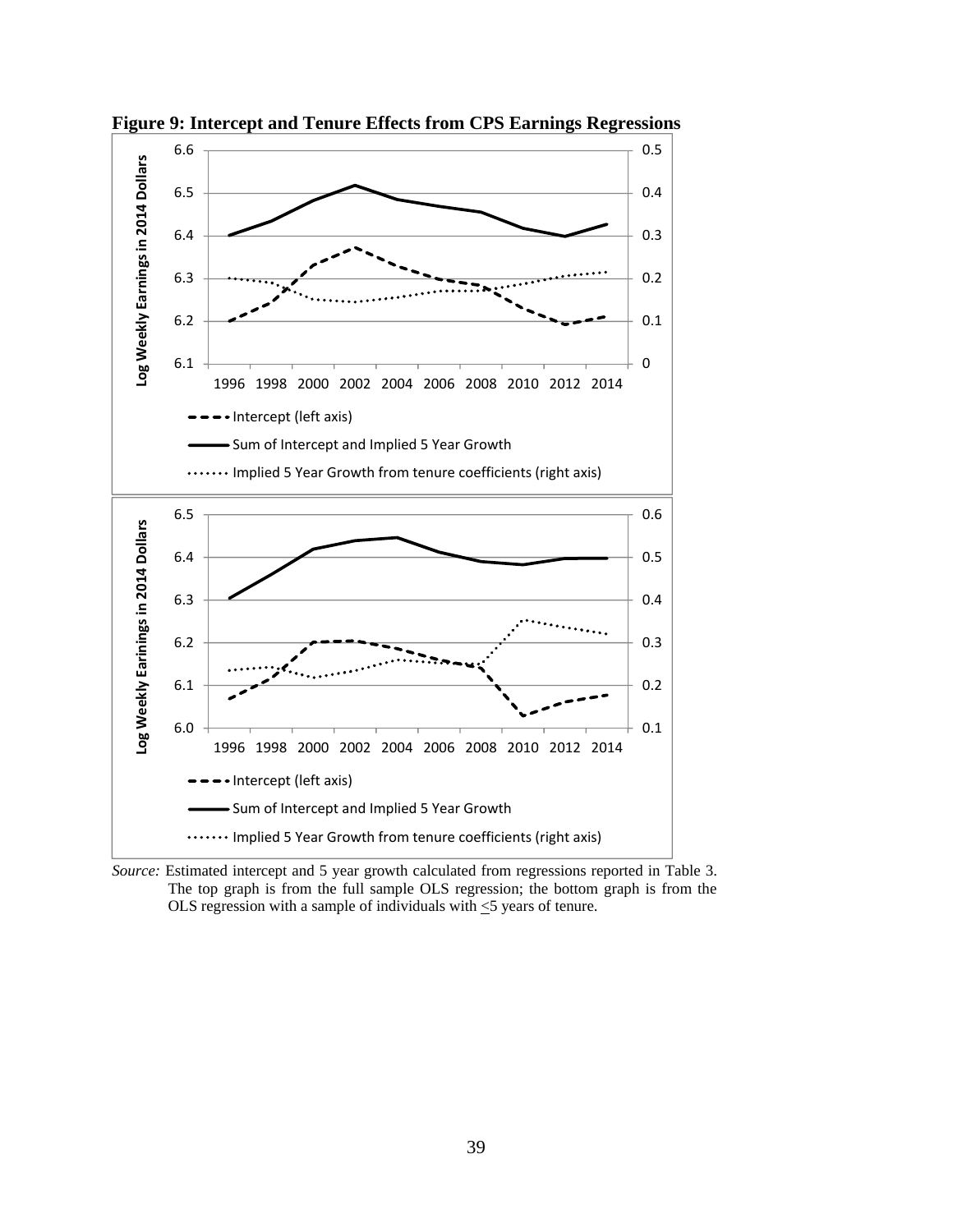#### **Appendix: A Detailed Analysis of CPS Tenure Data, 1983 - 2014**

 As we note in the paper, there is a dramatic decline during the 1980s and 1990s in the share of employed men over the age of 45 who have held their jobs for ten years or more. The published CPS data show that 61.4% of employed men aged 45 and over had held their jobs for ten years or more in 1983, while in 1998, only 51.0% had held their jobs for that long. However, the share of the total workforce that had held their jobs for 10 years or more increased slightly between 1983 and 1998, from 25.2% to 25.8%.

 To address questions about shifting job tenure during the 1980s and 1990s, and to distinguish those trends from more recent ones, we present the share of the workforce and job tenure by age and gender in Table A1 for select years of the CPS job tenure supplement: 1983, 1998, and 2014. These three years divide the 1983-2014 time series into a period (1983-1998) of declining stability for older males with constant tenure shares for the population as a whole, followed by a period (1998-2014) when the job tenure distribution is shifting toward longer tenure jobs for almost all age and gender groups. Table A2 presents the time series of employment and tenure data of all years in which the CPS tenure questions were asked, with corresponding graphs in Figure A1.

 The statistics in Table A1 illustrate how to reconcile the notion that older men had less job security while the overall trend remained constant during the 1983 to 1998 time period. First, recall that the workforce was ageing during this time period. The percentage of young workers (defined here as 16-44 year olds) fell by 5.0%, with a corresponding increase in the percentage of older workers (defined here as workers aged 45+). Second, note that the share of the employed with ten or more years of tenure is markedly higher for older persons (averaging 50.5% during the 1983-1998 time period) than for younger persons (averaging 15.7% during the 1983-1998 time period). The ageing of the workforce from a low tenure group into a high tenure group easily explains the small aggregate growth in the percent of the population with ten or more years of tenure, even when one subgroup – older men – exhibit substantial declines.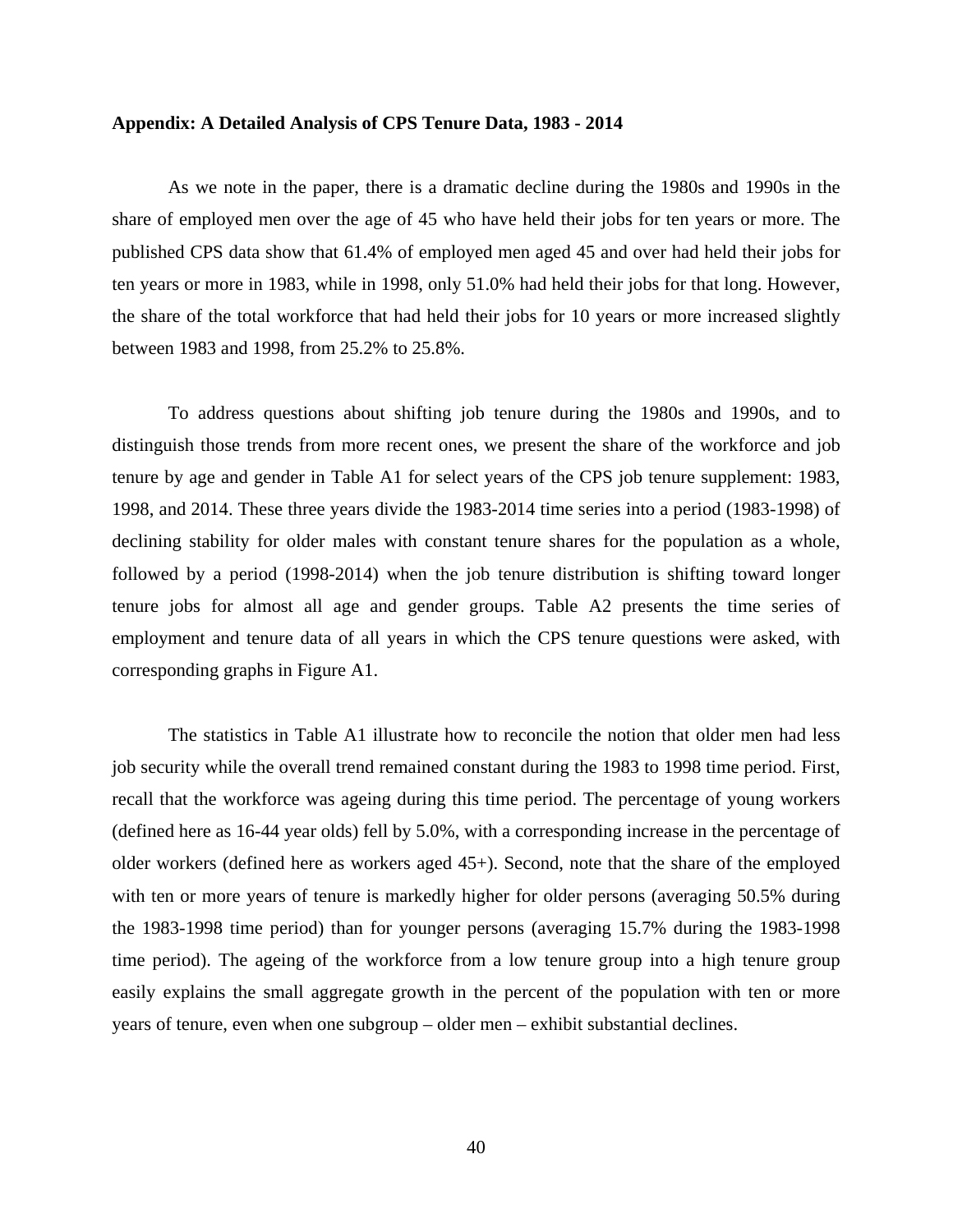The statistics in Figure A2 show CPS real weekly earnings from individuals who are in the outgoing rotation groups in the months that the tenure supplements were asked. The tenure categories on the horizontal axis are the tenure categories used in the questionnaire and published in the BLS job tenure press releases. As mentioned in the text, individuals who report two years of tenure earn less than individuals who report 13-23 months of tenure.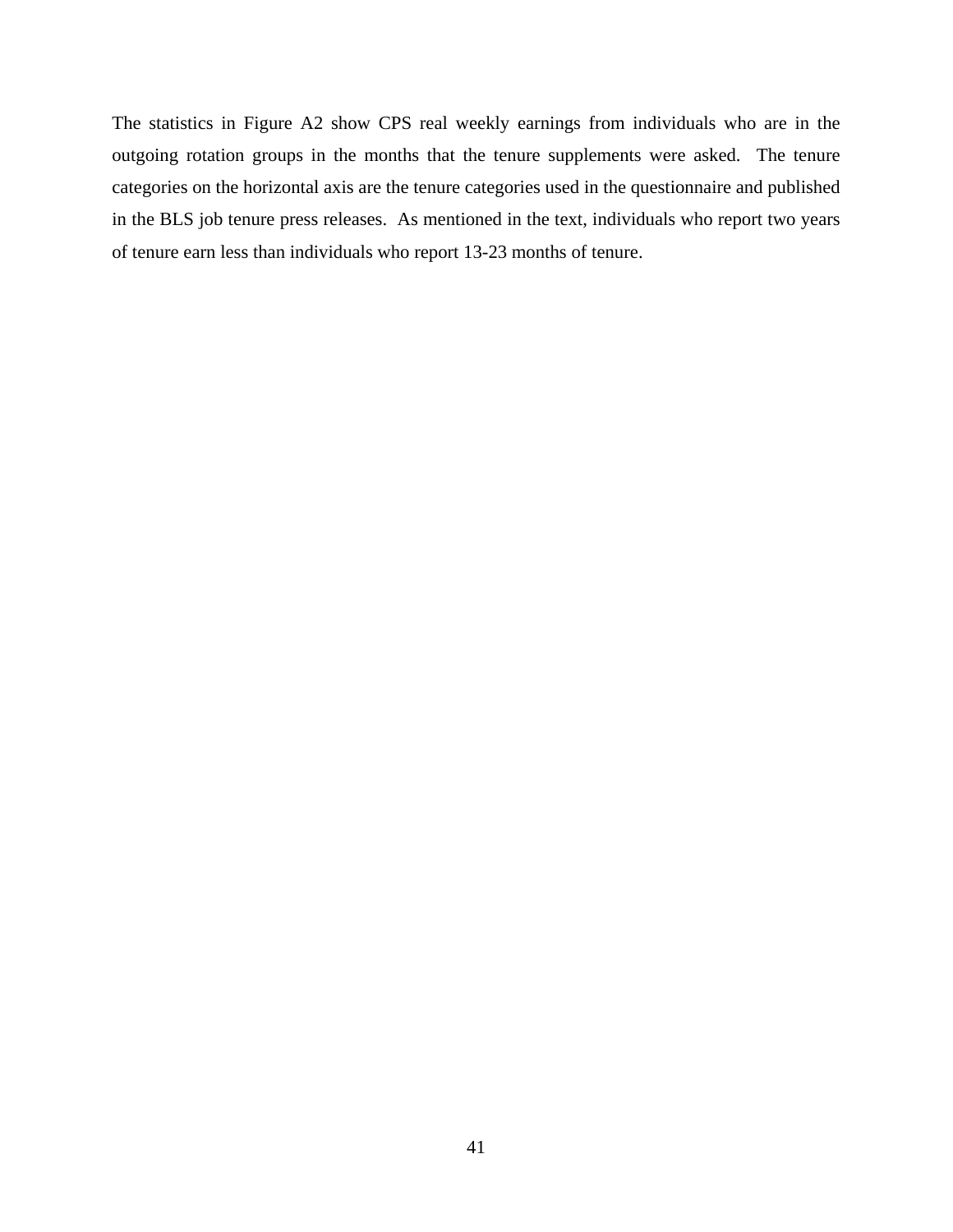|                        |          |          | $\frac{1}{2}$ |          |          |          |         |
|------------------------|----------|----------|---------------|----------|----------|----------|---------|
|                        | $16 +$   | $16+$    | $16+$         | 16-44    | 16-44    | $45+$    | $45+$   |
|                        | All      | Men      | Women         | Men      | Women    | Men      | Women   |
| Fraction of Emp.       |          |          |               |          |          |          |         |
| 1983                   | 100%     | 53.7%    | 46.3%         | 38.1%    | 33.5%    | 15.5%    | 12.8%   |
| 1998                   | 100%     | 51.6%    | 48.4%         | 34.4%    | 32.3%    | 17.2%    | 16.1%   |
| 2014                   | 100%     | 50.6%    | 49.3%         | 29.5%    | 28.1%    | 21.1%    | 21.3%   |
| Diff 1983-1998         | $0\%$    | $-2.1%$  | 2.1%          | $-3.8%$  | $-1.2\%$ | 1.7%     | 3.3%    |
| Diff 1998-2014         | $0\%$    | $-1.0\%$ | 1.0%          | $-4.9%$  | $-4.3%$  | 3.9%     | 5.2%    |
| Tenure $\leq$ 1 year   |          |          |               |          |          |          |         |
| 1983                   | 28.9%    | 27.0%    | 31.1%         | 33.3%    | 37.9%    | 11.3%    | 13.3%   |
| 1998                   | 27.8%    | 26.9%    | 28.7%         | 32.9%    | 35.5%    | 13.6%    | 14.3%   |
| 2014                   | 21.3%    | 20.9%    | 21.7%         | 28.0%    | 30.7%    | 10.9%    | 9.9%    |
| Diff 1983-1998         | $-1.1%$  | $-0.1%$  | $-2.4%$       | $-0.4%$  | $-2.4%$  | 2.3%     | 1.0%    |
| Diff 1998-2014         | $-6.5\%$ | $-6.0\%$ | $-7.0\%$      | $-4.9%$  | $-4.8%$  | $-2.7%$  | $-4.4%$ |
| Tenure 2-4 years       |          |          |               |          |          |          |         |
| 1983                   | 27.6%    | 25.3%    | 30.3%         | 30.2%    | 34.1%    | 13.3%    | 20.2%   |
| 1998                   | 28.6%    | 28.1%    | 29.2%         | 32.0%    | 33.1%    | 19.2%    | 21.0%   |
| 2014                   | 28.2%    | 27.9%    | 28.4%         | 35.0%    | 35.4%    | 18.1%    | 19.3%   |
| Diff 1983-1998         | $1.0\%$  | 2.8%     | $-1.1%$       | 1.8%     | $-1.0\%$ | 5.9%     | 0.8%    |
| Diff 1998-2014         | $-0.4%$  | $-0.2%$  | $-0.8%$       | 3.0%     | 2.3%     | $-1.1\%$ | $-1.7%$ |
| Tenure 5-9 years       |          |          |               |          |          |          |         |
| 1983                   | 18.3%    | 17.5%    | 19.3%         | 18.9%    | 18.1%    | 14.1%    | 22.2%   |
| 1998                   | 17.9%    | 17.4%    | 18.3%         | 17.9%    | 17.3%    | 16.2%    | 20.5%   |
| 2014                   | 21.5%    | 21.4%    | 21.7%         | 22.3%    | 21.4%    | 20.1%    | 22.1%   |
| Diff 1983-1998         | $-0.4%$  | $-0.1%$  | $-1.0\%$      | $-1.0\%$ | $-0.8%$  | 2.1%     | $-1.7%$ |
| Diff 1998-2014         | 3.6%     | 4.0%     | 3.4%          | 4.4%     | 4.1%     | 3.9%     | 1.6%    |
| Tenure $\geq$ 10 years |          |          |               |          |          |          |         |
| 1983                   | 25.2%    | 30.3%    | 19.4%         | 17.6%    | 9.9%     | 61.4%    | 44.4%   |
| 1998                   | 25.8%    | 27.6%    | 23.8%         | 17.2%    | 14.1%    | 51.0%    | 44.3%   |
| 2014                   | 29.1%    | 29.7%    | 28.2%         | 14.8%    | 12.6%    | 50.9%    | 48.8%   |
| Diff 1983-1998         | 0.6%     | $-2.7%$  | 4.4%          | $-0.4%$  | 4.2%     | $-10.4%$ | $0.0\%$ |
| Diff 1998-2014         | 3.3%     | 2.1%     | 4.4%          | $-2.4%$  | $-1.5%$  | $-0.1%$  | 4.5%    |

**Table A1: Tenure Distribution by Age and Gender, Select Years 1983-2014** 

*Source*: CPS press releases and *Monthly Labor Review* articles, with tenure data from 1983, 1998, and 2014.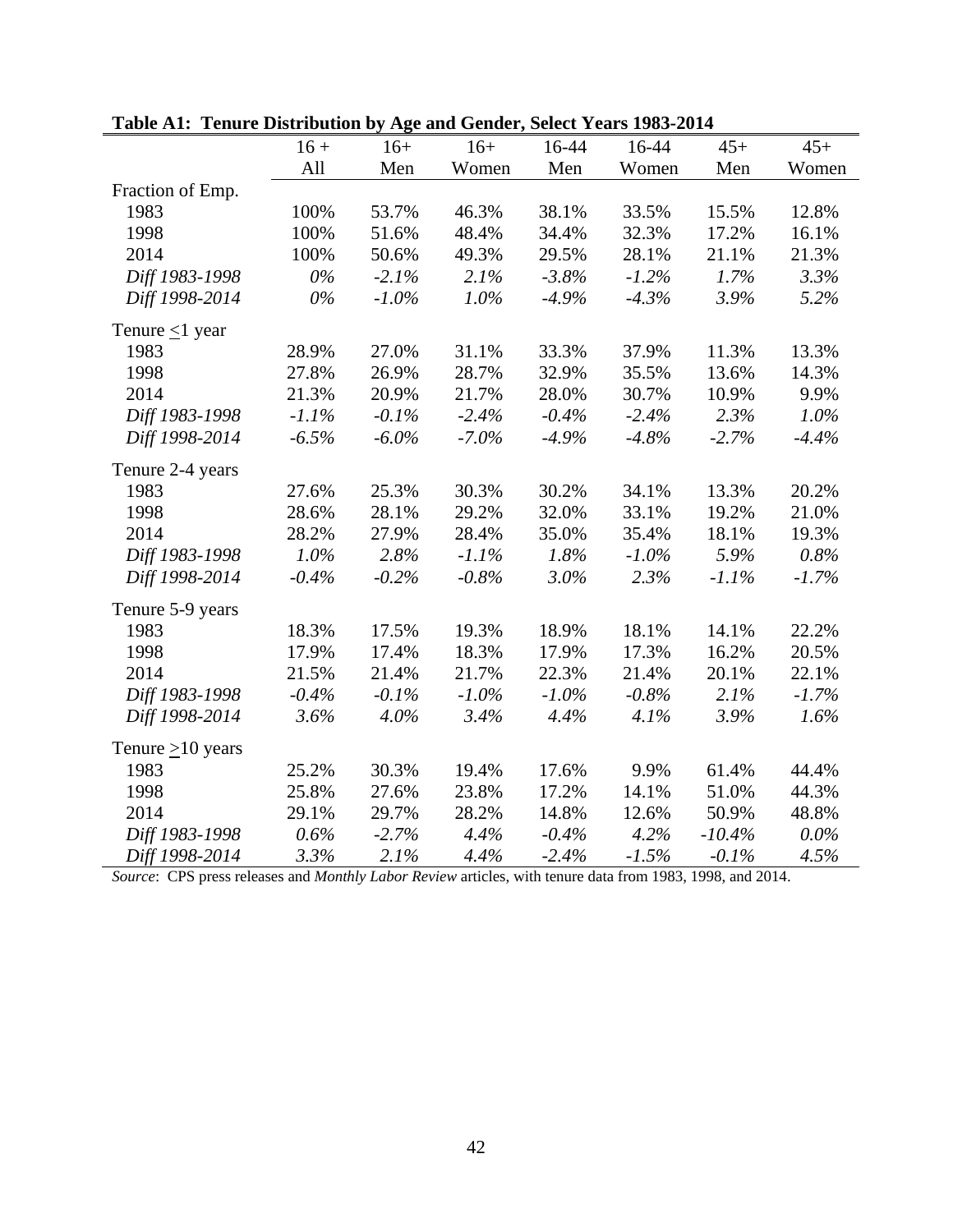| Employ | $16 +$ | $16+$ | $16+$ | 16-44 | 16-44 | 16-44 | $45+$ | $45+$ | $45+$ |
|--------|--------|-------|-------|-------|-------|-------|-------|-------|-------|
| ment   | All    | Men   | Women | All   | Men   | Women | All   | Men   | Women |
| 1983   | 100.0% | 53.6% | 46.4% | 71.7% | 38.1% | 33.6% | 28.3% | 15.5% | 12.8% |
| 1987   | 100.0% | 53.3% | 46.7% | 73.3% | 38.9% | 34.4% | 26.7% | 14.3% | 12.3% |
| 1991   | 100.0% | 52.4% | 47.6% | 72.5% | 38.0% | 34.5% | 27.5% | 14.4% | 13.2% |
| 1996   | 100.0% | 51.8% | 48.0% | 69.8% | 36.6% | 33.1% | 30.2% | 15.3% | 14.9% |
| 1998   | 100.0% | 51.8% | 48.1% | 68.4% | 35.9% | 32.6% | 31.5% | 16.0% | 15.5% |
| 2000   | 100.0% | 51.9% | 48.3% | 66.9% | 35.0% | 31.9% | 33.1% | 16.8% | 16.4% |
| 2002   | 100.0% | 51.5% | 48.5% | 65.0% | 33.9% | 31.1% | 35.1% | 17.7% | 17.4% |
| 2004   | 100.0% | 51.9% | 48.1% | 63.0% | 33.3% | 29.6% | 37.0% | 18.5% | 18.5% |
| 2006   | 100.0% | 51.8% | 48.1% | 61.7% | 32.8% | 28.9% | 38.3% | 19.1% | 19.2% |
| 2008   | 100.0% | 51.5% | 48.4% | 59.9% | 31.5% | 28.5% | 39.9% | 20.0% | 19.9% |
| 2010   | 100.0% | 50.4% | 49.5% | 58.1% | 29.8% | 28.2% | 41.9% | 20.6% | 19.4% |
| 2012   | 100.0% | 51.4% | 48.6% | 57.8% | 30.4% | 27.5% | 42.3% | 21.1% | 21.2% |
| 2014   | 100.0% | 51.3% | 48.6% | 57.8% | 30.1% | 27.6% | 42.2% | 21.3% | 20.9% |

**Table A2: Employment and Tenure Data, 1983-2014, by Age and Gender** 

| Tenure    |        |       |       |       |       |       |       |       |       |
|-----------|--------|-------|-------|-------|-------|-------|-------|-------|-------|
| 1 year or | $16 +$ | $16+$ | $16+$ | 16-44 | 16-44 | 16-44 | $45+$ | $45+$ | $45+$ |
| less      | All    | Men   | Women | All   | Men   | Women | All   | Men   | Women |
| 1983      | 28.9%  | 27.0% | 31.1% | 35.5% | 33.3% | 37.9% | 12.2% | 11.3% | 13.3% |
| 1987      | 30.5%  | 28.2% | 33.1% | 36.6% | 34.0% | 39.5% | 13.7% | 12.5% | 15.1% |
| 1991      | 28.6%  | 26.6% | 30.8% | 34.1% | 31.6% | 36.8% | 14.2% | 13.2% | 15.2% |
| 1996      | 26.0%  | 25.1% | 27.0% | 31.9% | 30.8% | 33.1% | 12.3% | 11.5% | 13.2% |
| 1998      | 27.8%  | 26.9% | 28.7% | 34.1% | 32.9% | 35.5% | 13.9% | 13.6% | 14.3% |
| 2000      | 26.8%  | 25.6% | 28.1% | 33.7% | 31.8% | 35.7% | 12.9% | 12.7% | 13.3% |
| 2002      | 24.5%  | 23.5% | 25.6% | 31.3% | 29.7% | 33.0% | 12.0% | 11.6% | 12.6% |
| 2004      | 23.0%  | 22.4% | 23.7% | 30.3% | 29.2% | 31.4% | 10.7% | 10.1% | 11.4% |
| 2006      | 24.4%  | 23.9% | 24.9% | 31.7% | 30.6% | 33.0% | 12.6% | 12.4% | 12.8% |
| 2008      | 22.9%  | 22.4% | 23.5% | 30.6% | 29.7% | 31.6% | 11.4% | 11.0% | 11.9% |
| 2010      | 19.0%  | 18.5% | 19.4% | 26.0% | 25.0% | 27.0% | 9.3%  | 9.2%  | 9.6%  |
| 2012      | 21.1%  | 21.0% | 21.3% | 28.6% | 27.9% | 29.4% | 10.9% | 11.2% | 10.6% |
| 2014      | 21.3%  | 20.9% | 21.7% | 29.2% | 28.0% | 30.7% | 10.4% | 10.9% | 9.9%  |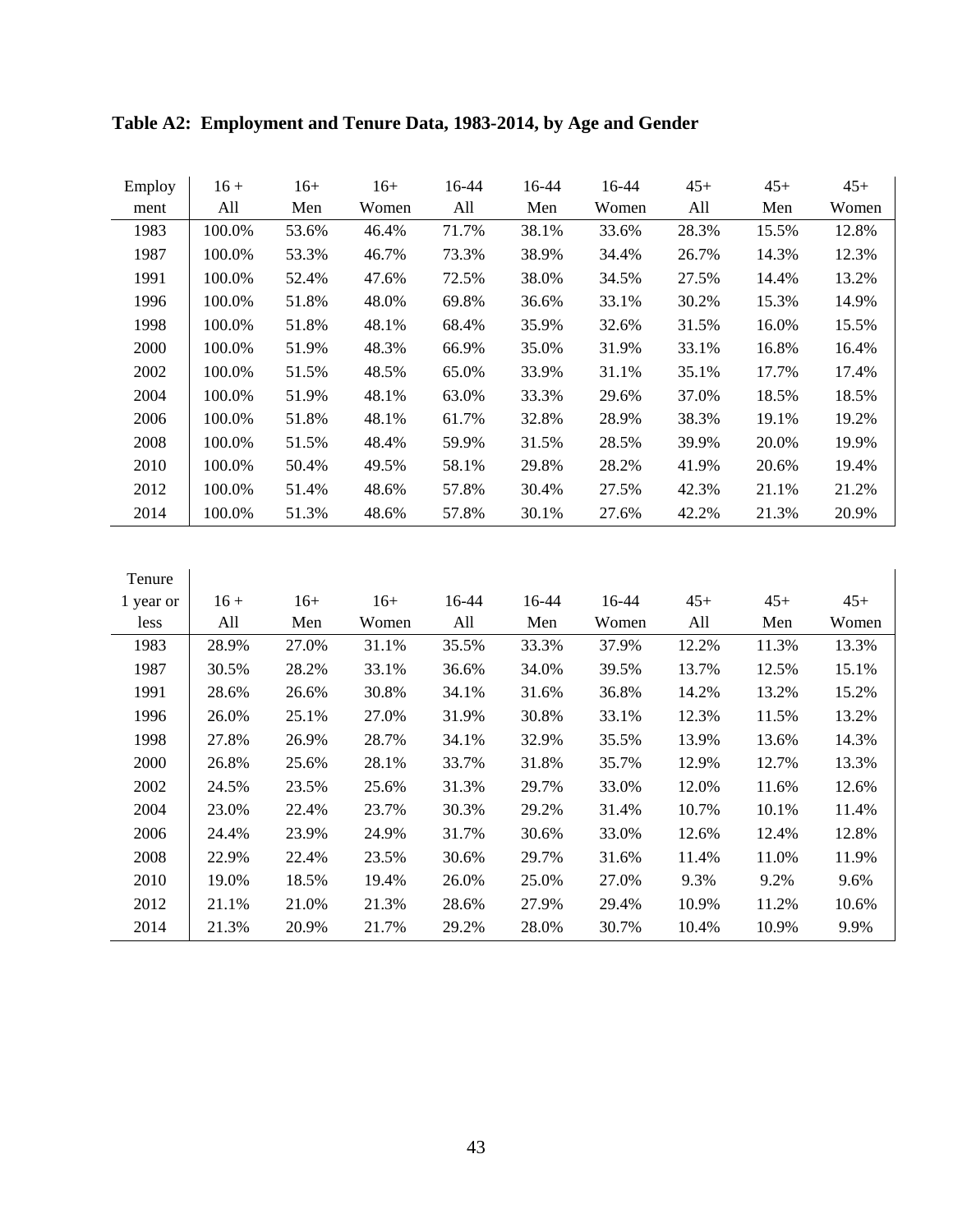| Tenure    | $16 +$ | $16+$ | $16+$ | 16-44 | 16-44 | 16-44 | $45+$ | $45+$ | $45+$ |
|-----------|--------|-------|-------|-------|-------|-------|-------|-------|-------|
| 2-4 years | All    | Men   | Women | All   | Men   | Women | All   | Men   | Women |
| 1983      | 27.6%  | 25.3% | 30.3% | 32.0% | 30.2% | 34.1% | 16.4% | 13.3% | 20.2% |
| 1987      | 25.7%  | 24.5% | 27.1% | 29.0% | 28.1% | 30.1% | 16.6% | 14.7% | 18.8% |
| 1991      | 26.9%  | 25.8% | 28.1% | 30.2% | 29.6% | 31.0% | 18.0% | 15.8% | 20.5% |
| 1996      | 28.5%  | 27.8% | 29.3% | 32.4% | 31.6% | 33.2% | 19.7% | 18.6% | 20.6% |
| 1998      | 28.6%  | 28.1% | 29.2% | 32.5% | 32.0% | 33.1% | 20.0% | 19.2% | 21.0% |
| 2000      | 29.4%  | 28.8% | 30.1% | 33.7% | 33.3% | 34.1% | 20.8% | 19.4% | 22.3% |
| 2002      | 31.5%  | 30.7% | 32.3% | 36.5% | 35.7% | 37.4% | 22.3% | 21.3% | 23.3% |
| 2004      | 31.2%  | 30.5% | 31.9% | 36.5% | 35.8% | 37.2% | 22.1% | 20.8% | 23.5% |
| 2006      | 29.1%  | 28.8% | 29.4% | 34.3% | 34.0% | 34.7% | 20.8% | 20.1% | 21.4% |
| 2008      | 29.9%  | 29.4% | 30.4% | 36.5% | 35.9% | 37.1% | 20.0% | 19.3% | 20.7% |
| 2010      | 31.7%  | 30.6% | 32.8% | 39.1% | 37.8% | 40.5% | 21.4% | 20.1% | 23.2% |
| 2012      | 27.8%  | 27.5% | 28.2% | 34.7% | 34.3% | 35.2% | 18.3% | 17.7% | 19.1% |
| 2014      | 28.2%  | 27.9% | 28.4% | 35.2% | 35.0% | 35.4% | 18.7% | 18.1% | 19.3% |

**Table A2: Employment and Tenure Data, 1983-2014, by Age and Gender (continued)** 

| Tenure    | $16+$ | $16+$ | $16+$ | 16-44 | 16-44 | 16-44 | $45+$ | $45+$ | $45+$ |
|-----------|-------|-------|-------|-------|-------|-------|-------|-------|-------|
| 5-9 years | All   | Men   | Women | All   | Men   | Women | All   | Men   | Women |
| 1983      | 18.3% | 17.5% | 19.3% | 18.5% | 18.9% | 18.1% | 17.7% | 14.1% | 22.2% |
| 1987      | 18.9% | 18.6% | 19.3% | 19.2% | 19.8% | 18.5% | 18.1% | 15.4% | 21.4% |
| 1991      | 17.6% | 17.5% | 17.7% | 17.8% | 18.5% | 17.1% | 16.9% | 14.9% | 19.1% |
| 1996      | 19.8% | 19.1% | 20.5% | 19.9% | 19.9% | 20.1% | 19.4% | 17.4% | 21.4% |
| 1998      | 17.9% | 17.4% | 18.3% | 17.6% | 17.9% | 17.3% | 18.3% | 16.2% | 20.5% |
| 2000      | 17.1% | 17.3% | 17.0% | 17.0% | 17.4% | 16.6% | 17.4% | 17.0% | 17.9% |
| 2002      | 17.7% | 17.7% | 17.7% | 17.4% | 18.3% | 16.5% | 18.4% | 16.7% | 20.0% |
| 2004      | 19.8% | 19.6% | 20.1% | 19.7% | 20.1% | 19.2% | 20.1% | 18.7% | 21.5% |
| 2006      | 20.9% | 20.7% | 21.2% | 20.8% | 21.0% | 20.6% | 21.1% | 20.1% | 22.1% |
| 2008      | 20.2% | 19.9% | 20.4% | 19.8% | 20.0% | 19.4% | 20.8% | 19.6% | 21.8% |
| 2010      | 20.5% | 20.8% | 20.2% | 20.2% | 21.1% | 19.3% | 20.9% | 20.3% | 21.4% |
| 2012      | 21.8% | 21.3% | 22.2% | 22.2% | 22.6% | 21.7% | 21.2% | 19.5% | 22.8% |
| 2014      | 21.5% | 21.4% | 21.7% | 21.8% | 22.3% | 21.4% | 21.1% | 20.1% | 22.1% |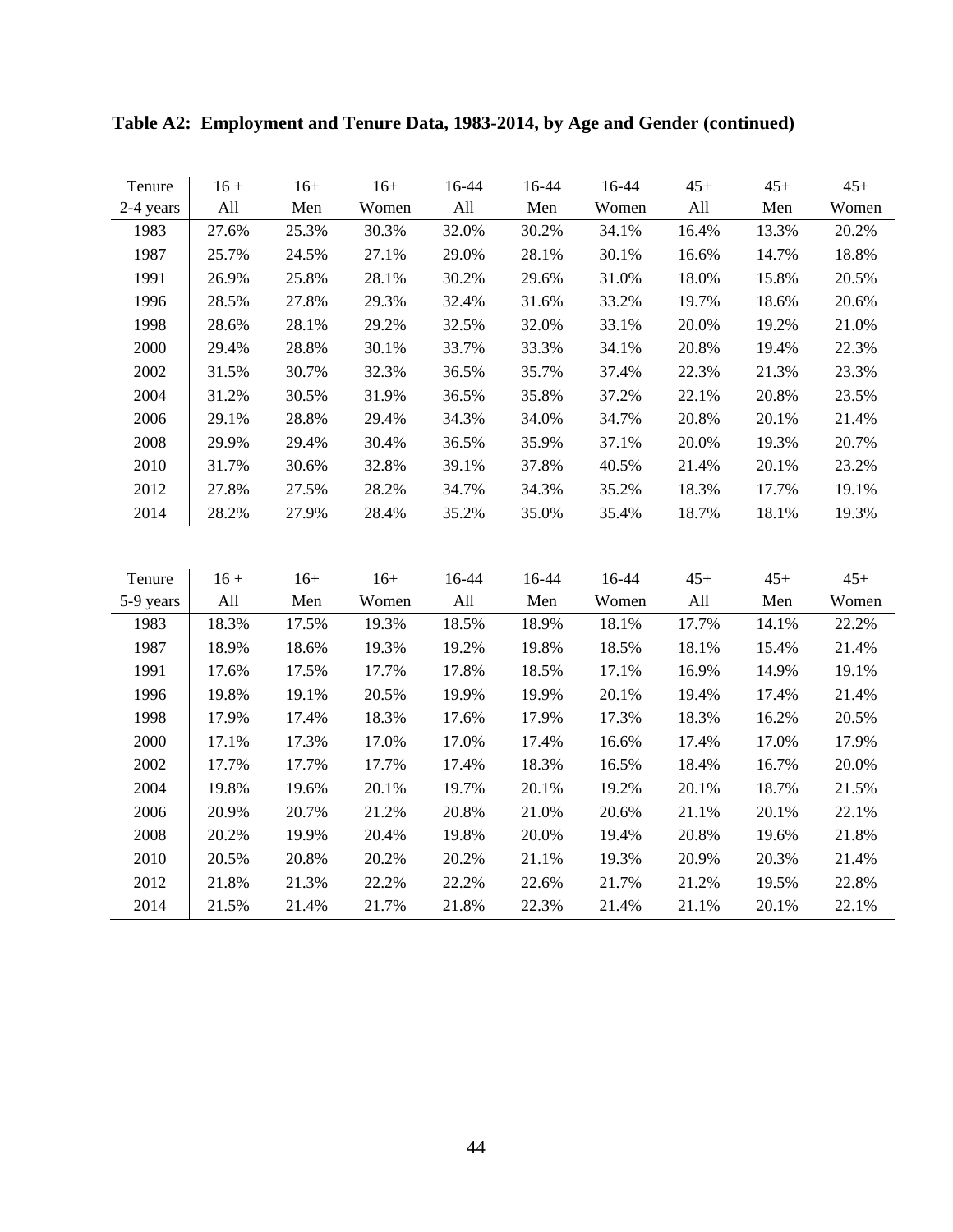| Tenure   |        |       |       |       |       |       |       |       |       |
|----------|--------|-------|-------|-------|-------|-------|-------|-------|-------|
| 10 years | $16 +$ | $16+$ | $16+$ | 16-44 | 16-44 | 16-44 | $45+$ | $45+$ | $45+$ |
| or more  | All    | Men   | Women | All   | Men   | Women | All   | Men   | Women |
| 1983     | 25.2%  | 30.3% | 19.4% | 14.0% | 17.6% | 9.9%  | 53.7% | 61.4% | 44.3% |
| 1987     | 24.9%  | 28.7% | 20.6% | 15.2% | 18.0% | 11.9% | 51.5% | 57.4% | 44.7% |
| 1991     | 26.9%  | 30.2% | 23.4% | 17.9% | 20.4% | 15.1% | 50.9% | 56.1% | 45.2% |
| 1996     | 25.8%  | 27.9% | 23.3% | 15.8% | 17.8% | 13.6% | 48.7% | 52.5% | 44.8% |
| 1998     | 25.8%  | 27.6% | 23.8% | 15.7% | 17.2% | 14.1% | 47.7% | 51.0% | 44.3% |
| 2000     | 26.6%  | 28.4% | 24.8% | 15.6% | 17.4% | 13.5% | 48.8% | 51.0% | 46.6% |
| 2002     | 26.2%  | 28.0% | 24.4% | 14.8% | 16.3% | 13.1% | 47.3% | 50.4% | 44.1% |
| 2004     | 26.0%  | 27.5% | 24.2% | 13.6% | 14.8% | 12.1% | 47.0% | 50.5% | 43.6% |
| 2006     | 25.6%  | 26.5% | 24.5% | 13.1% | 14.4% | 11.7% | 45.5% | 47.4% | 43.7% |
| 2008     | 27.1%  | 28.3% | 25.7% | 13.1% | 14.4% | 11.8% | 47.8% | 50.1% | 45.6% |
| 2010     | 28.8%  | 30.0% | 27.5% | 14.6% | 16.1% | 13.2% | 48.4% | 50.4% | 45.8% |
| 2012     | 29.2%  | 30.1% | 28.3% | 14.5% | 15.2% | 13.7% | 49.5% | 51.6% | 47.4% |
| 2014     | 29.1%  | 29.7% | 28.2% | 13.7% | 14.8% | 12.6% | 49.8% | 50.9% | 48.8% |

**Table A2: Employment and Tenure Data, 1983-2014, by Age and Gender (continued)**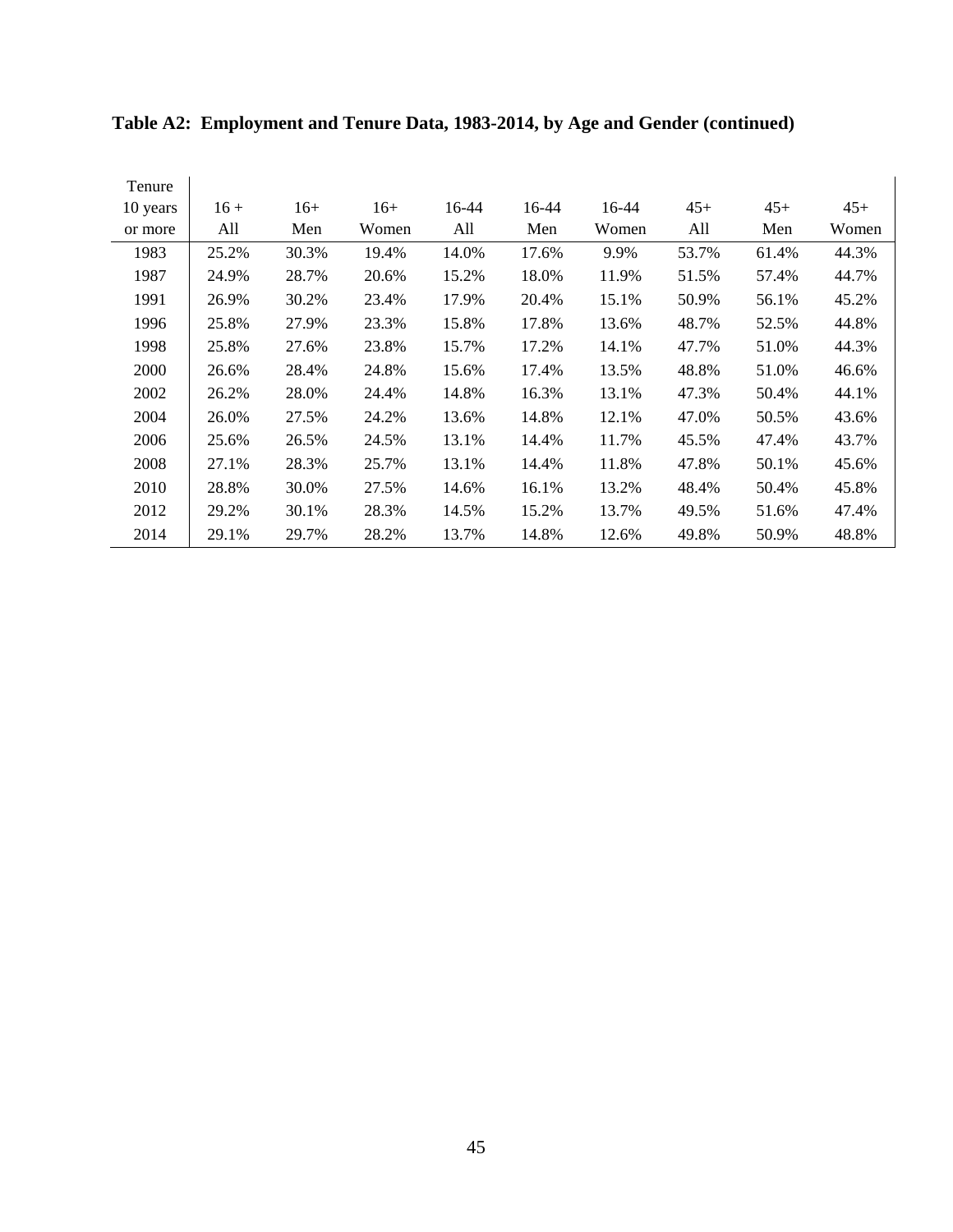

**Figure A1: Employment and Tenure Data, 1983-2014, by Age and Gender** 

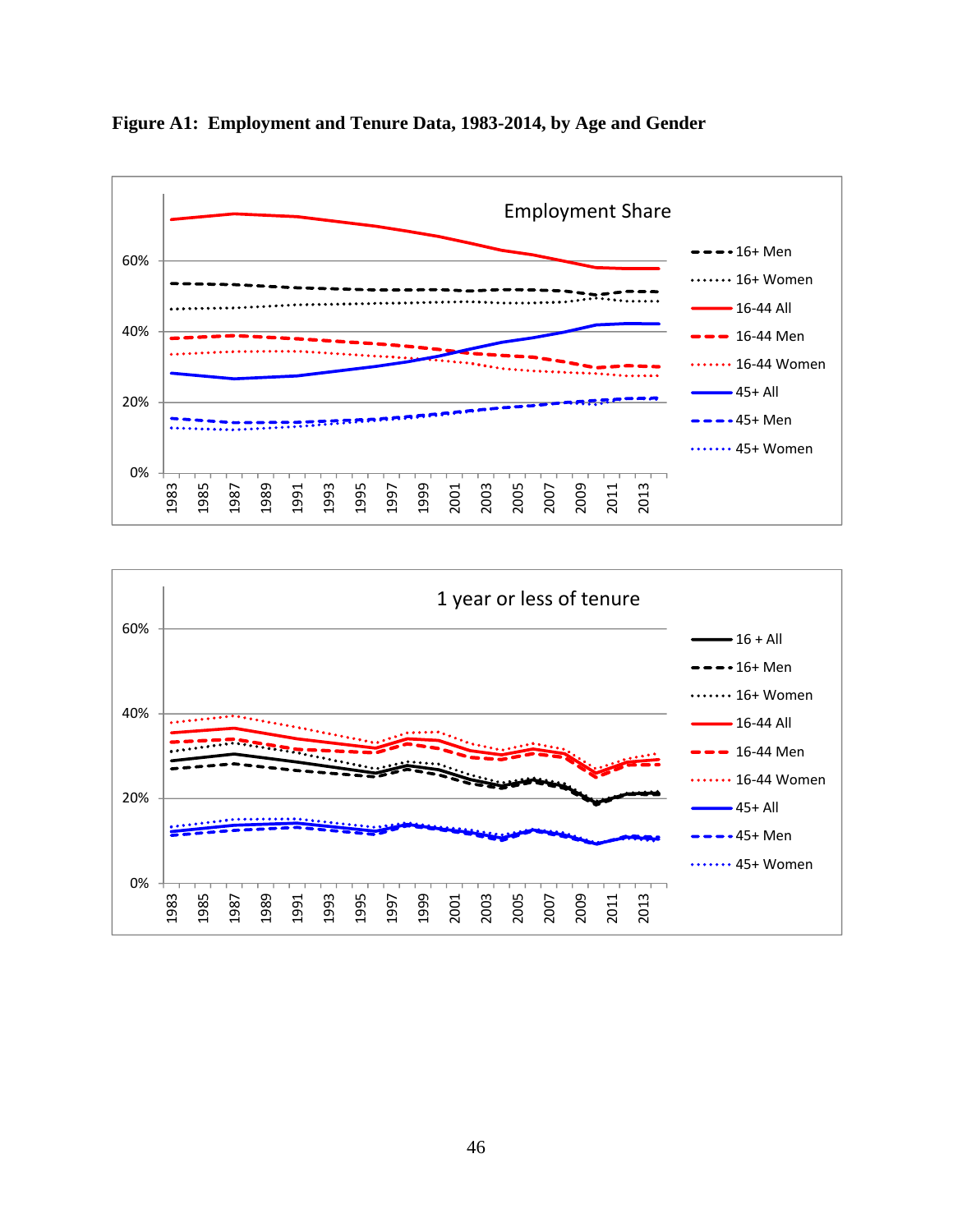



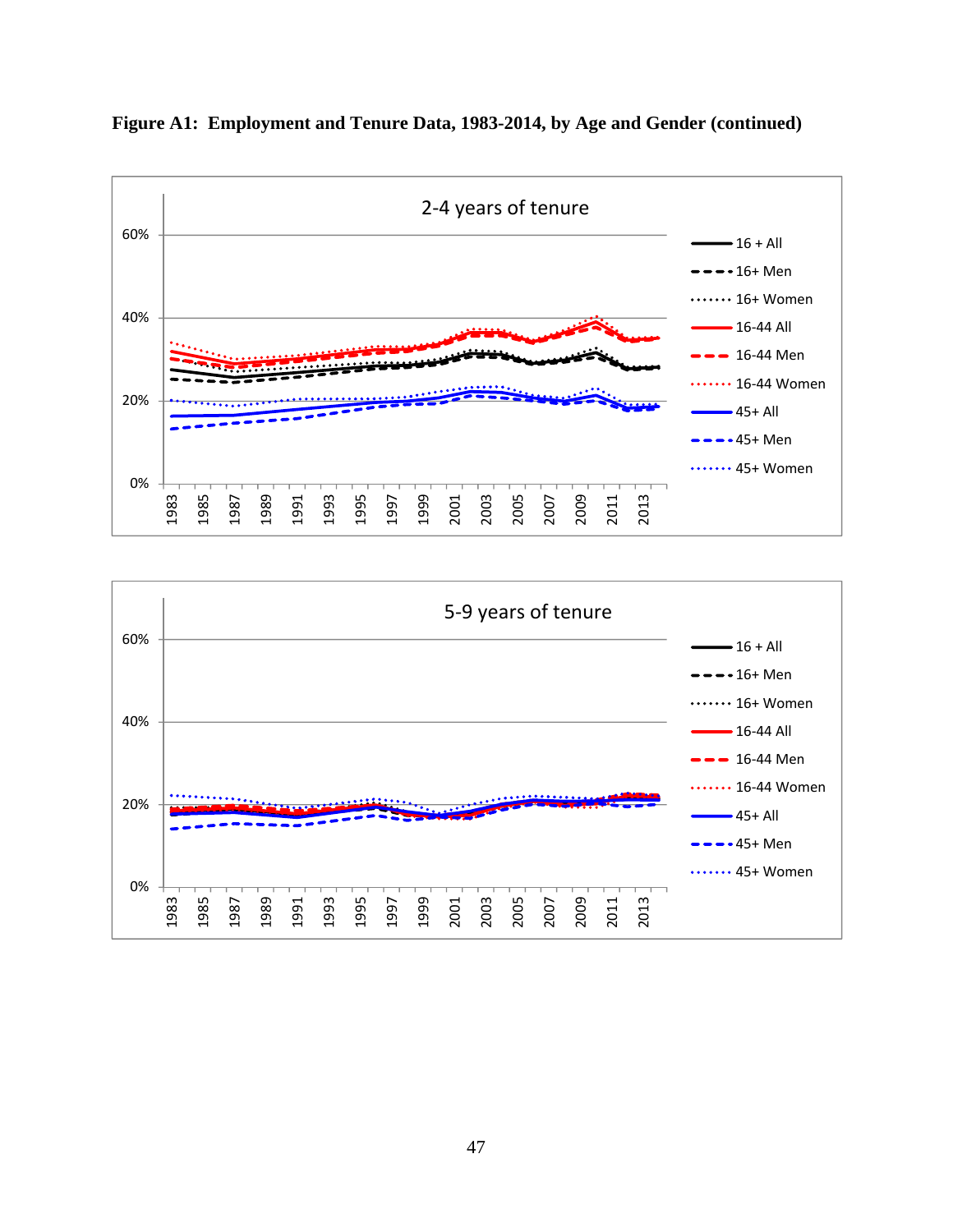

**Figure A1: Employment and Tenure Data, 1983-2014, by Age and Gender (continued)**